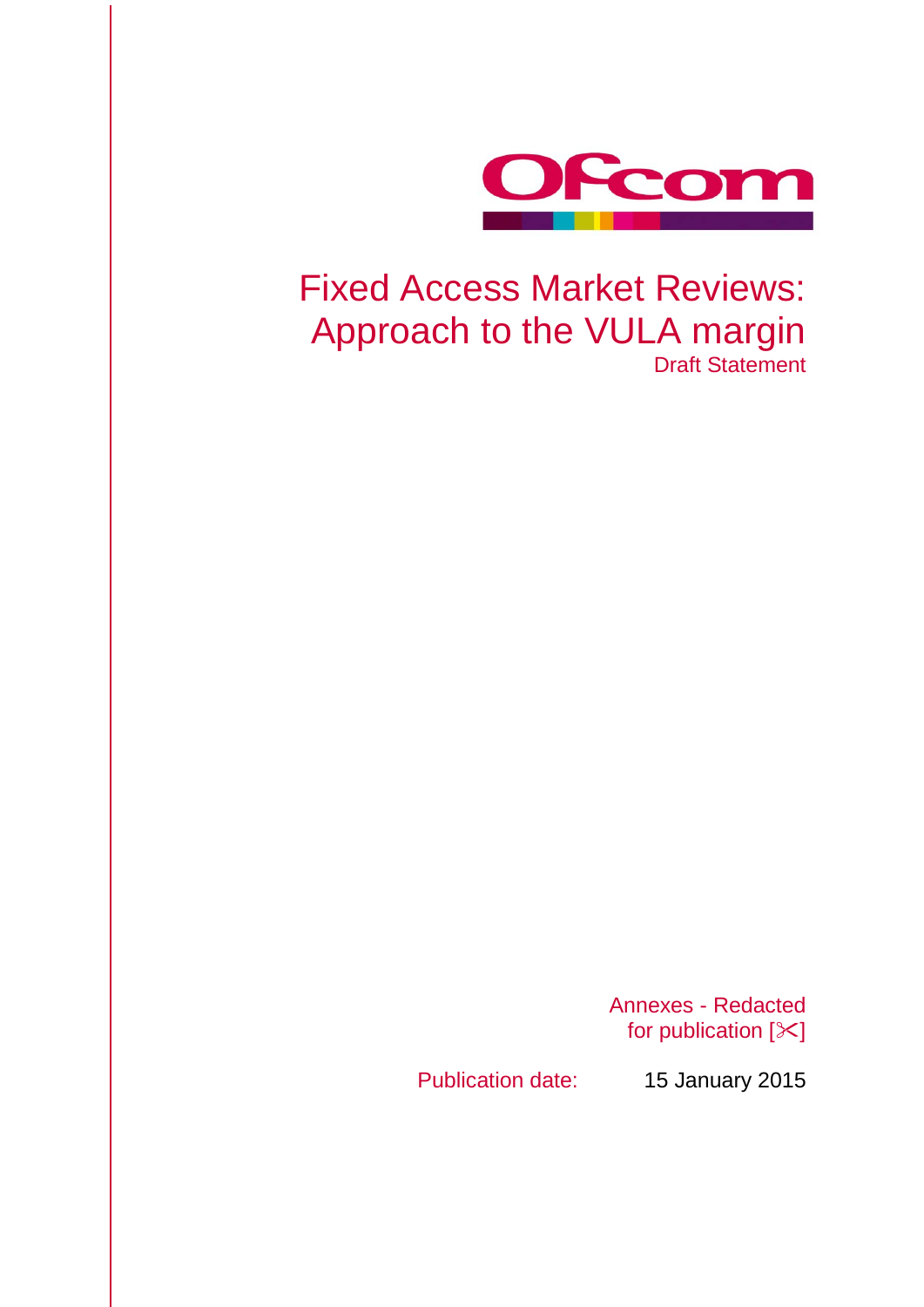# **Contents**

| Annex |                                                 | Page |
|-------|-------------------------------------------------|------|
|       | BT's strategy in relation to sport              |      |
| 2     | Draft Legal Instrument                          |      |
| 3     | Draft guidance on assessment of the VULA margin | 17   |
| 4     | Sources of evidence                             | 28   |
| 5     | Glossary                                        | 48   |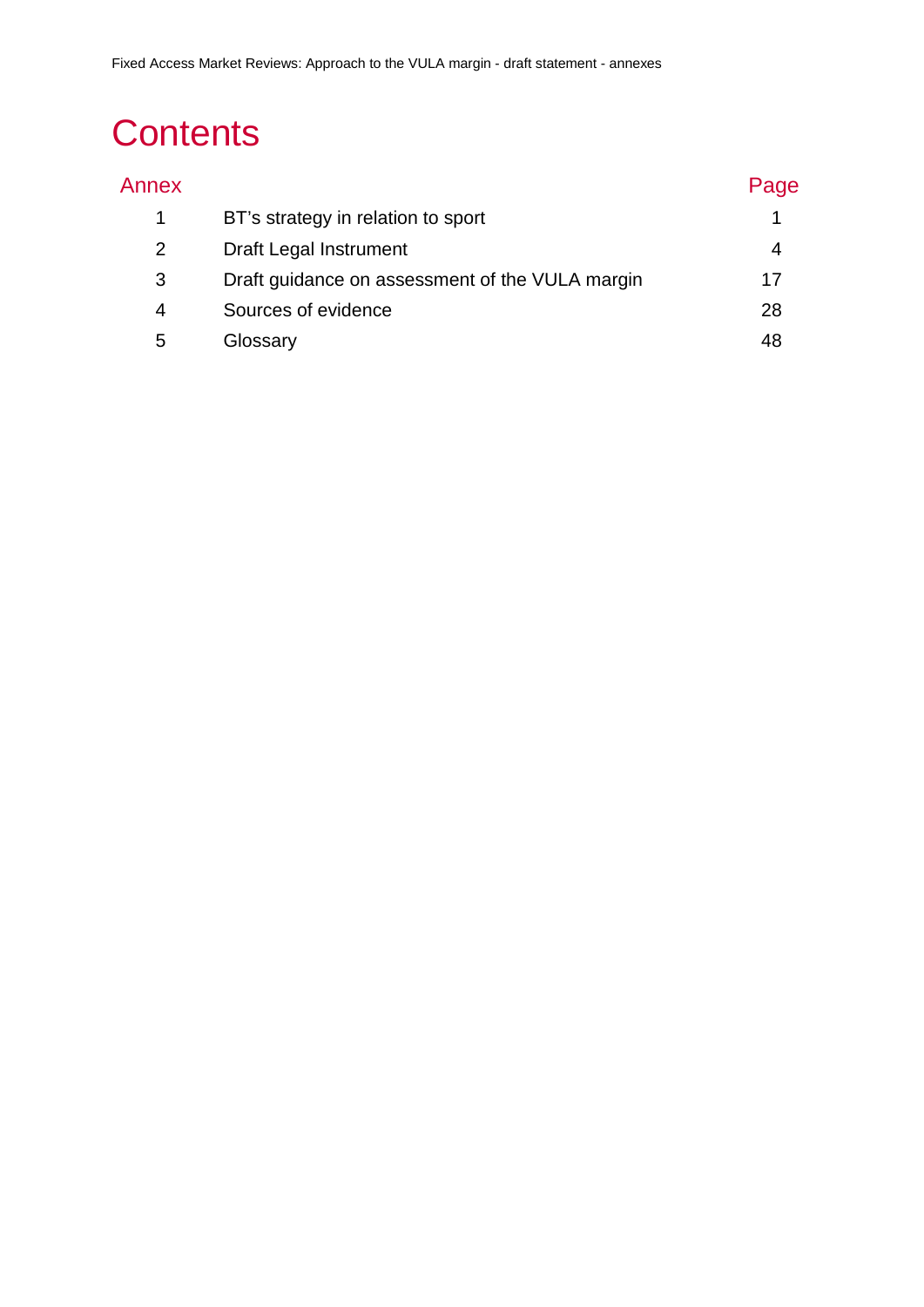## **Annex 1**

# <span id="page-2-0"></span>BT's strategy in relation to sport

# **Introduction**

A1.1 This Annex summarises evidence on BT's motivation for investing in BT Sport. This shows that this investment was to support its broadband business and, in particular, to increase customer acquisition and retention on superfast broadband packages.

# **BT's submissions to Ofcom in relation to its investment in sports rights**

A1.2 BT discussed its business case for bidding for the FAPL rights in 2012, stating that:

[ $^{\times}$ ].  $^{\prime}$ 

A1.3 BT explained that its business case:

[ $\times$ ].<sup>[2](#page-2-2)</sup>

A1.4 Because of  $[\times]$ , BT recognised that:

[≻].<sup>[3](#page-2-3)</sup>

# **BT's investment in sports rights was linked to BT's broadband business**

- A1.5 In its November 2013 submission on the Superfast Broadband Competition Act Investigation, BT set out the commercial and strategic objectives underpinning its investment in BT Sport. It stated the same basis for its strategy as noted above, i.e., that "[ $\ll$ ], and that [ $\ll$ ]. $^{4}$  $^{4}$  $^{4}$  [ $\ll$ ]. $^{5}$  $^{5}$  $^{5}$  [ $\ll$ ].
- A1.6 BT's commercial rationale is also shown in its internal documents prior to the FAPL auction. In May 2012, an internal presentation showed that BT considered that [ $\times$ ].<sup>[6](#page-2-6)</sup> BT stated that [ $\times$ ].<sup>[7](#page-2-7)</sup> This presentation predicted that the BT Sport proposition would [ $\ll$ ]. $^8$  $^8$  BT considered [ $\ll$ ]. $^9$  $^9$

 $\overline{a}$ 

<span id="page-2-1"></span>Paragraph 2, Annex 2, BT submission on the relevance of question 1-4 submitted in response to the s.135 notice of 10 November 2014 (amended 25 November 2014).

Paragraph 4, Annex 2, Ibid.

<span id="page-2-3"></span><span id="page-2-2"></span> $3$  Ibid.

<span id="page-2-4"></span><sup>4</sup> Paragraph 6.6, *BT's November submission (confidential)*, 22 November 2013.

<span id="page-2-5"></span><sup>&</sup>lt;sup>5</sup> Paragraph 6.11, Ibid. See also also Slide 4, Annex 4.03c of BT response to questions 5 and 5 of the s.26 notice of 5 July 2013.<br>  $\frac{6}{7}$  Page 12, Annex 4,03c, Ibid.<br>  $\frac{7}{7}$  Page 3, Annex 4.03c, Ibid.

<span id="page-2-6"></span>

<span id="page-2-8"></span><span id="page-2-7"></span> $8$  Page 5, Annex 4.03c, Ibid.

<span id="page-2-9"></span> $9$  Page 5, Annex 4.03c, Ibid.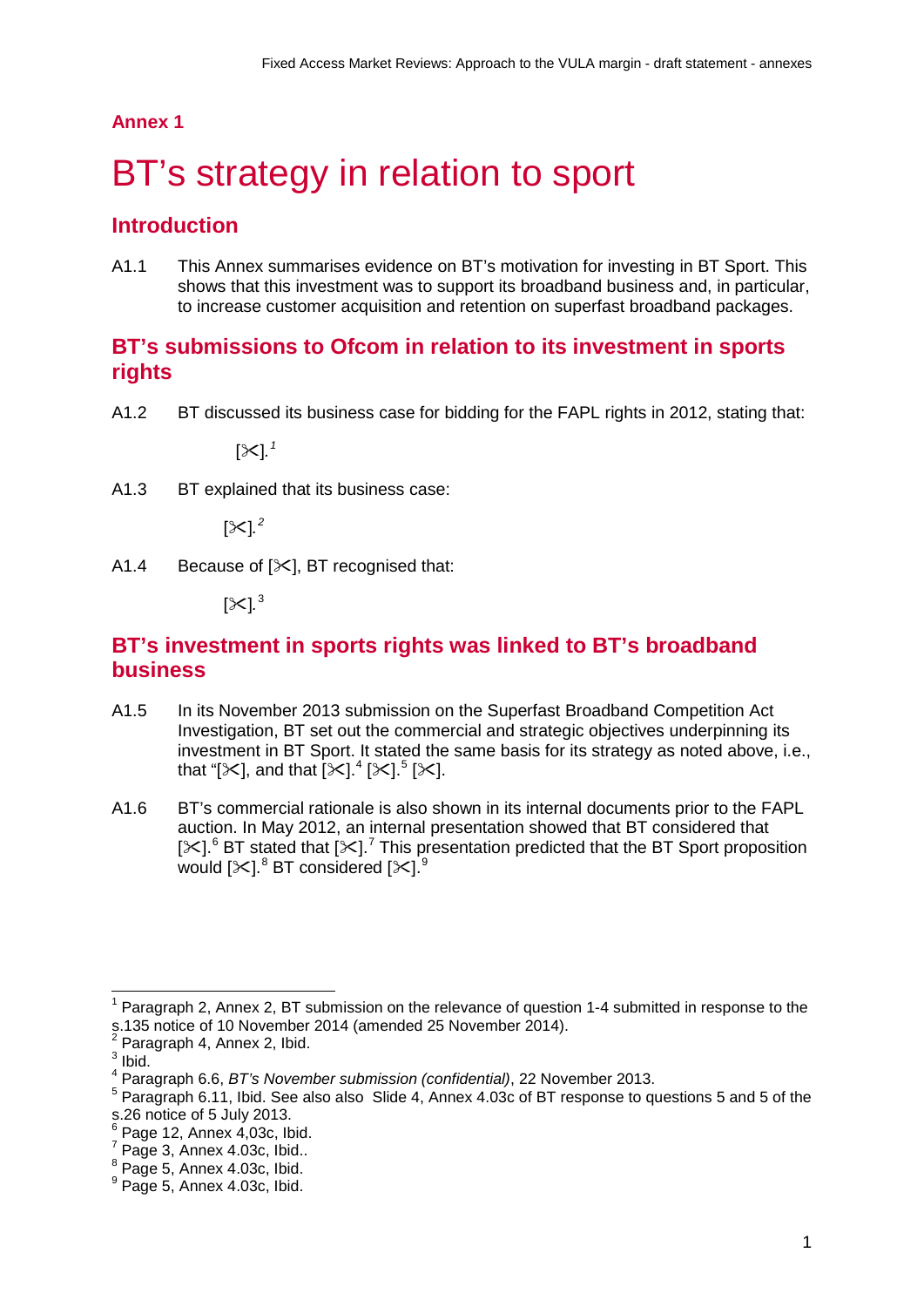# **BT strategy for distribution of BT Sport is linked to BT's broadband business**

- A1.7 After the FAPL auction, BT decided to offer BT Sport for free to its broadband subscribers<sup>[10](#page-3-0)</sup>, [ $\ll$ ]. BT noted in its internal documents that [ $\ll$ ].<sup>[11](#page-3-1)</sup> Similarly, a subsequent presentation by BT to its Executive Steering Group (ESG) which sought approval for the recommended free pricing model for BT Sport shortly before the announcement in May 2013 referred to the commercial objectives and rationale of the pricing model as creating further incentives for customers to switch to BT broadband and driving broadband acquisition.<sup>[12](#page-3-2)</sup> It stated that BT Sport will [ $\ll$ ].<sup>[13](#page-3-3)</sup>
- A1.8 Pricing BT Sport in this way would mean that BT would obtain lower direct revenues from BT Sport  $[\times]$ . However as BT explained in its submission. BT's aim remained to use BT Sport to obtain incremental broadband customers:

*"As before, BT considered that BTS [BT Sport] could be used to improve broadband customer growth and retention,[* $\angle$ *].* 

*BT's pricing strategy rested upon the greater value contribution per customer offering BTS [BT Sport] for free as a means of retaining and acquiring new BT broadband customers."[14](#page-3-4)*

- A1.9 In choosing to offer BT Sport to all its broadband subscribers at no additional charge, BT receives lower revenue that it could otherwise make from selling direct channel subscriptions to the proportion of its broadband customers that would have been willing to pay a subscription fee for this service but are instead receiving it for 'free' with their BT broadband package. BT anticipated that the revenue sources available from distributing BT Sport for a lower fee to BT broadband customers than to non-BT broadband customers would be [ $\ll$ ].<sup>[15](#page-3-5)</sup>
- A1.10 BT explained that it considers that this reduction in direct revenues is more than compensated by the additional margins it will earn on incremental broadband customers that it wins or retains as a result of offering BT Sport. BT stated in its November submission that, when it takes into account its margin on retail broadband, providing BT Sport for free to its broadband customers [ $\ll$ ].<sup>[16](#page-3-6)</sup>
- A1.11 Similarly, BT Sport is not currently available to TalkTalk YouView customers, which means that BT receives lower direct revenue than it could have made by selling BT Sport to TalkTalk TV customers and other YouView viewers who do not subscribe to BT's TV and broadband package.

<span id="page-3-0"></span> $^{10}$  Page 4, Annex 1A.07, Ibid..

<span id="page-3-2"></span>

<span id="page-3-4"></span><span id="page-3-3"></span>

<span id="page-3-1"></span><sup>11</sup> Page 7, Annex 1A.02, Ibid.<br><sup>11</sup> Page 7, Annex 9B.3, Ibid. [ $\times$ ].<br><sup>12</sup> Page 4, Annex 9B.3, Ibid. 14 Paragraphs 6.21-6.22, *BT's November submission (confidential)*, 22 November 2013. When comparing various distribution strategies following the FAPL auction results, BT noted the value of BT Sport as a tool to retain and attract customers to its telephony, broadband and pay TV businesses and secure direct billing relationships with those viewers (paragraph 6.23, lbid.).

<span id="page-3-6"></span><span id="page-3-5"></span><sup>&</sup>lt;sup>15</sup> Page 6, Annex 1A.02, Ibid.<br><sup>16</sup> Paragraph 6.22, *BT's November submission (confidential)*, 22 November 2013, and Page 5, Annex 1A.02 of BT response to questions 4 and 5 of the s.26 notice of 5 July 2013.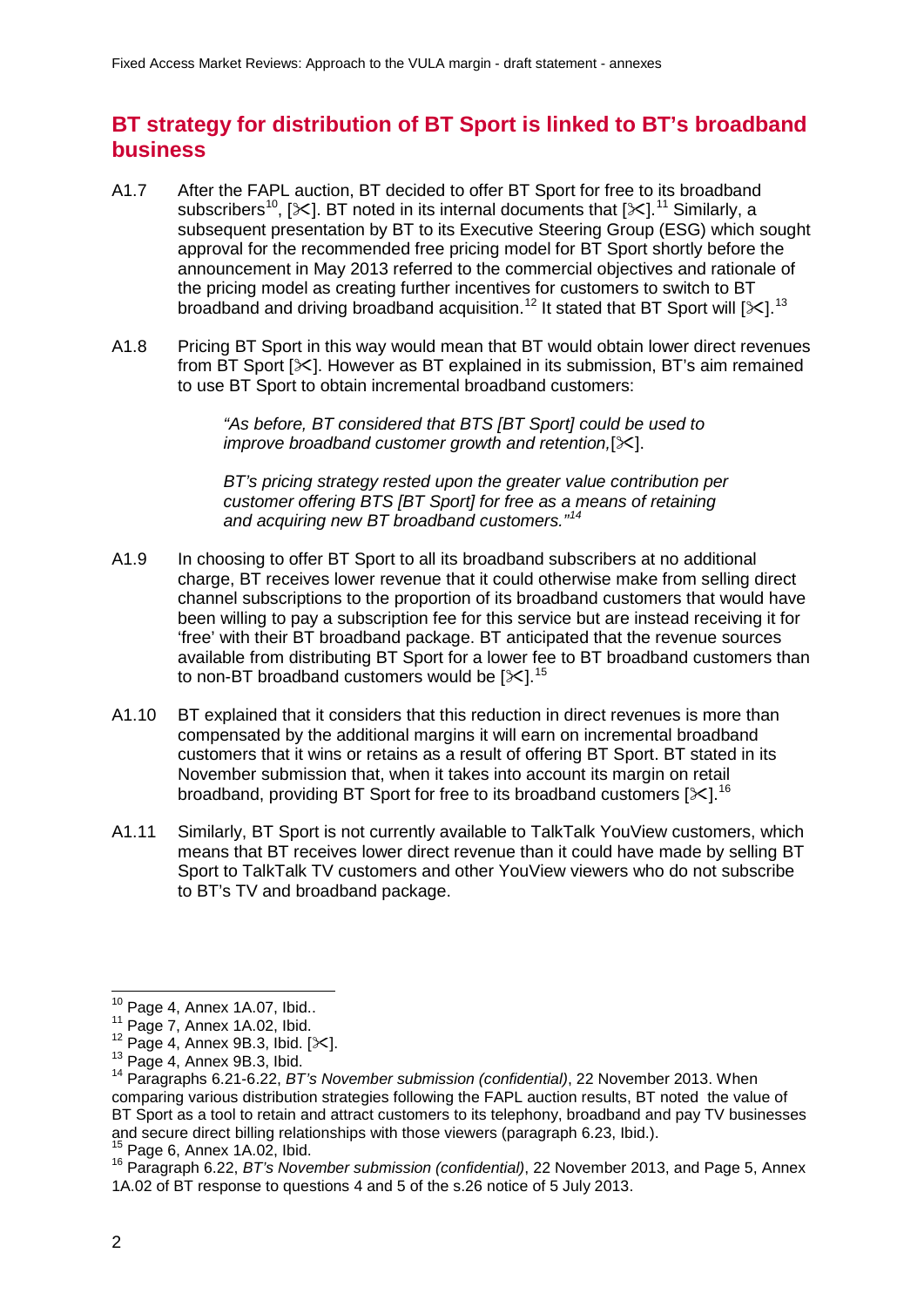# **BT Sport may have been developed to support BT's superfast broadband business in particular**

- A1.12 BT's internal documents prepared before the FAPL auction suggest that BT's investment in BT Sport may have been connected to its fibre roll-out in particular.
- A1.13 In a presentation to BT's ESG, dated 23 May 2012, BT noted that [ $\ll$ ].<sup>[17](#page-4-0)</sup>
- A1.14 [ $\ll$ ].<sup>[18](#page-4-1)</sup> It stated that [ $\ll$ ].<sup>[19](#page-4-2)</sup> It expected that BT Sport [ $\ll$ ].<sup>[20](#page-4-3)</sup> BT also said that the BT Sport investment was [ $\ll$ ].<sup>[21](#page-4-4)</sup> The same internal document also showed that [ $\ll$ ].<sup>[22](#page-4-5)</sup>
- A1.15 In BT Sport's business case forecasts, BT estimated the superfast broadband/standard broadband split of the incremental broadband customers which it anticipated to gain as a direct result of the BT Sport offer. These projected that superfast broadband would account for [ $\angle$ ] of these incremental customers. Based on BT's internal estimates at the launch of the channels, BT expected BT Sport to deliver over  $[\times]$  incremental broadband customers by the end of 2015/16,  $[\times]$  of which would be on superfast broadband. $^{23}$  $^{23}$  $^{23}$
- A1.16 In addition, BT's internal forecasts predicted that the future net growth in its broadband base  $[\times]^{24}$  $[\times]^{24}$  $[\times]^{24}$
- A1.17  $[\times]$  the way BT Sport is distributed over the BT TV platform are also consistent with a strategy of using BT Sport to encourage superfast broadband take-up. In BT's internal guides to its customer service agents, BT advises its customer service staff  $[\times]$ <sup>[25](#page-4-8)</sup> From January 2014 to May 2014, only those new BT TV customers that took superfast broadband were be able to watch BT Sport on their television.<sup>[26](#page-4-9)</sup>
- A1.18 The current take-up of BT Sport is also consistent with a strategy by BT to use BT Sport to promote superfast broadband. The actual volumes of BT Sport show that BT's superfast broadband customers were more likely to sign up to BT Sport for free than BT's standard broadband customers. As at the end of September 2014, [ $\ge$ ] per cent of BT's superfast broadband customers have subscribed to BT Sport, compared to  $[\times]$  per cent of BT's standard broadband customers.<sup>[27](#page-4-10)</sup>

<span id="page-4-9"></span>service is advised to [ $\times$ ]. (BT response to to question 3 of the s.26 notice of 21 June 2014.)<br><sup>26</sup> BT standard broadband customers who obtain BT Sport via the Sky platform would still be able to receive BT Sport on their TV. In addition, since May 2014, standard broadband customers would be able to access BT Sport on BT TV via MOCO.

 $17$  Page 12, Annex 4,03c, Ibid..  $\overline{a}$ 

<span id="page-4-3"></span>

<span id="page-4-4"></span>

<span id="page-4-5"></span>

<span id="page-4-2"></span><span id="page-4-1"></span><span id="page-4-0"></span><sup>&</sup>lt;sup>18</sup> Page 12, Annex 4,03c, Ibid.<br><sup>19</sup> Page 3, Annex 4,03c, Ibid.<br><sup>20</sup> Page 5, Annex 4,03c, Ibid.<br><sup>21</sup> Page 10, Annex 4,03c, Ibid.<br><sup>22</sup> Page 12, Annex 4,03c, Ibid.<br><sup>23</sup> BT response to questions 21, 24 and 25 of the s.26 no

<span id="page-4-6"></span>

<span id="page-4-8"></span><span id="page-4-7"></span><sup>&</sup>lt;sup>25</sup> BT submitted a copy of BT Sport desk drop sheet for the Inbound Acquisition Teams, entitled [ $\ll$ ] Similarly, BT submitted a copy of Sales Best Practice inbound call guide V2, in which customer

<span id="page-4-10"></span>BT response to question 1 of the s.135 notice of 21 October 2014.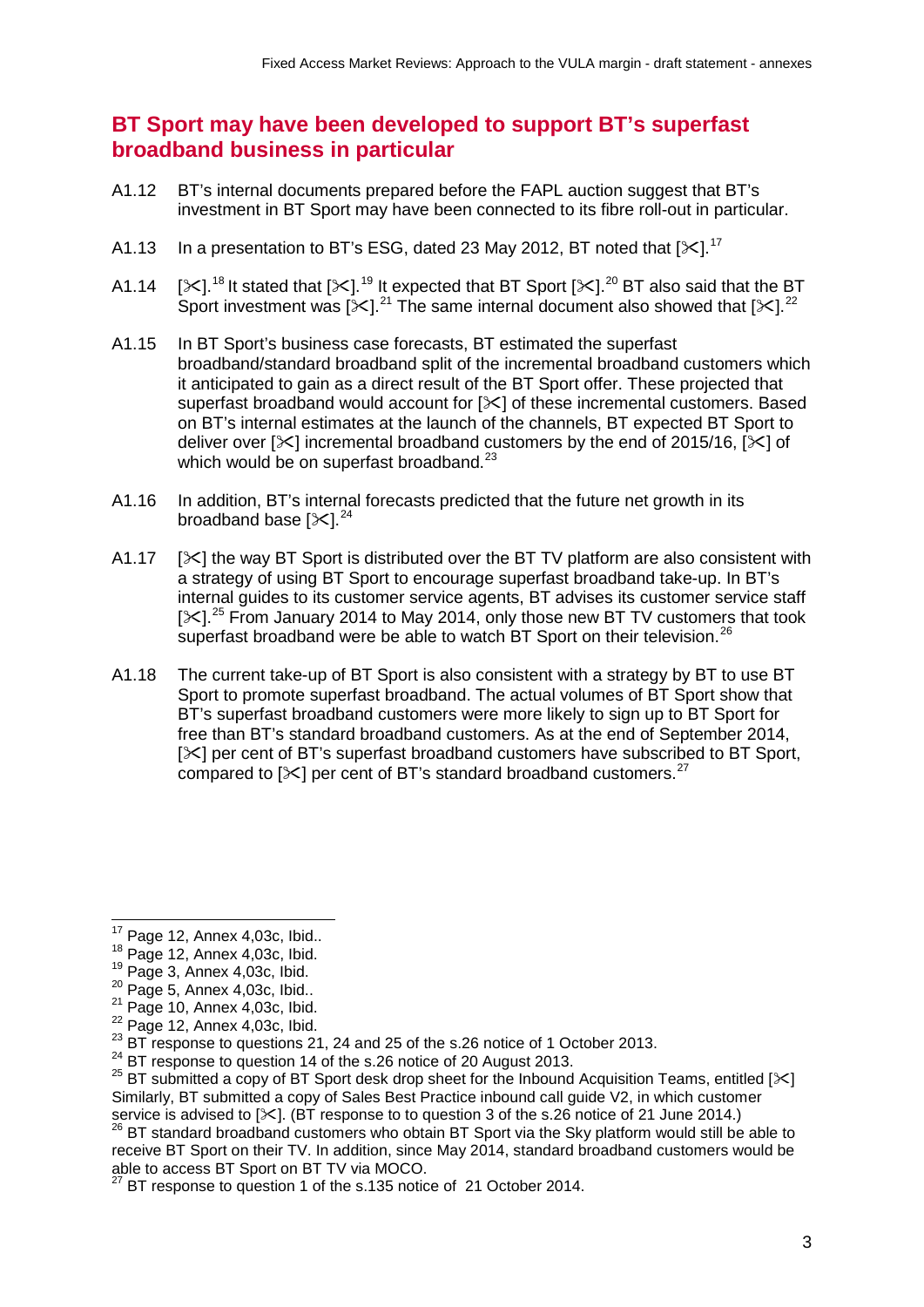# **Annex 2**

# <span id="page-5-0"></span>**Draft Legal Instrument**

**NOTIFICATION OF PROPOSALS FOR EU CONSULTATION UNDER SECTION 48B OF THE COMMUNICATIONS ACT 2003**

**Proposals for the setting, and modification, of SMP services conditions in relation to BT under section 45 of the Communications Act 2003**

## **Background**

- 1. On 3 July 2013, OFCOM published a consultation document entitled "*Fixed access market reviews: wholesale local access, wholesale fixed analogue exchange lines, ISDN2 and ISDN30 – Consultation on the proposed markets, market power determinations and market remedies*" (the "**FAMR Consultation**")[28.](#page-5-1) Part I of Annex 11 to the FAMR Consultation set out the notification under sections 48A and 80A of the Act in which OFCOM proposed to:
	- identify certain markets;
	- make market power determinations; and
	- set SMP services conditions,

## (the "**FAMR Notification**").

- 2. In relation to BT, OFCOM proposed in the FAMR Notification that BT has significant market power in, among others, the market for the supply of copper-loop based, cable-based and fibre-based wholesale local access at a fixed location in the United Kingdom excluding the Hull Area (the "**Relevant WLA market**") over the period of the review undertaken in the FAMR Consultation.
- 3. As a result of the proposed market power determination in the market listed above, OFCOM proposed in the FAMR Notification to set a number of SMP services conditions and directions on BT in that market, including an obligation to supply network access in the specific form of Virtual Unbundled Local Access.

<span id="page-5-1"></span><sup>&</sup>lt;sup>28</sup> <http://stakeholders.ofcom.org.uk/consultations/fixed-access-market-reviews/>  $\overline{a}$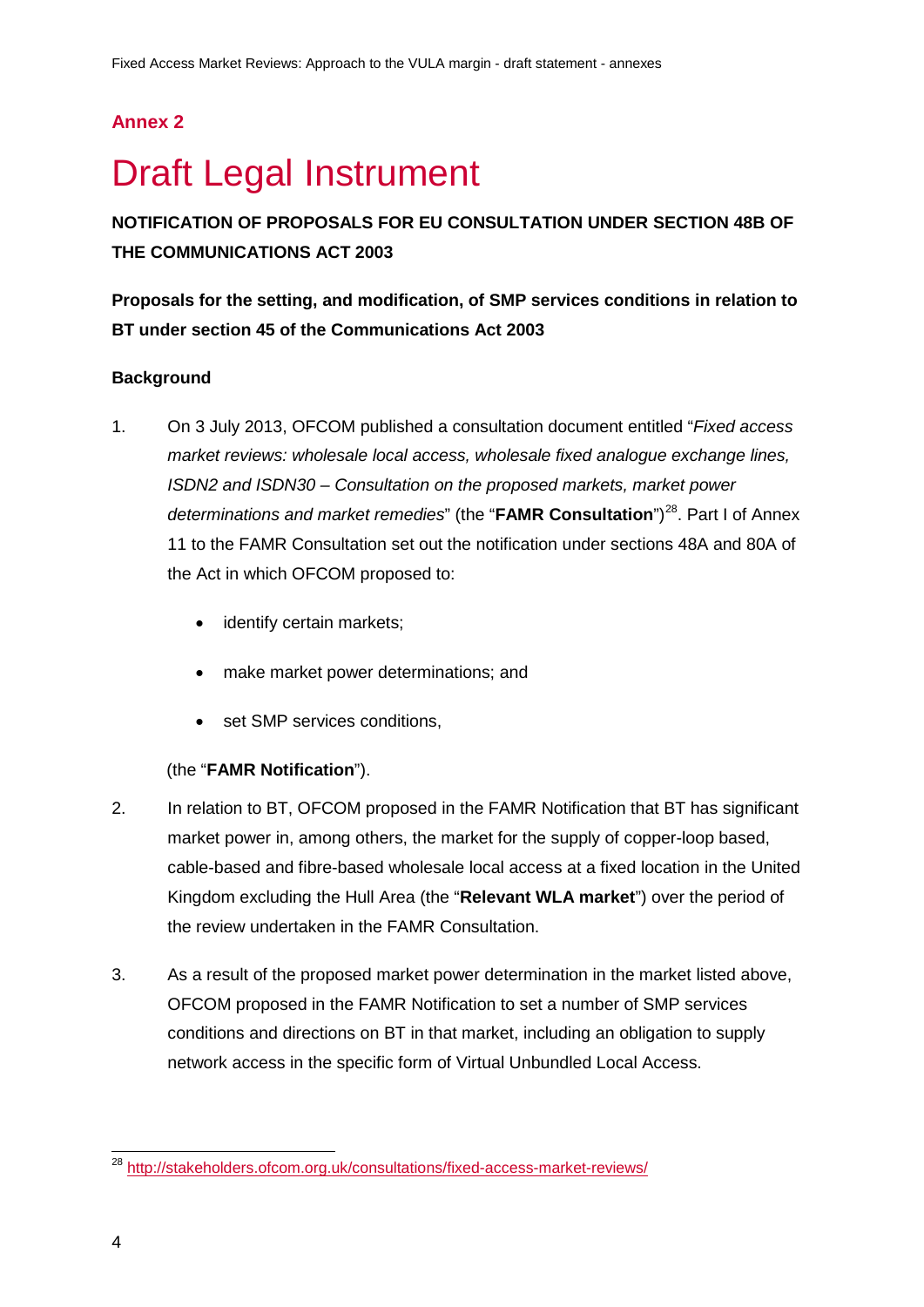- 4. In order to address the risk of adverse effects arising from price distortion through BT imposing a price squeeze in relation to network access in the specific form of Virtual Unbundled Local Access, OFCOM also proposed the imposition of an SMP services condition requiring BT to offer such access on fair and reasonable terms, conditions and charges. OFCOM proposed that this SMP services condition should be supported by guidance on how OFCOM would interpret this requirement in relation to the appropriate Virtual Unbundled Local Access margin.
- 5. The period within which representations could be made to OFCOM about its proposals in the FAMR Consultation ended on 25 September 2013.
- 6. On 16 January 2014, and following consideration of responses to the FAMR Consultation, OFCOM published a further consultation document entitled "*Fixed access market reviews: Further consultation on notification periods, compliance with requirements on the VULA margin, and approach to pricing for TRCs and SFIs*" (the "January 2014 Consultation")<sup>[29](#page-6-0)</sup>. Annex 7 of the January 2014 Consultation set out the notification under section 48A of the Act in which OFCOM set out for domestic consultation further revised proposals including a requirement on BT to provide information necessary to monitor its compliance with the proposed obligation referred to in paragraph 4 above in respect of the Virtual Unbundled Local Access margin.
- 7. OFCOM invited responses to the January 2014 Consultation by 17 February 2014.
- 8. Copies of both the FAMR Consultation and the January 2014 Consultation were also sent to the Secretary of State in accordance with sections  $48(C)(1)$  and  $81(1)$ , where relevant, of the Act.
- 9. Following consideration of responses to the FAMR Consultation and January 2014 Consultation, OFCOM decided:
	- a. that it wished to proceed with most of the proposals set out in those consultations; and
	- b. to set out for domestic consultation revised proposals in order to address the risk referred to in paragraph 4.
- 10. The proposals referred to at paragraph 9a above included proposals of EU significance for the purposes of the Act. Therefore, after making such modifications

<span id="page-6-0"></span><sup>&</sup>lt;sup>29</sup> <http://stakeholders.ofcom.org.uk/consultations/famr-2014/>  $\overline{a}$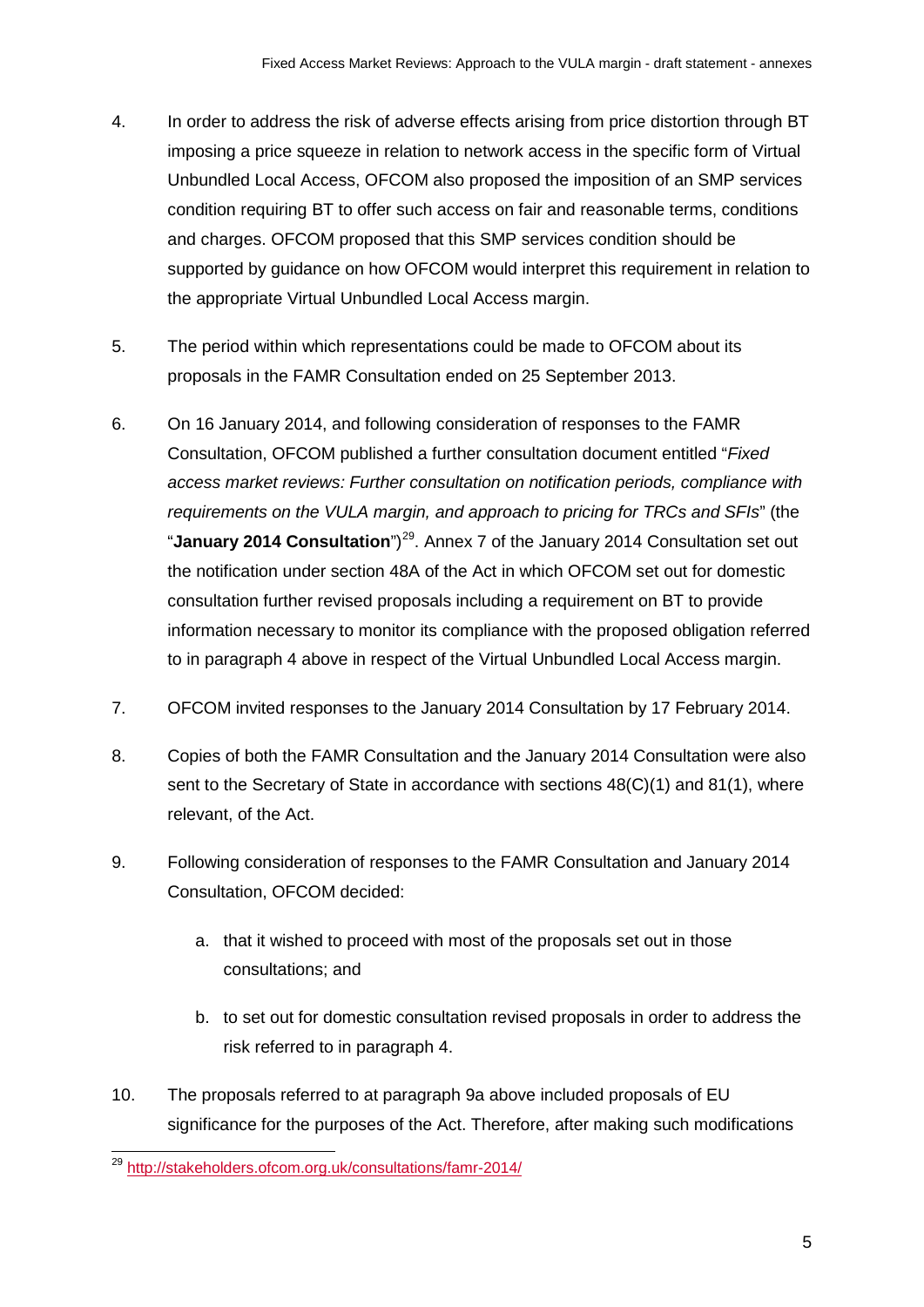of the proposals that appeared to OFCOM to be appropriate following domestic consultation, OFCOM sent on 19 May 2014 a copy of them, and of a draft statement setting out the reasons for them, to the European Commission, BEREC and the regulatory authorities of every other member state for EU consultation, in accordance with sections 48B(2) and 80B(2) of the Act (the "**May 2014 EU Consultation**")<sup>30</sup>.

- 11. In relation to the proposals referred to at paragraph 9b above, on 19 June 2014 OFCOM published a further consultation document entitled "*Fixed Access Market Reviews: Approach to the VULA margin*" (the "June 2014 Consultation")<sup>[31](#page-7-1)</sup>. Annex 5 of the June 2014 Consultation set out the notification under section 48A of the Act in which OFCOM set out for domestic consultation its revised proposal to, amongst other things, impose an SMP services condition requiring BT to maintain a minimum margin in respect of Virtual Unbundled Local Access and to provide information to OFCOM necessary to monitor its compliance with the obligation. OFCOM proposed that this SMP services condition should be supported by guidance on how OFCOM would interpret this requirement.
- 12. A copy of the June 2014 Consultation was also sent to the Secretary of State in accordance with section 48(C)(1) of the Act.
- 13. OFCOM invited responses to the June 2014 Consultation by 28 August 2014.
- 14. On 19 June 2014, OFCOM received comments from the European Commission on its proposals in the May 2014 EU Consultation. After making such modifications to its notification and the accompanying draft statement as it considered appropriate, OFCOM published on 26 June 2014 a document entitled "*Fixed access market reviews 2014: Statement*" (the "2014 FAMR Statement")<sup>32</sup>. Part I of Annex 29 of the 2014 FAMR Statement set out OFCOM's notification under sections 48(1) and 79(4) (the "**2014 FAMR Notification**") of the Act which:
	- a. determined that, amongst others, BT has significant market power in the Relevant WLA market over the period of the review undertaken in the 2014 FAMR Statement; and

<span id="page-7-0"></span><sup>&</sup>lt;sup>30</sup> [http://stakeholders.ofcom.org.uk/telecoms/ga-scheme/specific-conditions-entitlement/market](http://stakeholders.ofcom.org.uk/telecoms/ga-scheme/specific-conditions-entitlement/market-power/fixed-access-market-reviews-2014/draftstatement/)[power/fixed-access-market-reviews-2014/draftstatement/](http://stakeholders.ofcom.org.uk/telecoms/ga-scheme/specific-conditions-entitlement/market-power/fixed-access-market-reviews-2014/draftstatement/)  $\overline{a}$ 

<span id="page-7-1"></span><sup>31</sup> <http://stakeholders.ofcom.org.uk/consultations/VULA-margin/summary>

<span id="page-7-2"></span><sup>32</sup> [http://stakeholders.ofcom.org.uk/telecoms/ga-scheme/specific-conditions-entitlement/market](http://stakeholders.ofcom.org.uk/telecoms/ga-scheme/specific-conditions-entitlement/market-power/fixed-access-market-reviews-2014/statement/)[power/fixed-access-market-reviews-2014/statement/](http://stakeholders.ofcom.org.uk/telecoms/ga-scheme/specific-conditions-entitlement/market-power/fixed-access-market-reviews-2014/statement/)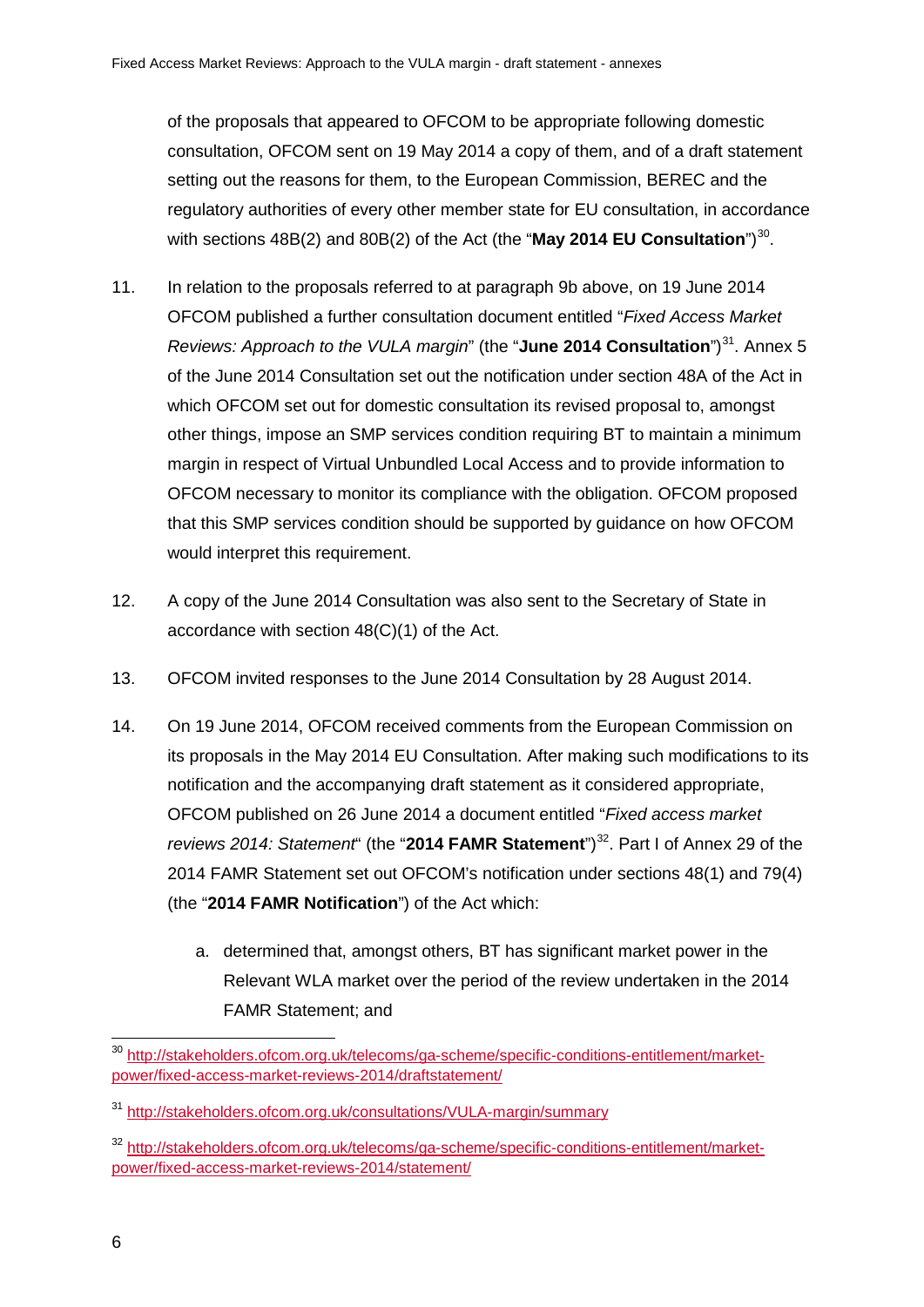- b. set a number of SMP services conditions and directions on BT in the Relevant WLA market as a result of its market power determination in that market, including an obligation to supply network access in the specific form of Virtual Unbundled Local Access and an obligation that such access be provided on fair and reasonable terms, conditions and charges.
- 15. OFCOM received several responses to its proposals set out in the June 2014 Consultation and it has considered every such representation. The Secretary of State has not notified OFCOM of any international obligation on the United Kingdom for the purposes of sections 48(6)(b) of the Act.
- 16. The proposals set out in the June 2014 Consultation contained proposals of EU significance for the purposes of the Act. Therefore, after making such modifications of the proposals that appeared to OFCOM to be appropriate following domestic consultation, OFCOM hereby sends a copy of its proposals, and a draft of the Statement accompanying this notification setting out the reasons for them, to the European Commission, BEREC and the regulatory authorities of every other member state for EU consultation, in accordance with section 48B(2) of the Act.

# **Summary of proposals in this notification**

- 17. OFCOM proposes to:
	- a. set for BT a new SMP services condition 14 (*Virtual Unbundled Local Access margin control*);
	- b. make certain modifications to SMP services condition 1 (*Network access on reasonable request*) imposed by the 2014 FAMR Notification; and
	- c. publish guidance which sets out how OFCOM intends to apply SMP services condition 14.

# **Proposed SMP services condition 14 (***Virtual Unbundled Local Access margin control***)**

18. OFCOM hereby gives notice of its proposals, in accordance with section 48B of the Act, in relation to the Relevant WLA market to set on BT the proposed SMP services condition 14, which is set out in Schedule 1 to this notification, pursuant to its powers under section 87(9) of the Act.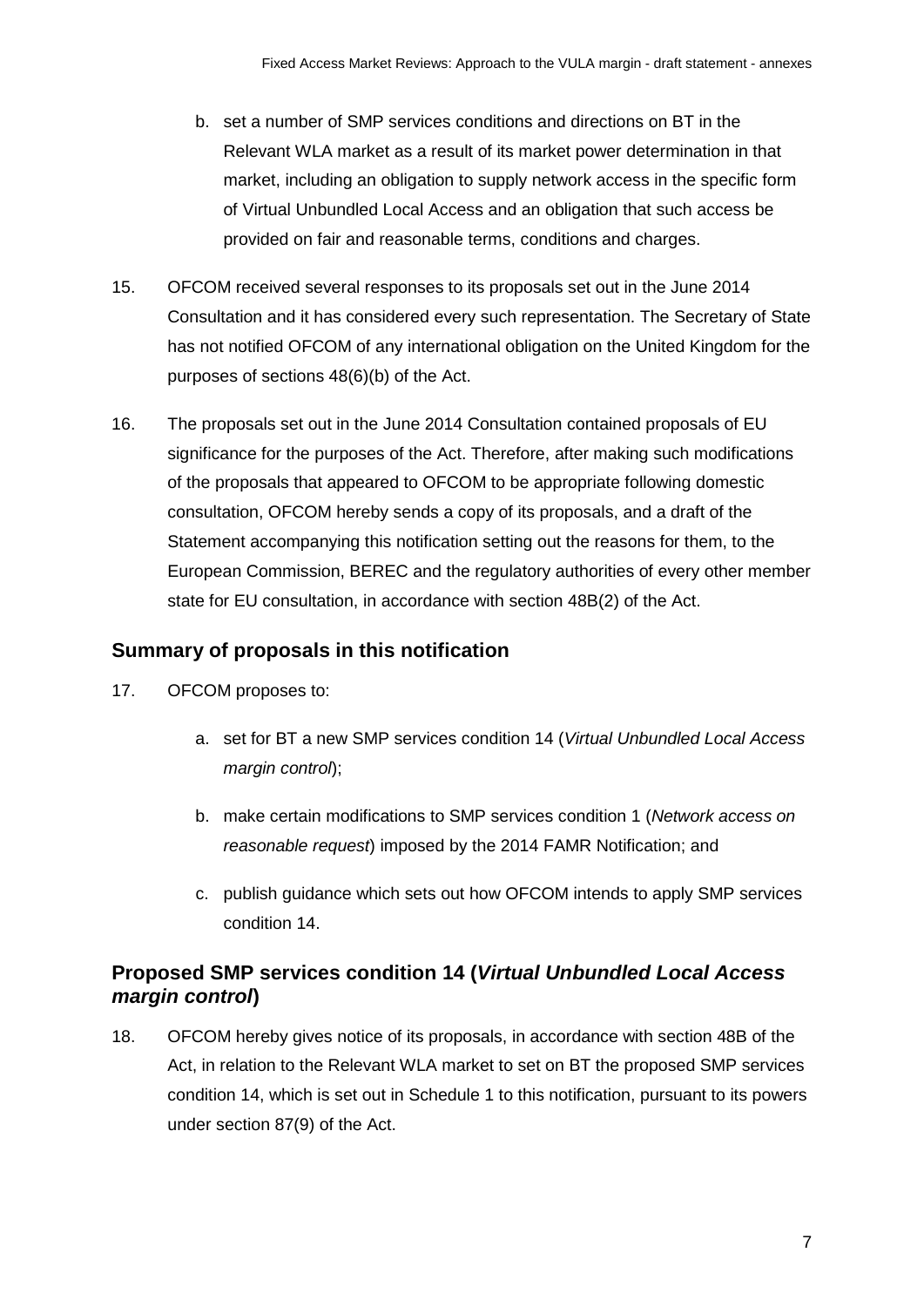- 19. OFCOM, in accordance with section 86(1)(b) of the Act, sets that SMP condition 14 by reference to the market power determination in relation to the services market identified in paragraph 21 of the 2014 FAMR Notification in relation to which OFCOM is satisfied that there has been no material change since that determination was made.
- 20. It is proposed that this condition will take effect from 1 March 2015.
- 21. The effect of, and the reasons for making, the proposal set out above at paragraph 18 above are set out in the draft statement accompanying this notification.

## **Proposed modifications to SMP services condition 1 (Network access on reasonable request)**

- 22. OFCOM hereby gives notice of its proposal to:
	- a. modify SMP services condition 1.3 set out in the 2014 FAMR Notification by replacing the words "Where any of conditions 6 or 7 apply (with the exception of Condition 7A.9)" with the words "Where any of conditions 6 or 7 apply (with the exception of Condition 7A.9) or in respect of the VULA Margin".
	- b. insert the following new SMP services condition 1.8:
		- **1.8** In this condition 1:
			- i. "**VULA Margin**" means the difference between the charge levied by the Dominant Provider for Virtual Unbundled Local Access and the charge levied by the Retail Divisions for the supply of a VULA-Based Broadband Package;
			- ii. "**VULA-Based Broadband Package**" means any product, service or bundle of products or services (including, but not limited to, telephony (including fixed and mobile telephony) and television services (including content)) offered by the Dominant Provider during the relevant Assessment Period through its Retail Divisions to New Subscribers which include the provision of a broadband connection, where the Dominant Provider uses Virtual Unbundled Local Access in order to provide that broadband connection; and
			- iii. "**Assessment Period**", "**Retail Divisions**" and "**New Subscribers**" shall have the meaning assigned to them in condition 14.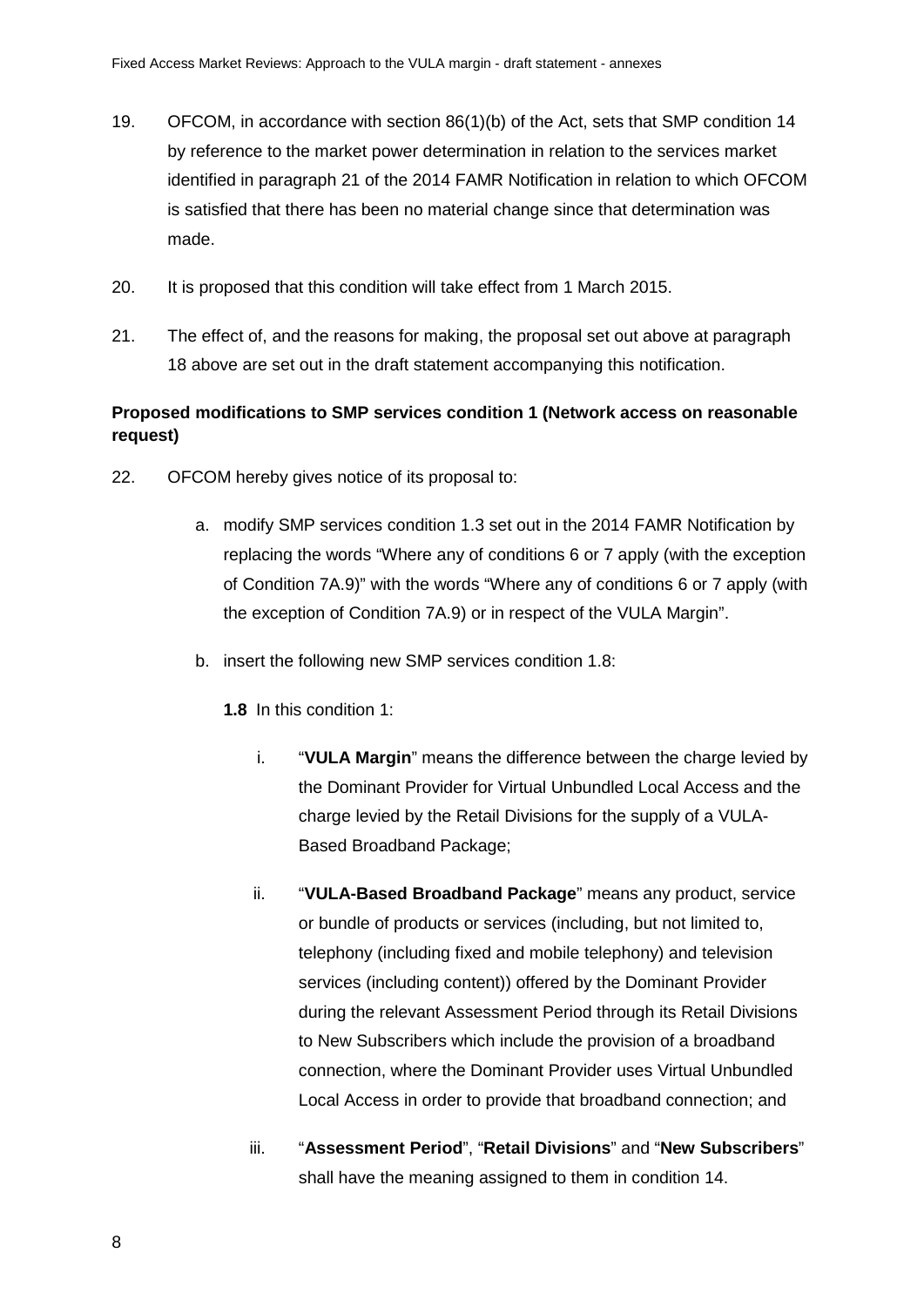Consequently, the 2014 FAMR Notification should be read accordingly.

- 23. OFCOM, in accordance with sections 86(2) and 86(4)(a) of the Act, is satisfied that there has not been a material change in the services market identified in paragraph 21 of the 2014 FAMR Notification for the purposes of the corresponding market power determination by reference to which SMP services condition 1.3 was set.
- 24. The effect of, and the reasons for making, the proposals set out above at paragraph 22 are set out in the draft statement accompanying this notification.

#### **Ofcom's duties and legal tests**

- 25. OFCOM considers that the proposals set out in this notification comply with all applicable legal tests, including the requirements of sections 45 to 47, 86, 87 and 88 of the Act as appropriate and relevant to them.
- 26. In making the proposals referred to in this notification, OFCOM has:
	- a. considered and acted in accordance with its general duties set out in section 3 of the Act and the six Community requirements in section 4 of the Act;
	- b. taken due account of all applicable recommendations issued by the European Commission in accordance with section 4A of the Act; and
	- c. taken utmost account of any relevant opinion, recommendation, guidance advice or regulatory practice adopted by BEREC in accordance with Article 3(3) of Regulation (EC) No 1211/2009.

## **Interpretation**

- 27. For the purposes of interpreting this notification:
	- a. except insofar as the context otherwise requires, words or expressions shall (as applicable) have the meaning assigned to them below in paragraph 28, in the schedule to this notification, or in Part 2 of Schedule 1 to the 2014 FAMR Notification, and otherwise any word or expression shall have the same meaning as it has in the Act;
	- b. headings and titles shall be disregarded;
	- c. expressions cognate with those referred to in this notification shall be construed accordingly; and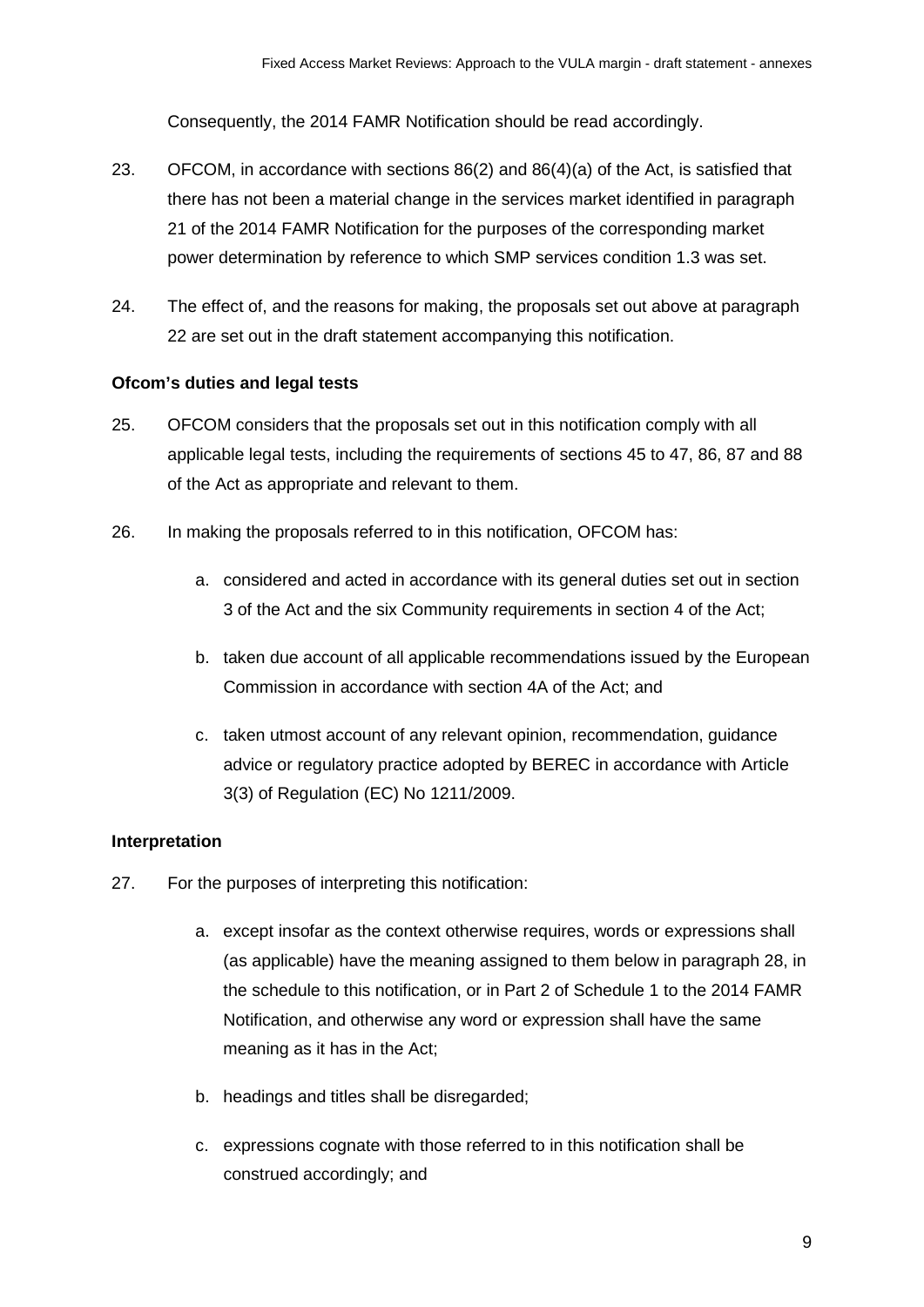- d. the Interpretation Act 1978 (c. 30) shall apply as if this notification were an Act of Parliament.
- 28. In this notification:
	- a. "**2014 FAMR Notification**" means the notification described in paragraph 14 above;
	- b. "**2014 FAMR Statement**" means the statement described in paragraph 14 above;
	- c. "**Act**" means the Communications Act 2003 (c.21), as amended;
	- d. "**BT**" means British Telecommunications plc, whose registered company number is 1800000 and any British Telecommunications plc subsidiary or holding company, or any subsidiary of that holding company, all as defined in section 1159 of the Companies Act 2006 (c.46);
	- e. "**FAMR Consultation**" means the consultation described in paragraph 1 above;
	- f. "**FAMR Notification**" means the notification described in paragraph 1 above;
	- g. "**Hull Area**" means the area defined as the 'Licensed Area' in the licence granted on 30 November 1987 by the Secretary of State under section 7 of the Telecommunications Act 1984 (c.12) to Kingston upon Hull City Council and Kingston Communications (Hull) plc;
	- h. "**January 2014 Consultation**" means the consultation described in paragraph 6 above;
	- i. "**June 2014 Consultation**" means the consultation described in paragraph 11 above;
	- j. "**May 2014 EU Consultation**" means the consultation described in paragraph 10 above;
	- k. "**OFCOM**" means the Office of Communications as established pursuant to section 1(1) of the Office of Communications Act 2002 (c. 11);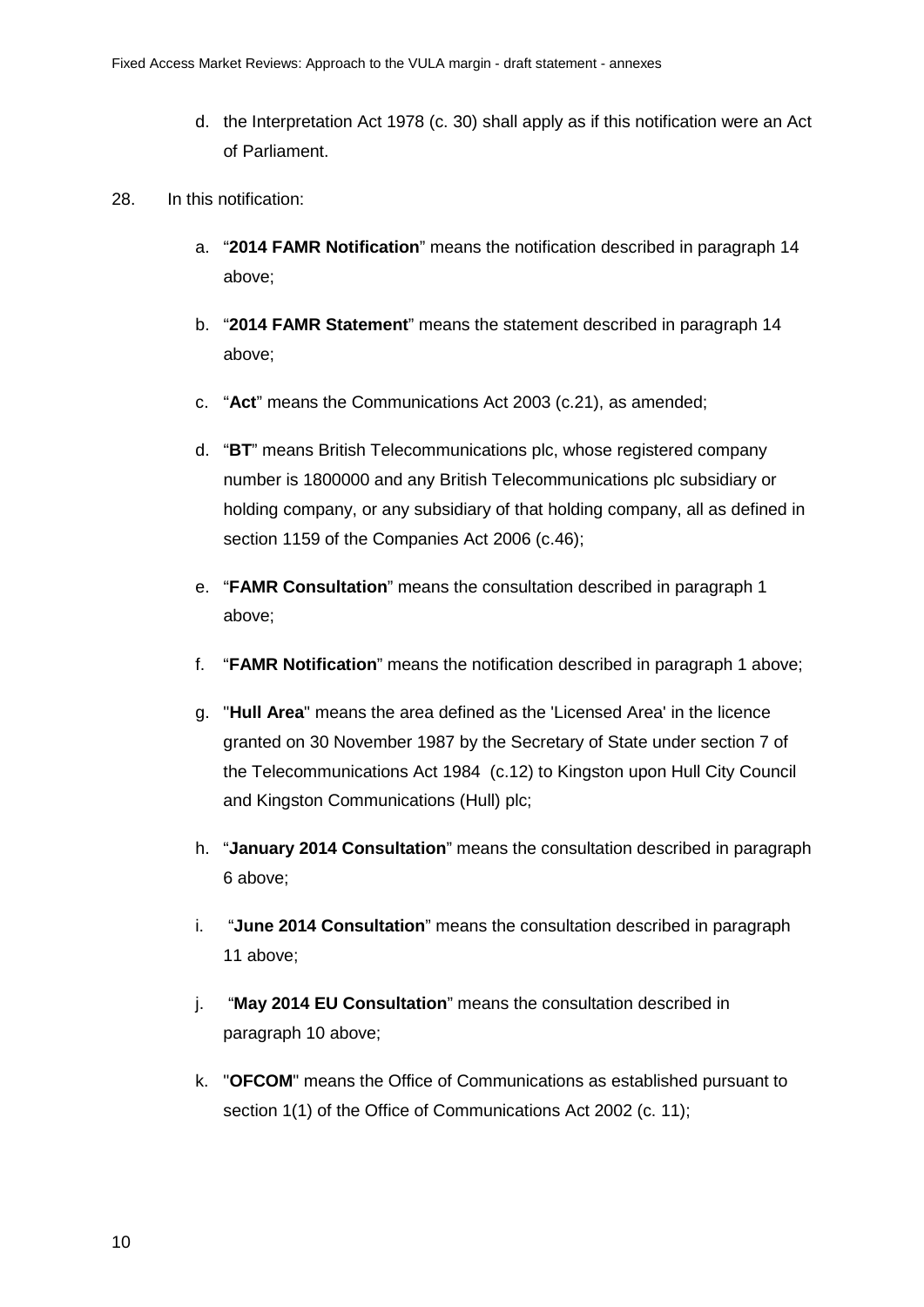- l. "**Relevant WLA market**" has the meaning attributed to it in paragraph 2 above; and
- m. "**United Kingdom**" has the meaning given to it in the Interpretation Act 1978 (c. 30).
- 29. Schedule 1 forms part of this notification.

**Signed**

Uarlison.

**David Clarkson**

**Competition Policy Director**

**A person duly authorised in accordance with paragraph 18 of the Schedule to the Office of Communications Act 2002**

**15 January 2015**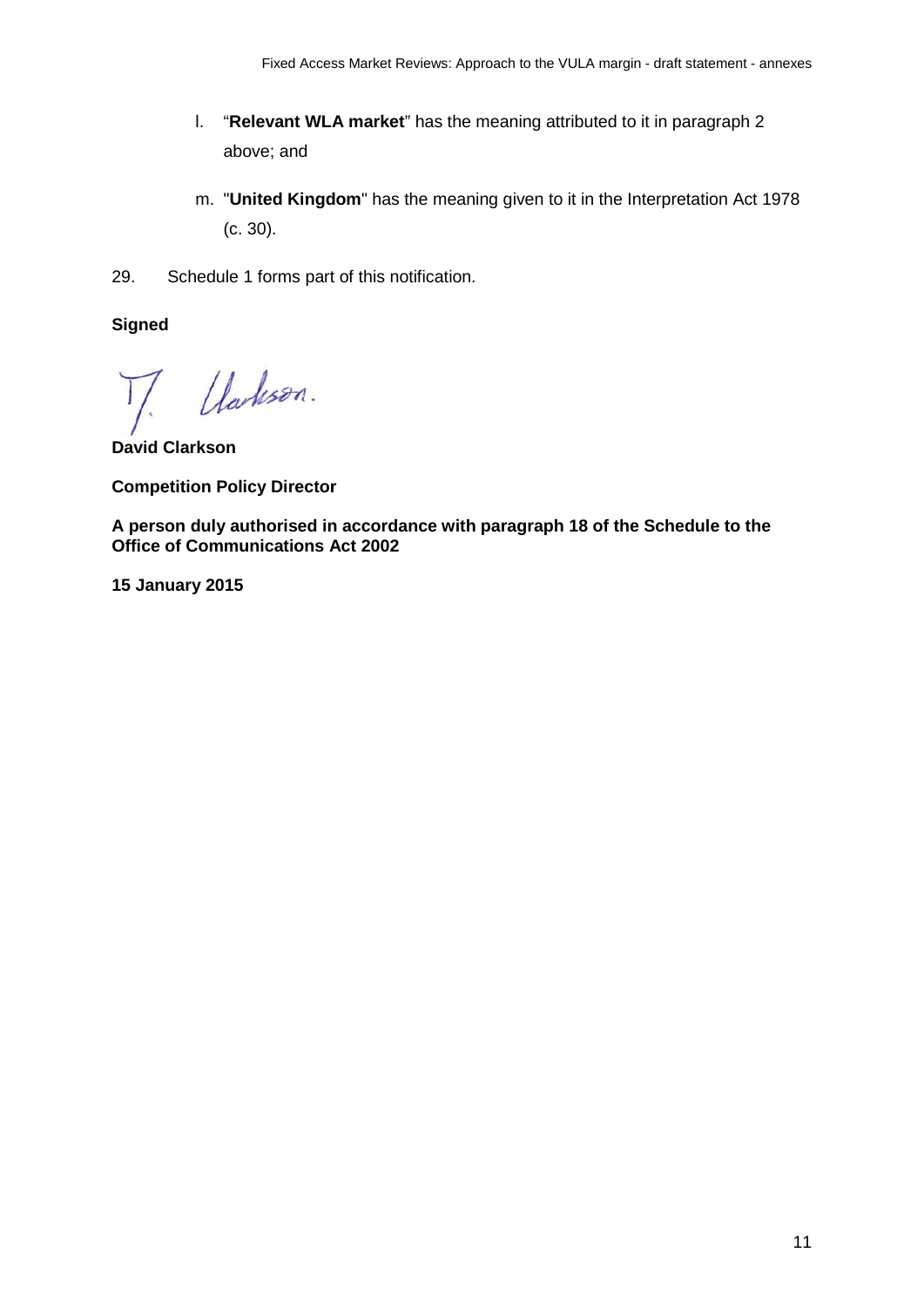# **Schedule 1: SMP services condition 14 - Virtual Unbundled Local Access margin control**

#### **Condition 14 – Virtual Unbundled Local Access margin control**

- **14.1** This condition applies to Virtual Unbundled Local Access provided by the Retail Divisions. Unless OFCOM otherwise consents in writing, the Dominant Provider must set the charge for Virtual Unbundled Local Access provided by the Retail Divisions in accordance with conditions 1 and 2 so that a Minimum Margin is maintained.
- **14.2** For the purposes of this condition 14, a Minimum Margin is maintained if, during any Assessment Period:

$$
P - (W + DC) \ge UC - UR
$$

Where:

**P** is the total revenue generated by the Retail Divisions where such revenue is associated with the supply of VULA-Based Broadband Packages relevant to the Assessment Period (excluding revenue referred to in UR) (the "**Base Revenue**"), as Projected Forward;

**W** is the total wholesale charges levied by Openreach for both Virtual Unbundled Local Access and Wholesale Analogue Line Rental for the purpose of the supply of VULA-Based Broadband Packages by the Retail Divisions relevant to the Assessment Period (the "**Base Charges**"), as Projected Forward;

**DC** is the total long-run incremental costs (including the Relevant Bandwidth Costs) incurred by the Dominant Provider where such costs are associated with the supply of VULA-Based Broadband Packages by the Retail Divisions relevant to the Assessment Period (excluding those costs and charges referred to in W and UC) plus an appropriate mark up for the recovery of common costs including an appropriate return on capital employed (the "**Base Costs**"), as Projected Forward;

**UR** is the total revenue generated by the Retail Divisions where such revenue is associated with the acquisition of subscribers to VULA-Based Broadband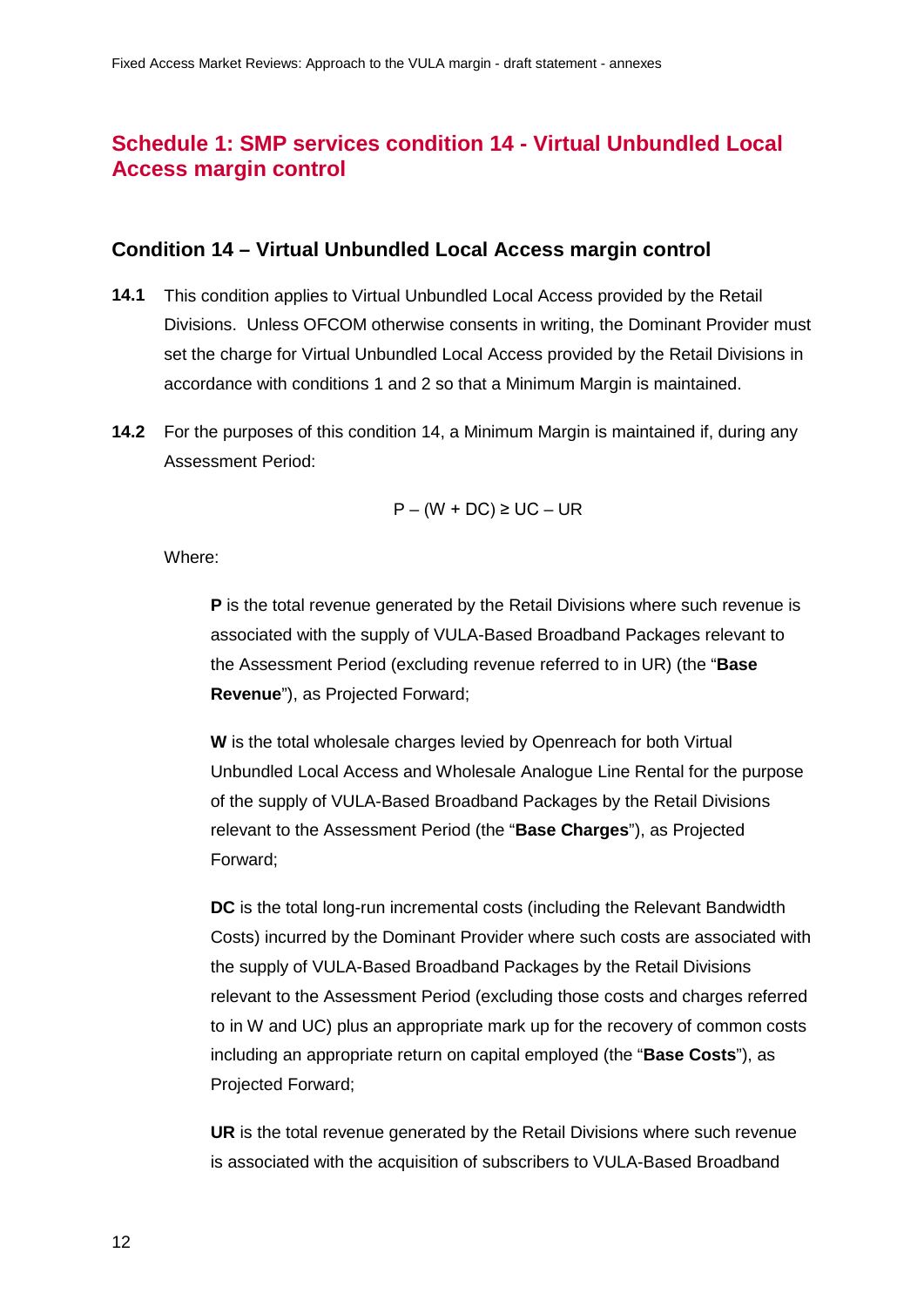Packages relevant to the Assessment Period; and

**UC** is the total long-run incremental costs incurred by the Retail Divisions where such costs are associated with the acquisition of subscribers to VULA-Based Broadband Packages relevant to the Assessment Period plus an appropriate mark up for the recovery of common costs including an appropriate return on capital employed.

For the purposes of this condition 14.2, any costs, charges or revenue referred to as being Projected Forward shall be calculated by:

- (a) dividing the Base Revenue, Base Charges or Base Costs (as applicable) by the number of calendar days in the relevant Assessment Period (resulting in the "**Daily Average**");
- (b) multiplying the Daily Average by 30.4375 (resulting in the "**Monthly Average**"); and
- (c) then applying the following formula:

$$
\sum_{t=0}^{N} \frac{M_t}{(1+i)^t}
$$

Where:

*t* is a number from 0 to N for each of the N months;

*i* is the appropriate cost of capital (expressed as a monthly figure), as determined by OFCOM from time to time;

*N* is 60; and

*M<sub>t</sub>* means the Monthly Average.

**14.3** The Dominant Provider must record, maintain and supply to OFCOM in an electronic format (including in any such presentational form or arrangement (including as to the level of disaggregation) as OFCOM may direct from time to time), no later than one month after the end of each Relevant Period, the data necessary for OFCOM to monitor compliance of the Dominant Provider with condition 14.1 above in respect of Virtual Unbundled Local Access. This data must include: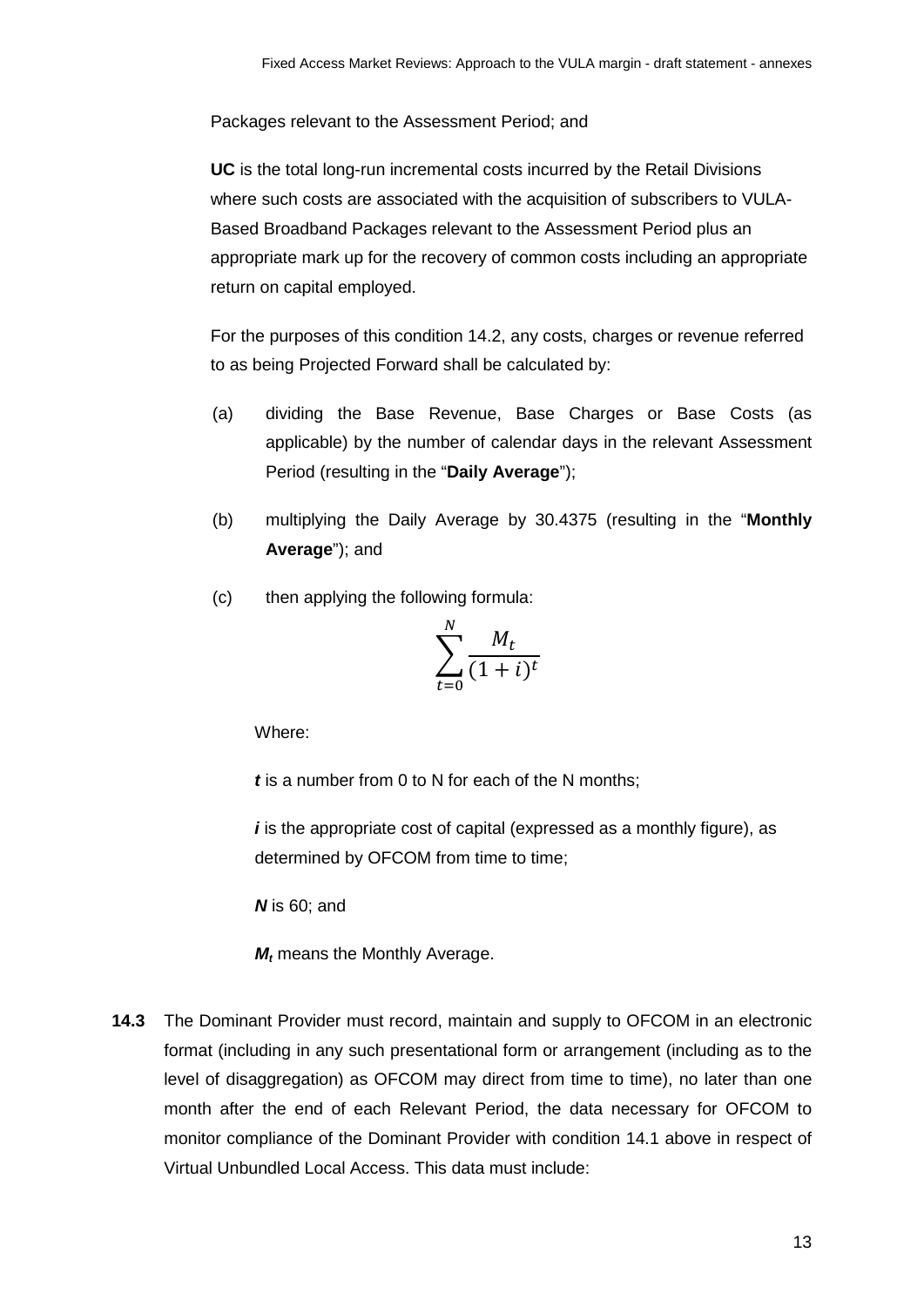- (a) Base Revenue;
- (b) Base Charges;
- (c) Base Costs;
- (d) UR;
- (e) UC; and
- (f) such other data as OFCOM may direct from time to time,

in respect of the preceding Relevant Period and/or such other period as OFCOM may direct from time to time.

- **14.4** In this condition 14:
	- (a) "**Assessment Period**" means any period over which OFCOM makes an assessment under this condition 14;
	- (b) "**Base Charges**" has the meaning given to it in condition 14.2;
	- (c) "**Base Costs**" has the meaning given to it in condition 14.2;
	- (d) "**Base Revenue**" has the meaning given to it in condition 14.2;
	- (e) "**Daily Average**" has the meaning given to it in condition 14.2(a);
	- (f) "**enterprise**" shall have the meaning given to it in the Enterprise Act 2002  $(c.40);$
	- (g) "**Enterprise Act 2002**" means the Enterprise Act 2002 (c.40), as amended;
	- (h) "**Minimum Margin**" has the meaning given to it in condition 14.2;
	- (i) "**Monthly Average**" has the meaning given to it in condition 14.2(b);
	- (j) "**New Subscribers**" means those end-users that do not subscribe to any VULA-Based Broadband Package as at the commencement of the relevant Assessment Period;
	- (k) "**Openreach**" means the access services division of the Dominant Provider established under section 5 of the undertakings given by the Dominant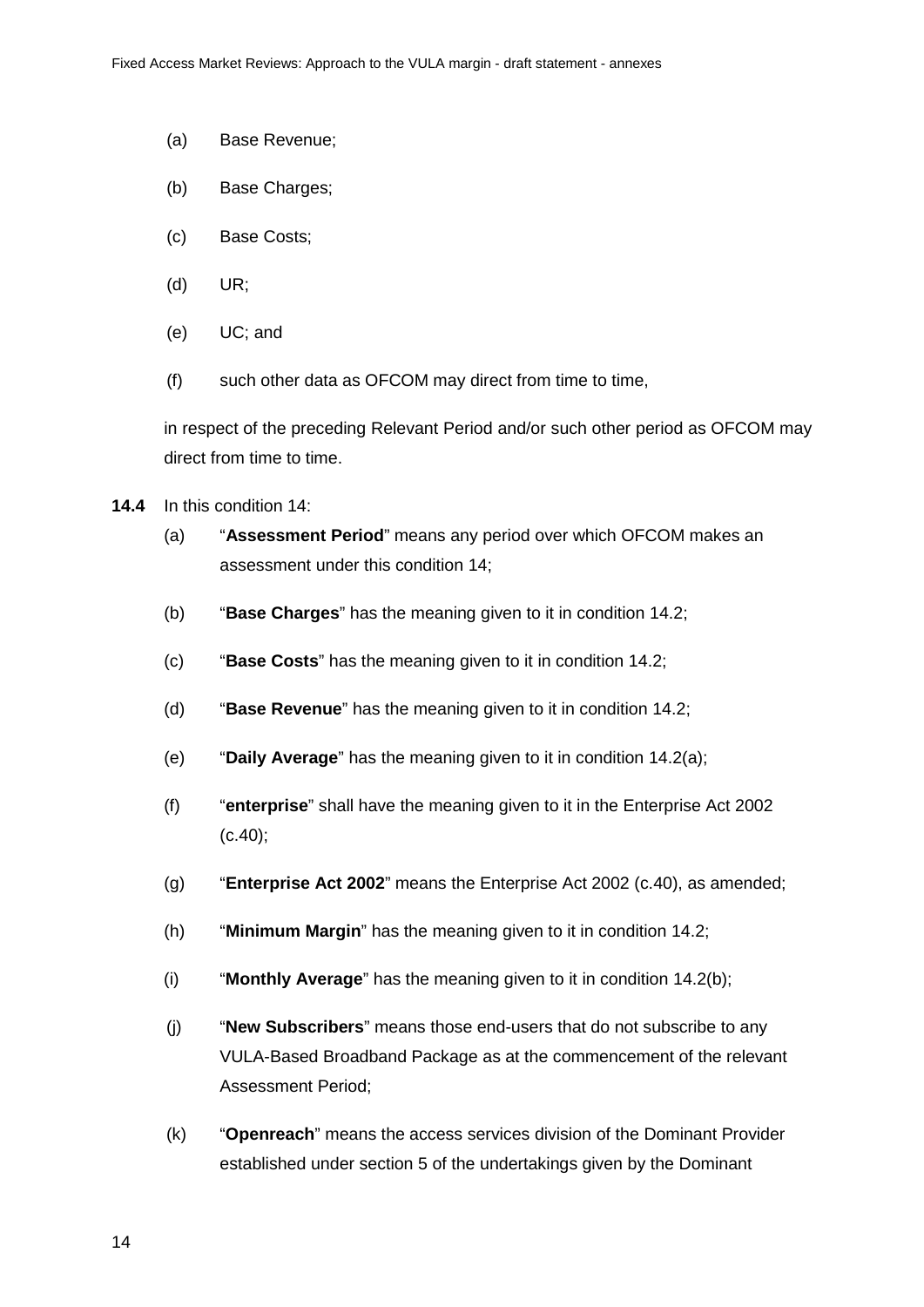Provider to OFCOM in accordance with section 154 of the Enterprise Act 2002, accepted by OFCOM on 22 September 2005;

- (l) "**Plusnet**" means Plusnet Plc, whose registered company number is 03279013;
- (m) "**Projected Forward**" has the meaning given to it in condition 14.2;
- (n) "**Regulatory Financial Statement**" shall have the meaning assigned to it in condition 13A;
- (o) "**Relevant Bandwidth Costs**" means:
	- (i) where the latest available Regulatory Financial Statement relevant to the Assessment Period is the 2013/14 RFS, whichever is the higher of either the Dominant Provider's Unit Bandwidth Costs relevant to the Assessment Period or £9.20 per Mbit/s;
	- (ii) where the latest available Regulatory Financial Statement relevant to the Assessment Period is the 2014/15 RFS, whichever is the higher of either the Dominant Provider's Unit Bandwidth Costs relevant to the Assessment Period or £7.17 per Mbit/s; or
	- (iii) where the latest available Regulatory Financial Statement relevant to the Assessment Period is the 2015/16 RFS, whichever is the higher of either the Dominant Provider's Unit Bandwidth Costs relevant to the Assessment Period or £5.59 per Mbit/s;
- (p) "**Relevant Period**" means:
	- (i) the period between [*1 March*] 2015 and [*31 March*] 2015 (inclusive);
	- (ii) after the period referred to in (i) above, the following periods of six months beginning either (as applicable) on:
		- a. 1 April and ending on 30 September; or
		- b. 1 October and ending on 31 March;
- (q) "**Retail Divisions**" means the enterprise of the Dominant Provider known as 'BT Consumer' (and which includes Plusnet) as at the date of the entry into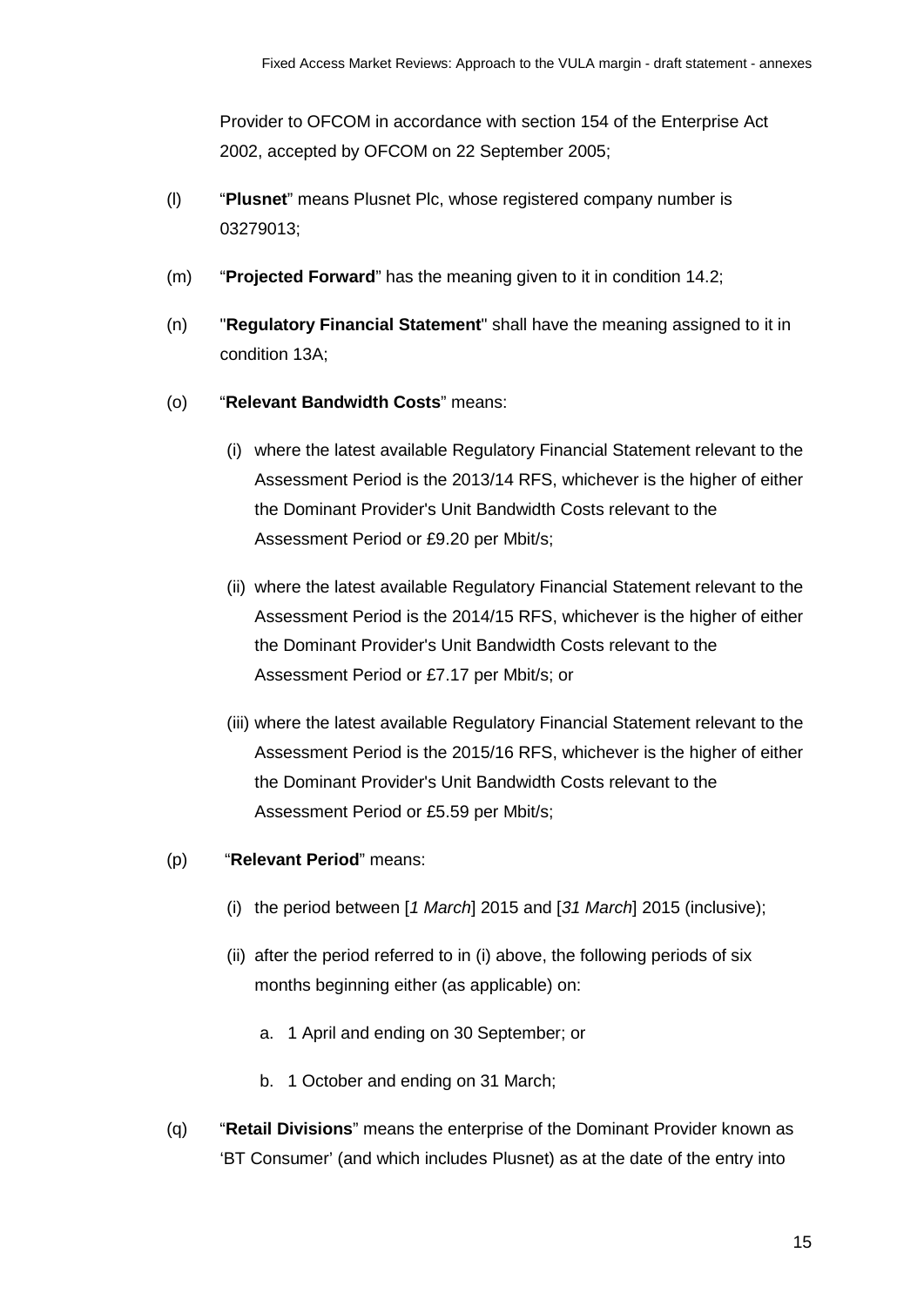force of this condition or such other enterprise or enterprises that may replace or succeed BT Consumer from time to time;

- (r) "**Unit Bandwidth Costs**" means the average cost of providing 1Mbit/s of capacity between the Local Serving Exchange and the internet relevant to the Assessment Period;
- (s) "**VULA-Based Broadband Packages**" means all products, services or bundles of products or services (including, but not limited to, telephony (including fixed and mobile telephony) and television services (including content)) offered by the Dominant Provider during the relevant Assessment Period through its Retail Divisions to New Subscribers which include the provision of a broadband connection, where the Dominant Provider uses Virtual Unbundled Local Access in order to provide that broadband connection;
- (t) "**2013/14 Financial Year**" means the period 1 April 2013 to 31 March 2014 (inclusive);
- (u) "**2013/14 RFS**" means the Regulatory Financial Statement prepared by the Dominant Provider in relation to the 2013/14 Financial Year;
- (v) "**2014/15 Financial Year**" means the period 1 April 2014 to 31 March 2015 (inclusive);
- (w) "**2014/15 RFS**" means the Regulatory Financial Statement prepared by the Dominant Provider in relation to the 2014/15 Financial Year;
- (x) "**2015/16 Financial Year**" means the period 1 April 2015 to 31 March 2016 (inclusive); and
- (y) "**2015/16 RFS**" means the Regulatory Financial Statement prepared by the Dominant Provider in relation to the 2015/16 Financial Year.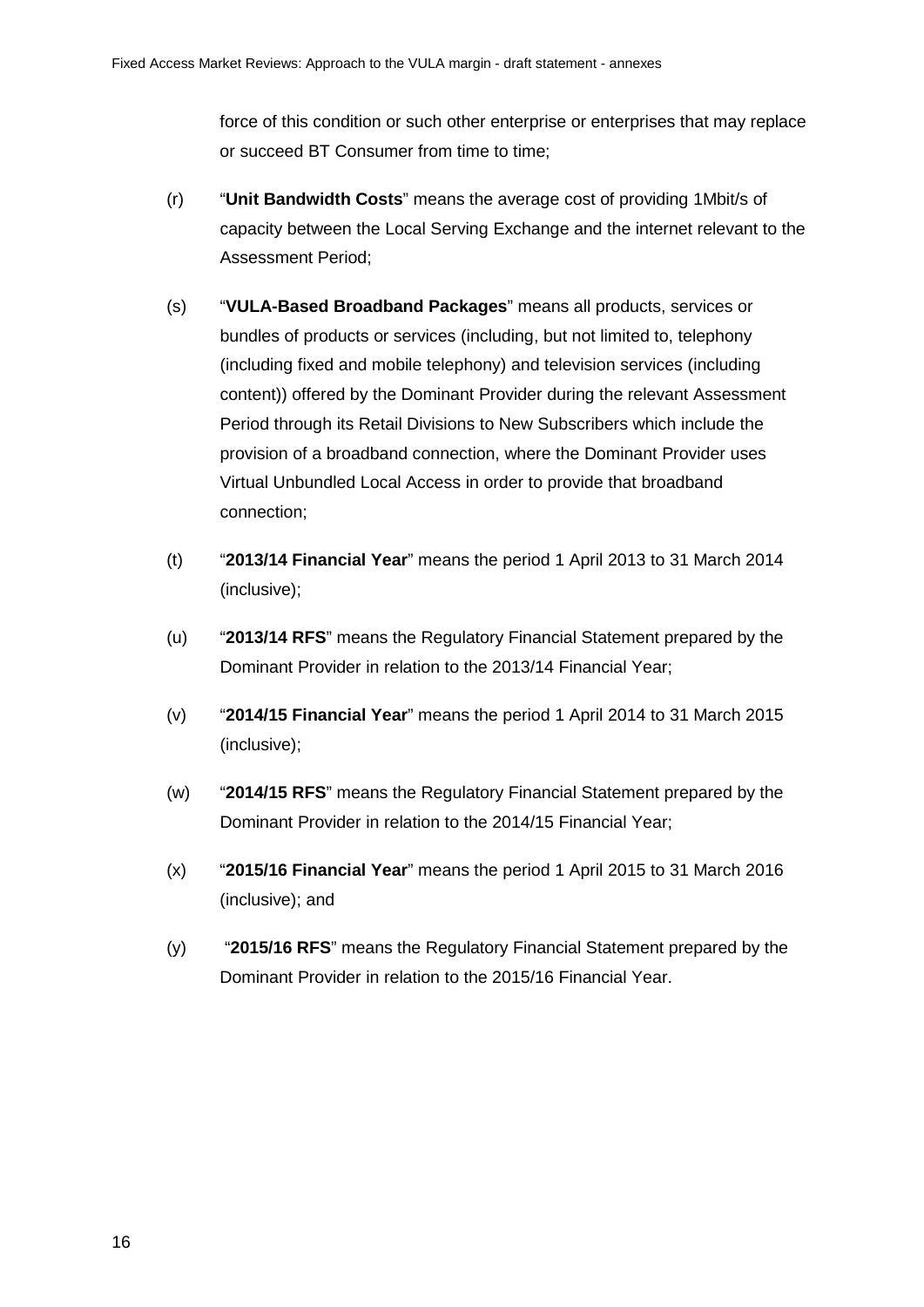## **Annex 3**

# <span id="page-18-0"></span>Draft guidance on assessment of the VULA margin

# **Introduction**

- A3.1 This Annex sets out guidance on how we intend to undertake an assessment of whether BT is complying with SMP condition 14. This guidance reflects the approach we would take based on the information available to us at this time. However, we recognise that it may be appropriate to depart from this guidance if there is a material change in circumstances.
- A3.2 This guidance should be read alongside SMP condition 14.

# **Structure of this guidance**

- A3.3 SMP condition 14 distinguishes between the following five categories of costs/revenues:
	- ongoing revenues;
	- ongoing wholesale costs;
	- ongoing retail costs;
	- upfront costs; and
	- upfront revenues.
- A3.4 Each of these cost and revenue categories are discussed in turn in this guidance at paragraphs A3.14-A3.22 (ongoing revenue), A3.23-A3.24 (ongoing wholesale costs), A3.25-A3.62 (ongoing retail costs), A3.63-A3.72 (upfront costs) and A3.73- A3.74 (upfront revenues).
- A3.5 We first discuss at paragraphs A3.6-A3.13 our general approach to assessing compliance with SMP condition 14.

# **Overview of approach**

- A3.6 We would use a static approach to assess the VULA margin that would take into account known and expected changes in revenues and costs over the ACL.
- A3.7 When conducting an assessment covering a period of less than six months, we would consider whether a significant transition in BT's business model occurred during that assessment period. If there was evidence that this was the case then we may depart from the guidance set out below.
- A3.8 When assessing BT's compliance with SMP condition 14 during a particular time period, we would seek to use the best available data. Where possible, we would use historical, audited data covering the assessment period. If data for the period in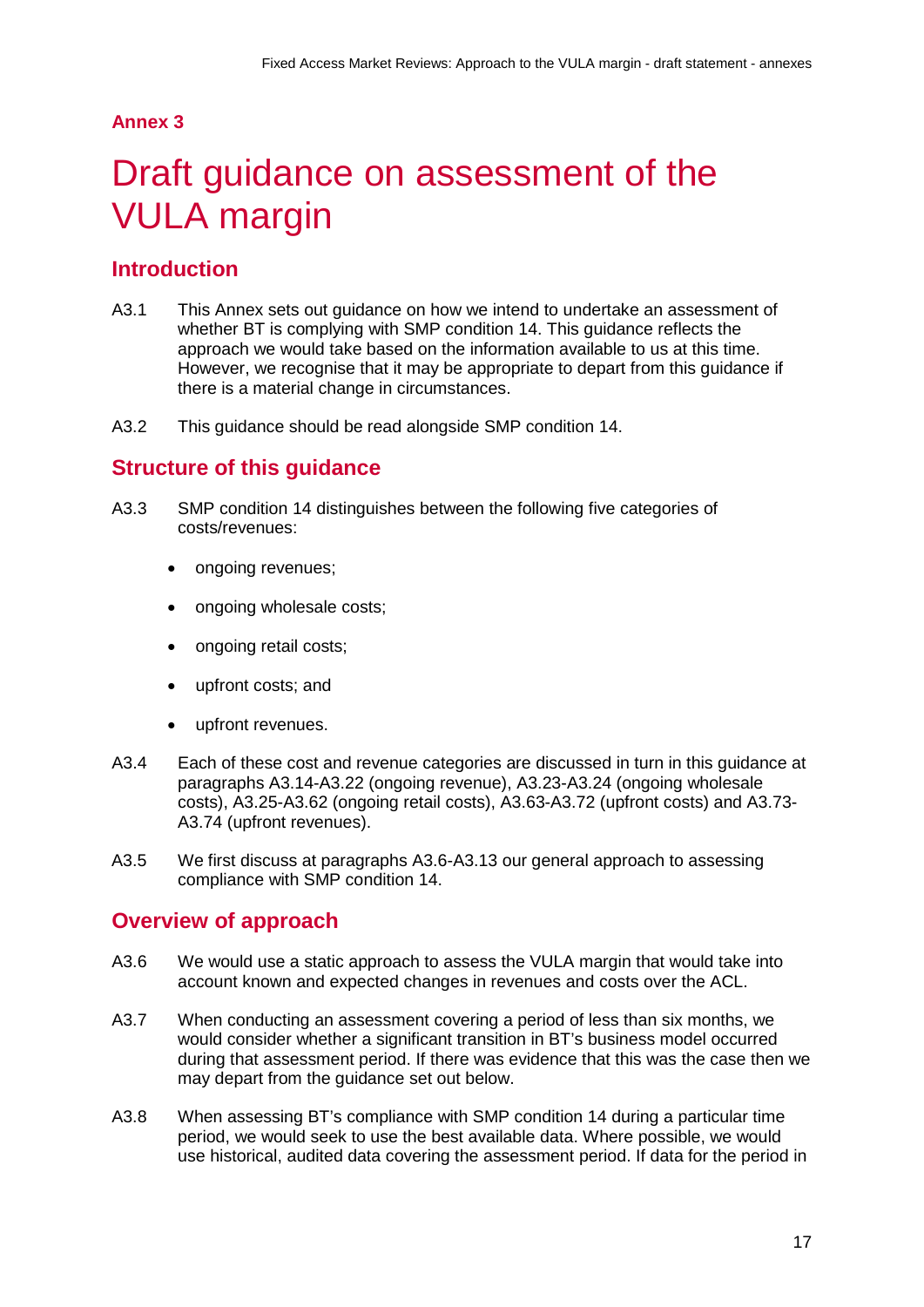question is not yet available, we would use the most recent data that is available unless that data is not appropriate.

- A3.9 In order to assess BT's fibre portfolio, we would calculate weighted average revenues and costs across individual bundles within BT's fibre portfolio. The weights used in the calculation would be the volumes of subscribers acquired on each product during the assessment period.
- A3.10 When carrying out an assessment of the VULA margin, we would simplify our modelling in order to focus on the most material factors. In particular we would:
	- not specifically take fibre to the premises (FTTP) bundles into account when carrying out modelling; and
	- analyse Plusnet subscribers by using data on the costs and revenues for superfast broadband products supplied by the rest of BT Consumer, except where data on Plusnet's specific costs and revenues can be easily sourced using publicly available information or Plusnet's management accounts.
- A3.11 When assessing the VULA margin we would consider the prices that BT charges to new superfast broadband customers.
- A3.12 The VULA margin assessment would include the costs and revenues of any new services BT begins to bundle with superfast broadband during the market review period (e.g. mobile services).
- A3.13 We would use the prevailing pre-tax nominal weighted average cost of capital (WACC) relevant to the BT Consumer business at the time of the assessment in order to project forward BT's ongoing costs and revenues..

# **Ongoing monthly revenues**

A3.14 Our guidance on how we would calculate the parameter "P" in SMP condition 14.2 is set out in the following subsection.

#### **Monthly subscription revenues**

A3.15 Headline monthly subscription prices for the product tiers in the superfast broadband portfolio would be the prices applicable during the assessment period. We would make an adjustment to the headline monthly subscription prices to take into account loyalty / retention discounts which BT offers to certain customers. The level of the adjustments would be estimated by calculating the average percentage discount given on each product tier over the assessment period.

#### **Line rental revenues**

A3.16 Line rental prices would be the line rental prices applicable during the assessment period. To take into account the different prices of standard line rental and annual line rental saver, the average line rental price would be estimated on the basis of the volumes of BT superfast broadband customers using each option over the assessment period.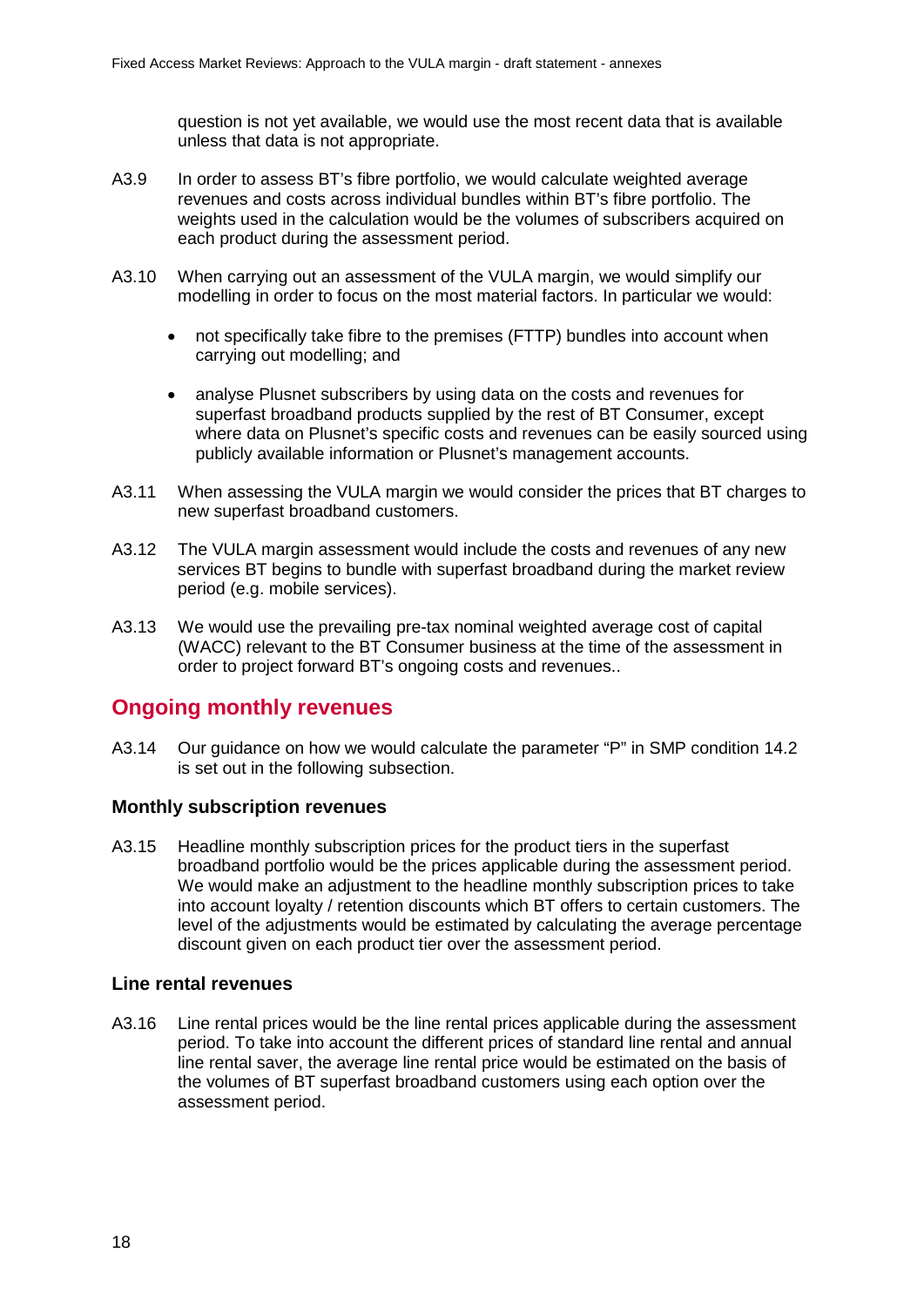# **Call revenues**

A3.17 The call revenues earned from a superfast broadband customer would be sourced from BT's database $^{33}$  $^{33}$  $^{33}$  and would be based on the average revenues earned from superfast broadband customers over the assessment period. This would include revenues earned from package fees and out of package ('OOP') calls.

## **Out of package data usage revenues**

A3.18 The OOP data usage revenues earned from a superfast broadband customer would be sourced from BT's system<sup>[34](#page-20-1)</sup> and would use the average OOP data usage earned from superfast broadband customers over the assessment period.

# **Advertising revenues**

A3.19 We would estimate the amount of advertising revenue earned from a superfast broadband customer by taking the amount recorded in the most recent annual Broadband management accounts and dividing by the average broadband customer base over the period the accounts cover and converting to a monthly figure.

# **TV revenues**

- A3.20 The headline monthly subscription prices for BT TV would be the prices applicable during the assessment period.
- A3.21 We would estimate on-demand revenues by taking the total on-demand revenues reported in the most recent BT TV management accounts and dividing by the average number of TV subscriptions in the period covered by the accounts and converting to a monthly figure.
- A3.22 We would adjust ongoing TV revenues downwards to account for those triple-play superfast broadband customers who cease taking BT TV before the 5-year superfast broadband ACL has concluded. We would reduce ongoing TV revenues by  $[\times]$  per cent after the first  $[\times]$  months of the ACL (i.e. assume that  $[\times]$  per cent of triple-play customers continue to receive BT TV for the remaining  $[\times]$  months of the ACL). We would revisit this figure in the event that more accurate evidence was available.

# **Ongoing monthly wholesale costs**

- A3.23 Our guidance on how we would calculate the parameter "W" in SMP condition 14.2 is set out in the following subsection.
- A3.24 When assessing the VULA margin we would take the wholesale charges applicable during the assessment period (including volume discounts) published on the Openreach website.

<span id="page-20-0"></span> $^{33}$  BT currently holds a database, known as [ $\ll$ ], which collects the calling records of each of its customers' accounts and includes information on the pence per minute call charges and costs applicable in a given month (by call type, time of day and package).  $\overline{a}$ 

<span id="page-20-1"></span> $34$  Currently known as [ $\ll$ ].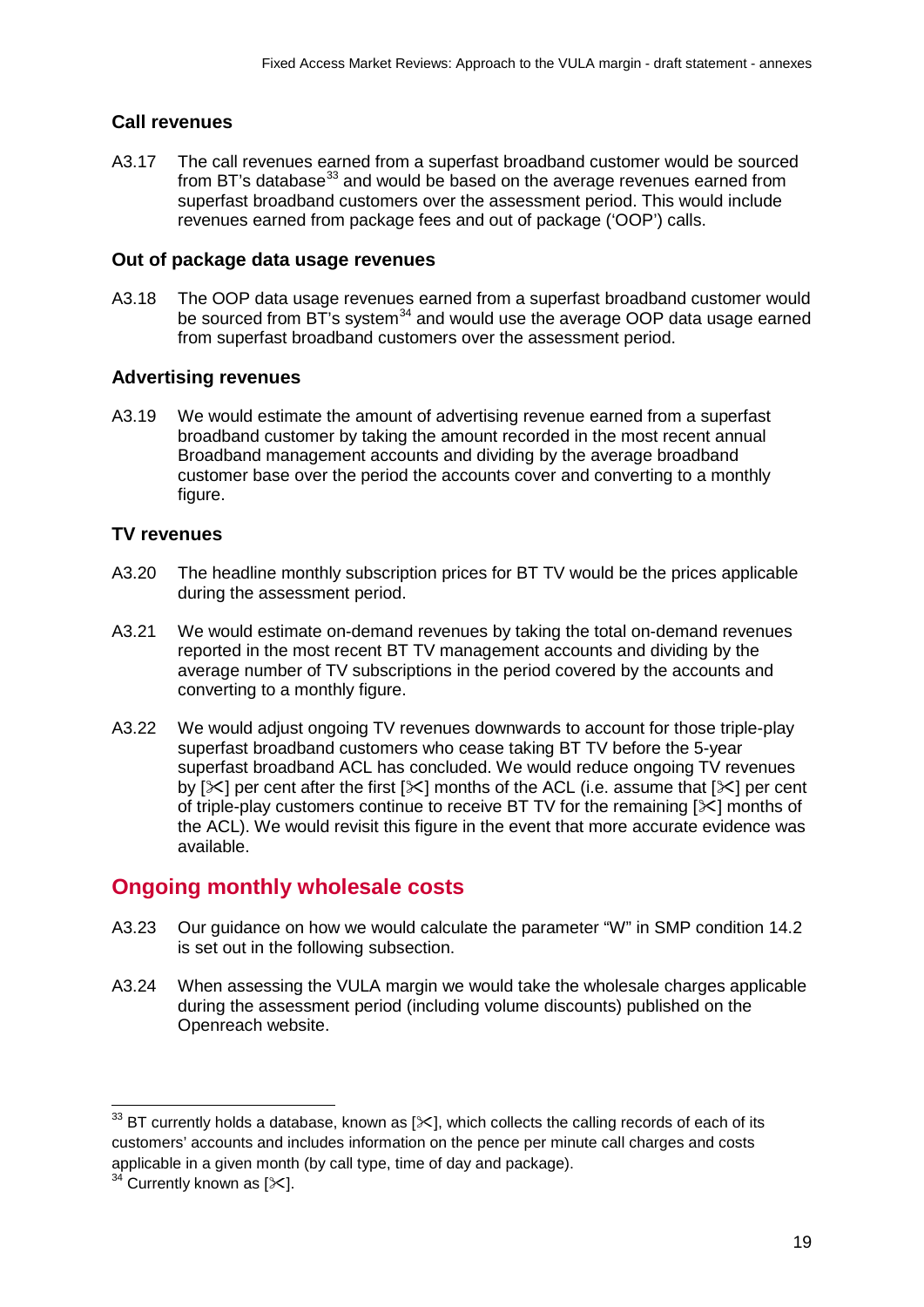# **Ongoing monthly retail costs**

A3.25 Our guidance on how we would calculate the parameter "DC" in SMP condition 14.2 is set out in the following subsection.

### **Voice costs**

A3.26 The call costs of serving a superfast broadband customer would be sourced from BT's database<sup>[35](#page-21-0)</sup> and would be based on the average calls made by superfast broadband customers over the assessment period. This would cover both inpackage and OOP calls and would include product unit costs, payments to other licensed operators and the call costs will be based on the revenues for call types for which costs are not available in the BT's database (e.g. 0844, 0870, premium rate and directory enquiry calls).

#### **Network costs**

A3.27 We would estimate network costs using the following approach:

Network costs = Unit bandwidth cost x Average capacity available to each end user

- A3.28 We would estimate BT's unit bandwidth cost of supplying superfast broadband services on the basis of the WBC Bandwidth unit FAC in Market 3/Market B according to the regulatory financial system used to prepare the most recent annual RFS at the time of the assessment.
- A3.29 Insofar as not already reflected in the RFS methodology, we would make a downward adjustment to accurately reflect the lower backhaul costs of superfast broadband services. The adjustment would be to remove the EAD element of the EoI unit charge in Market 3/B.
- A3.30 Insofar as not already reflected in the RFS methodology, we would separately include the cost of MSILs and Cable Links used as transmission bearers. Transmission bearer costs would be calculated by multiplying the prices charged by BT Wholesale (for MSILs) and Openreach (for Cable Links) by the total number of links used to support broadband traffic.
- A3.31 Insofar as not already reflected in the RFS methodology, we would separately include the cost of 21CN core transmission. We would calculate the amount of 21CN core transmission costs to include in the unit bandwidth cost by dividing the total FAC (including a return on mean capital employed) of the components that cover transmission on the 21CN core network (currently component CN906) by the total bandwidth volumes of the services that use 21CN core transmission.
- A3.32 Insofar as not already reflected in the 2014/15 RFS methodology, we would include in the unit bandwidth cost an appropriate allocation of costs that had previously been allocated on a future benefits basis. We would also consider whether any equivalent adjustment should be made to BT's 2013/14 RFS.
- A3.33 If there are any future policy decisions affecting the calculation of BT's unit bandwidth costs within its RFS, we would take these into account at the point from which any decisions are made.

<span id="page-21-0"></span> $35$  See footnote to paragraph A3.17.  $\overline{a}$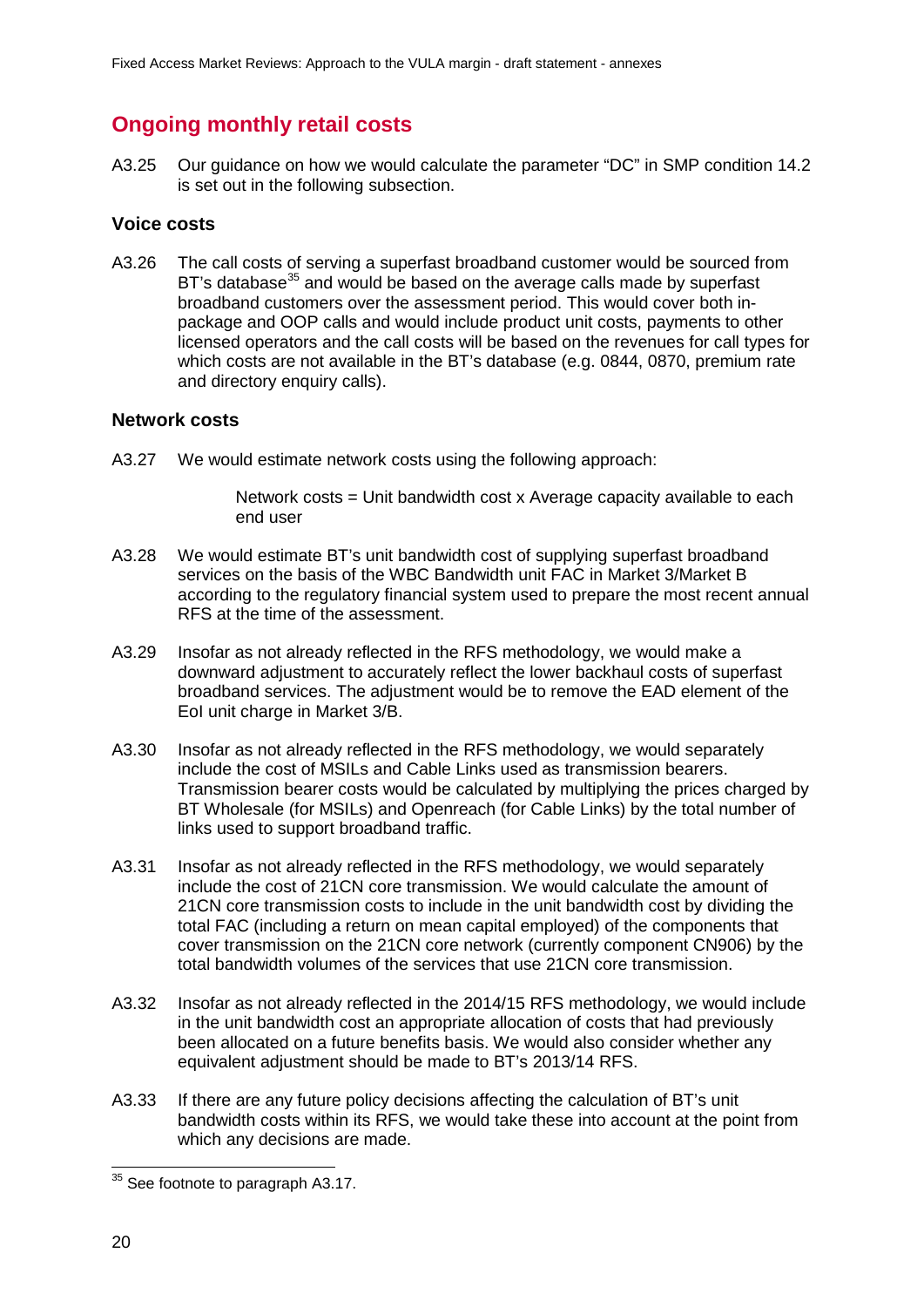A3.34 We would use the average capacity available to each user for each product in the superfast broadband portfolio covering the same time period as the unit bandwidth cost data relates to.

#### **Network rental overheads**

A3.35 To avoid the double-counting of selling, general and administration (SG&A) costs, we will not include a separate network rental overheads item in the VULA margin assessment.

#### **Platform and portal fees**

- A3.36 We would estimate the platform costs of serving a superfast broadband customer by allocating the amount recorded in the most recent annual Broadband management accounts in proportion to the total capacity used by customers on each superfast broadband product during the same period (and converting to a monthly figure).
- A3.37 We would estimate the portal fees of serving a superfast broadband customer by taking the amount recorded in the most recent annual Broadband management accounts and dividing by the average broadband customer base during the same period (and converting to a monthly figure).

#### **Product feature costs**

- A3.38 To calculate the cost of providing NetProtect Plus to superfast broadband customers, we would multiply licence charge  $[\times]$  by the proportion of new superfast broadband customers who take up this product feature during the assessment period.
- A3.39 To calculate the cost of providing BT Cloud to superfast broadband customers, we would multiply the monthly licence fee by the proportion of superfast broadband customers who take up this product feature. The proportion of superfast broadband customers who take up BT Cloud would be based on volumes during the assessment period.
- A3.40 While we include BT Wi-Fi in the VULA margin assessment, we would assume that the costs of the service are zero.
- A3.41 We would not include a separate item for SmartTalk costs.

#### **Fibre development costs**

A3.42 To estimate the fibre development cost of acquiring a superfast broadband customer, we would take the development spend incurred before the launch of BT's superfast broadband products and divide by the total base of BT superfast broadband customers at the time of the assessment.

#### **Ongoing SG&A costs**

A3.43 We would take each of the SG&A costs in Guidance Table 1 into account when assessing the VULA margin.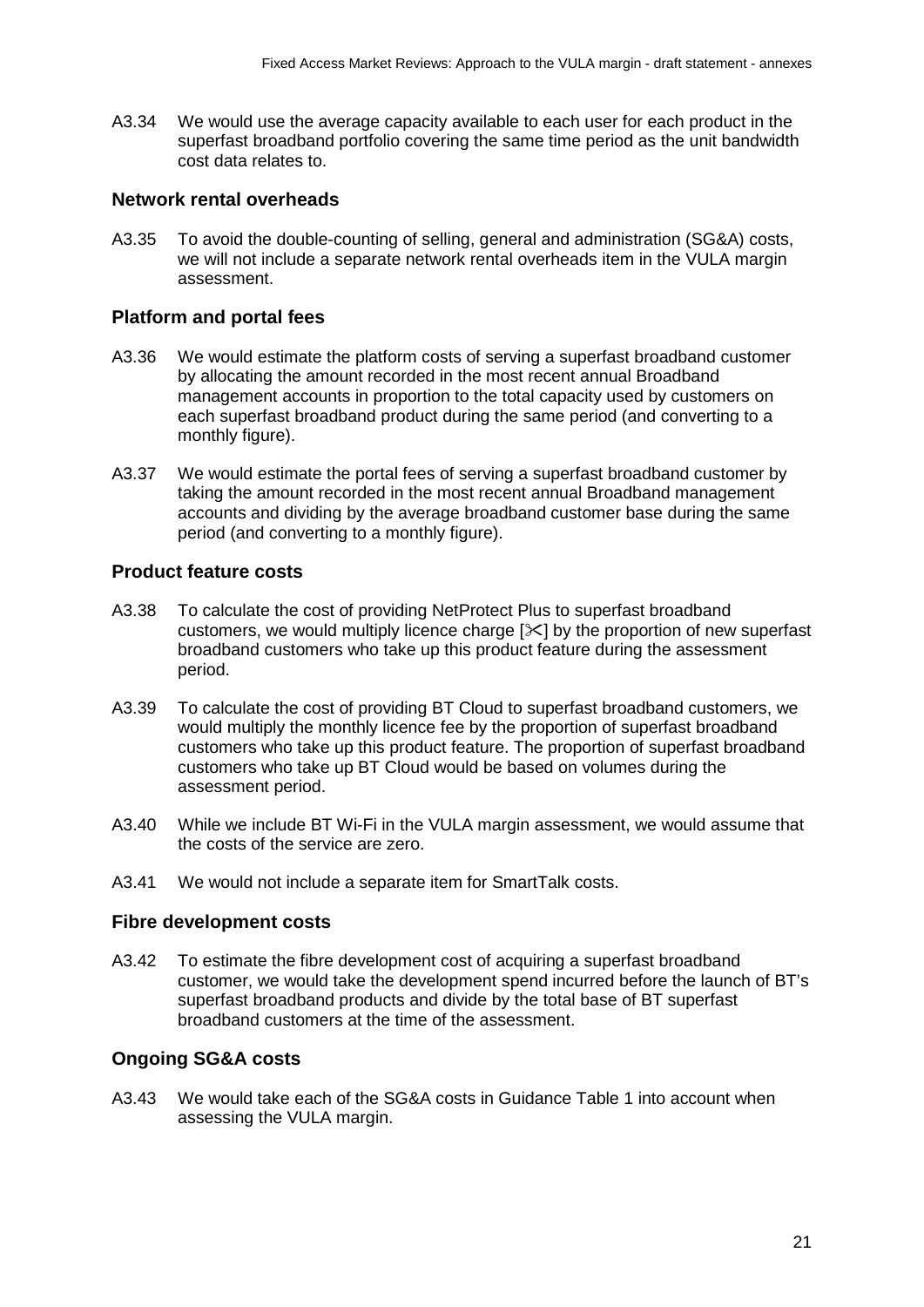| <b>Cost item</b>                                      | <b>Cost type</b>        | <b>Description</b>                               |
|-------------------------------------------------------|-------------------------|--------------------------------------------------|
| Marketing-<br>retention                               | Short-run variable      | $[\times]$                                       |
| <b>Customer services -</b><br>ongoing                 | Short-run variable      | $\left[\infty\right]$                            |
| <b>Billing &amp; bad debt</b>                         | Short-run variable      | $[\times]$                                       |
| <b>Total Labour Cost -</b><br>retention               | Short-run variable      | $\left[\infty\right]$                            |
| <b>Total Labour Cost -</b><br>management              | Short-run variable      | $[\times]$                                       |
| <b>Development</b>                                    | Short-run variable      | $ \mathcal{X} $                                  |
| Marketing - non-<br>campaign                          | Long-run variable/Fixed | $[\times]$                                       |
| <b>Customer services -</b><br>overheads               | Long-run variable/Fixed | $ \mathcal{X} $                                  |
| <b>Accommodation</b>                                  | Long-run variable/Fixed | $[\infty]$                                       |
| <b>Other</b><br>internal/external<br>spend/recoveries | Long-run variable/Fixed | $\left[\infty\right]$                            |
| <b>People related costs</b>                           | Long-run variable/Fixed | $[\infty]$                                       |
| <b>IT spend</b>                                       | Long-run variable/Fixed | $[\times]$                                       |
| <b>Marketing platform</b><br>spend                    | Long-run variable/Fixed | $[\times]$                                       |
| TSO - direct,<br>indirect and fixed                   | Long-run variable/Fixed | See explanation in paragraphs 6.168 to<br>6.200. |
| <b>Miscellaneous costs</b>                            | Long-run variable       |                                                  |

# **Guidance Table 1 – Ongoing SG&A costs**

- A3.44 For short-run variable SG&A costs, we would use either the Customer or Product approaches depending on whether the cost item is principally driven by the number of customers being served or the number of products being sold.
- A3.45 For long-run variable or fixed and common SGA costs, we would use the Revenue approach to allocate costs to the superfast broadband portfolio.
- A3.46 Guidance Table 2 sets out the allocation approach we would apply to each ongoing SG&A cost item to allocate to the superfast broadband portfolio stack. Once we have calculated the appropriate allocation to the fibre portfolio, we would then calculate the ongoing monthly SG&A cost per superfast broadband customer by dividing the amount allocated by the average base of superfast broadband customers over the assessment period and converting this to a monthly figure.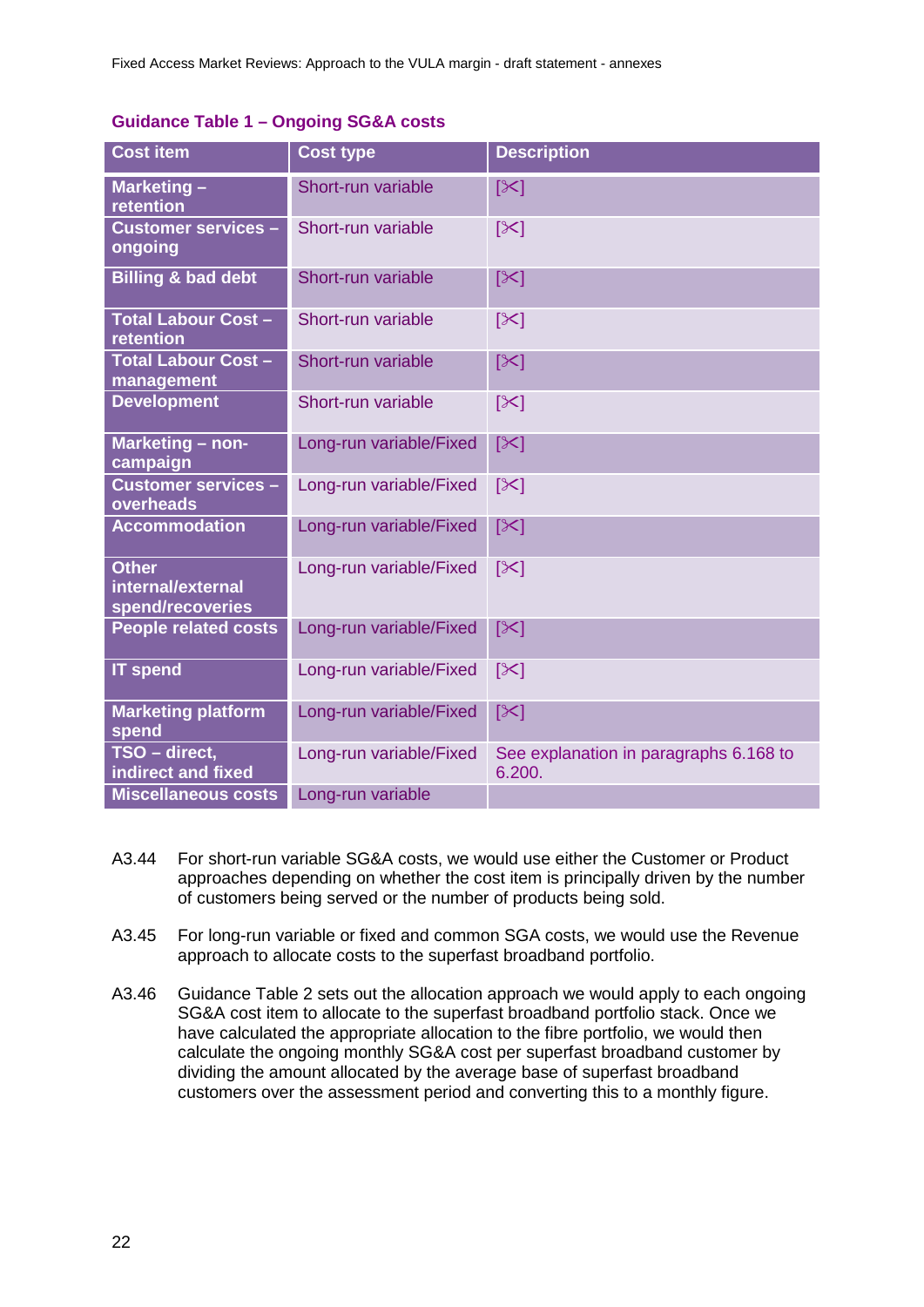| <b>SG&amp;A cost category</b>            | <b>Allocation method</b> |
|------------------------------------------|--------------------------|
| <b>Marketing - retention</b>             | <b>Customer</b>          |
| <b>Customer services - ongoing</b>       | <b>BT</b> breakdown      |
| <b>Billing &amp; bad debt</b>            | <b>Customer</b>          |
| <b>Total Labour Cost - retention</b>     | <b>Customer</b>          |
| <b>Total Labour Cost - management</b>    | Product                  |
| <b>Development</b>                       | <b>BT</b> breakdown      |
| Marketing - non-campaign                 | Revenue                  |
| <b>Customer services - overheads</b>     | Revenue                  |
| <b>Accommodation</b>                     | Revenue                  |
| Other internal/external spend/recoveries | Revenue                  |
| <b>People related costs</b>              | Revenue                  |
| <b>IT spend</b>                          | Revenue                  |
| <b>Marketing platform spend</b>          | Revenue                  |
| <b>Miscellaneous costs</b>               | Revenue                  |
| TSO - direct and indirect                | <b>Revenue</b>           |
| <b>TSO Fixed</b>                         | Revenue                  |

#### **Guidance Table 2: Allocation approaches applied to SG&A costs**

## **Ongoing TV costs**

- A3.47 We would estimate content and bandwidth costs of serving a triple-play superfast broadband customer by taking the amounts reported in the most recent BT TV management accounts for each BT TV package (Essentials package, Essentials Extra package) and dividing by the number of subscribers on each TV package during the period covered by the accounts. Average content and bandwidth costs per superfast broadband customer would be calculated by weighting on the basis of the number of customers acquired on each TV package in the assessment period.
- A3.48 We would estimate licences, customer premise equipment and fixed costs by taking the amounts reported in the most recent annual BT TV management accounts and dividing by the total TV subscribers during the period covered by the accounts.
- A3.49 We would adjust ongoing TV costs downwards to account for those triple-play superfast broadband customers who cease taking BT TV before the 5-year superfast broadband ACL has concluded. We would reduce ongoing TV costs by  $[\times]$  per cent after the first  $[\times]$  months of the ACL (i.e. assume that  $[\times]$  per cent of triple-play customers continue to receive BT TV for the remaining  $[\times]$  months of the ACL). We would revisit this figure in the event that more accurate evidence was available.

#### **Treatment of BT Sport costs**

Calculation of the net costs of BT Sport

- A3.50 We would use BT's actually incurred costs as set out in its accounts for ongoing costs.
- A3.51 We would calculate BT's monthly costs for each sport right by converting its actual expenditure on each sports right into a constant monthly payment. We would do this by calculating the NPV of each sports rights contract over the entire contract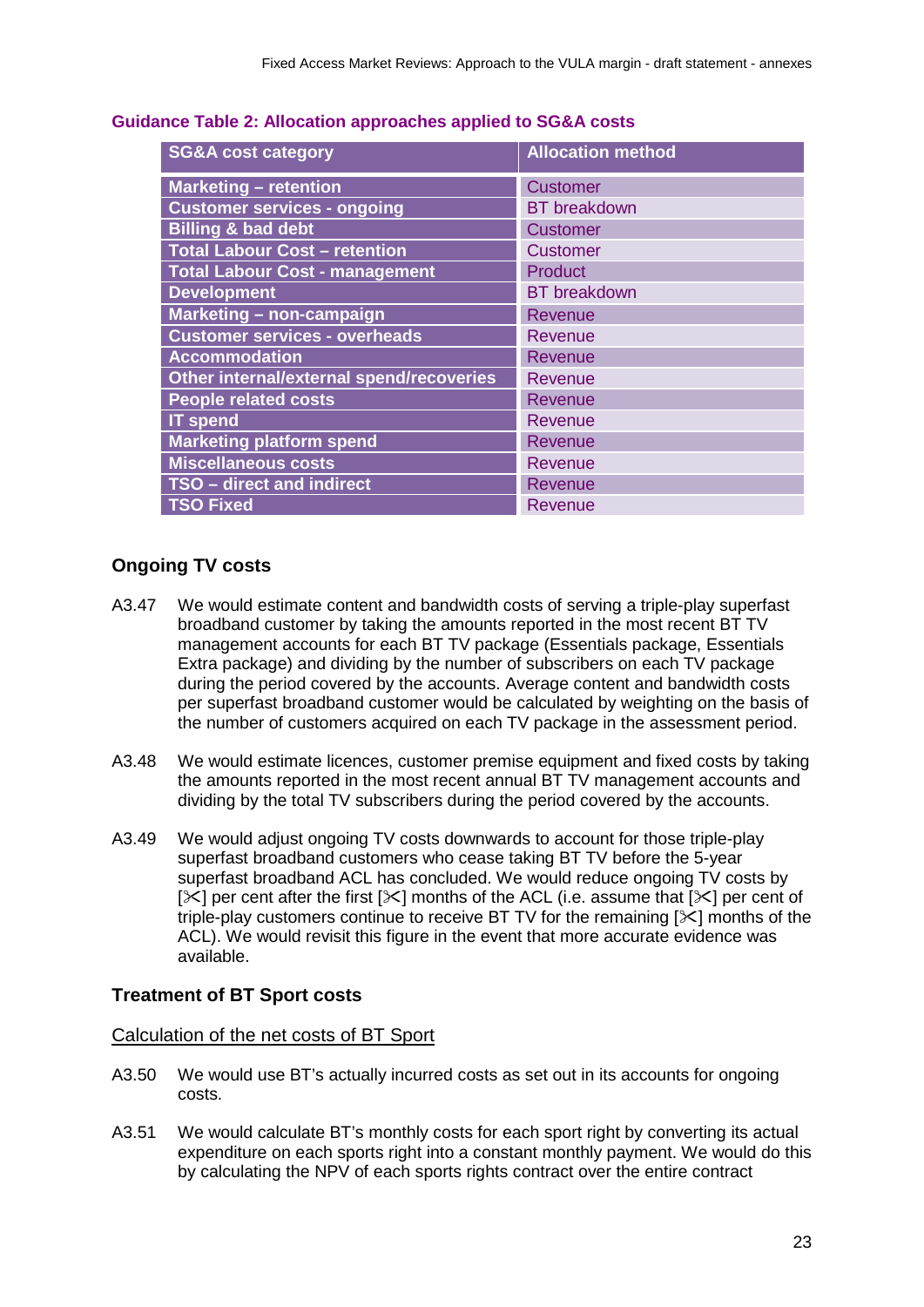duration up until the next contract is available (based on each contract's start date) and convert this into an equivalent ongoing monthly cost equal to that NPV. We would use the 'rest of BT' WACC rate prevailing during the assessment period when carrying out this calculation.

- A3.52 When assessing compliance over any given period, we would average the monthly costs of sports rights across that period.
- A3.53 We would include an additional  $[\times]$ /month until March 2018 to reflect the initial launch costs of BT Sport. In the event that a more up to date estimate of the WACC is available, we would consider whether to update this figure.
- A3.54 We would likely adjust the total costs of BT Sport to smooth the UEFA launch costs in 2015/16. We would expect BT to provide suitable evidence on the level of these UEFA launch costs. We are unlikely to accept that the level of these costs is higher than  $[\times]$  uplifted for CPI inflation since 2013/14.
- A3.55 We would likely spread the UEFA launch costs over five years by converting them into an equivalent ongoing monthly cost with a NPV equal to the cost incurred. In calculating that NPV we would likely assume that the discount rate is equal to the monthly 'rest of BT' WACC rate prevailing during the assessment period.
- A3.56 In assessing the direct revenues associated with BT Sport, we would take into account BT's monthly subscription revenues from residential subscribers and commercial premises as well as BT's monthly sublicensing revenues, advertising revenues and provisioning revenues.
- A3.57 We would use historical, audited data covering the assessment period. We would assume that the direct revenues over the remainder of the ACL remain:
	- at their level as at the end of the assessment period, where evidence shows that revenues were growing over the assessment period; and
	- at the historical average over the assessment period, where evidence shows that revenues were not growing over the assessment period.
- A3.58 We would calculate BT's monthly revenues by converting the assumed revenues over the entire ACL into a constant monthly estimate. We would do this by calculating the NPV of revenues over the entire ACL and converting this into constant ongoing monthly revenue with an equivalent NPV. We would use the 'rest of BT' WACC relevant to the assessment period when carrying out this calculation.
- A3.59 In the absence of better information, we would use the same methodology to smooth the provisioning revenues over a period of five years using the 'rest of BT' WACC.

#### Allocating the net costs of BT Sport between to superfast broadband

- A3.60 When allocating the net costs of BT Sport to BT's superfast broadband portfolio, we would adopt the following two step approach.
- A3.61 First we would calculate the total number of BT residential broadband subscribers that (i) have an active BT Sport connection (i.e. they meet the requirements to watch these channels without taking further action); and (ii) pay a discounted price for BT Sport (relative to non-BT broadband subscribers) or receive it for 'free'. We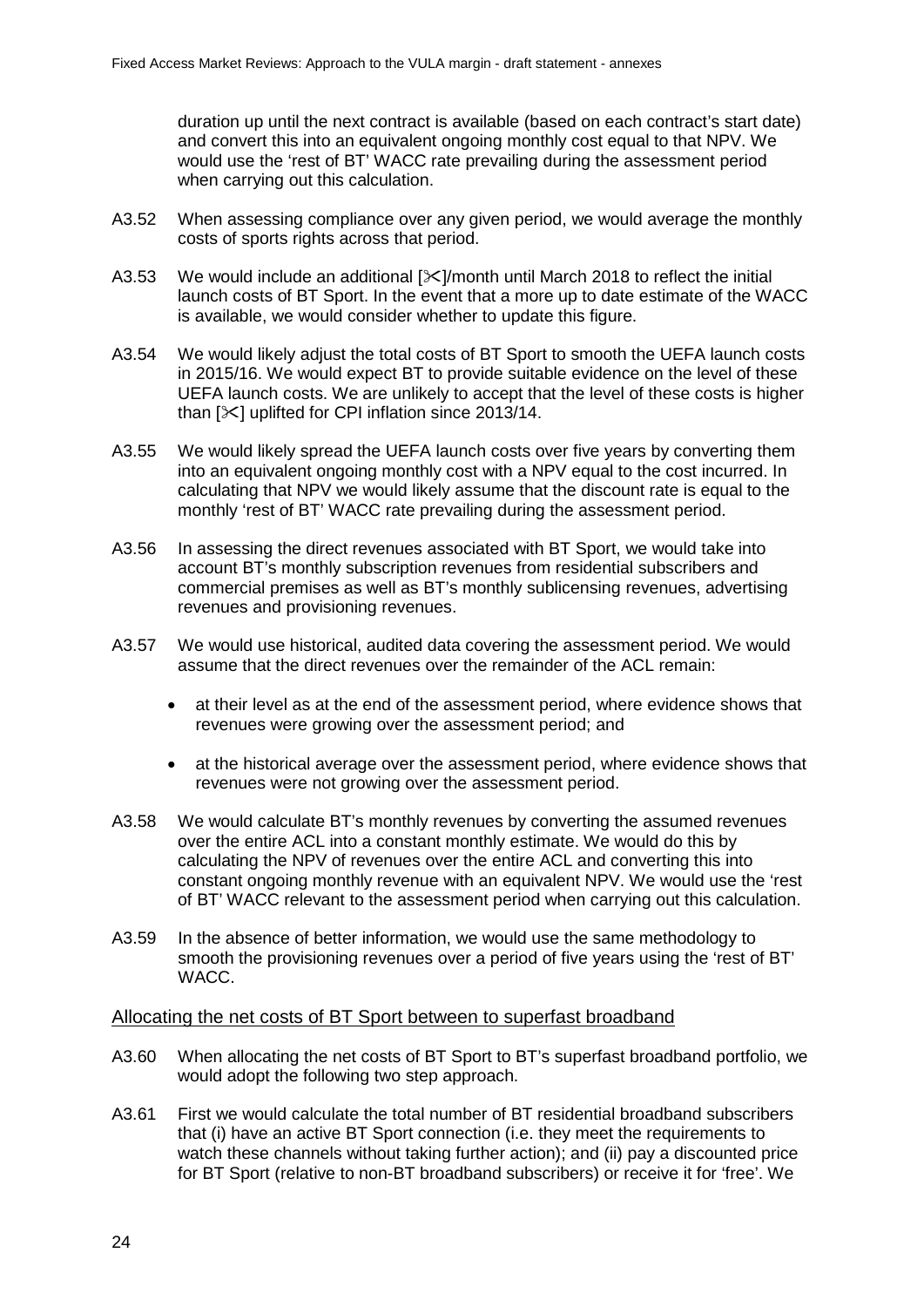would use whatever proportion of that total is accounted for by superfast broadband subscribers to determine the proportion of the net costs of BT Sport that are allocated to superfast broadband subscribers. Should BT change the terms under which BT broadband customers can watch BT Sport in a way that we consider manipulates our measure of the take-up of BT Sport, we would reconsider our approach to calculating the proportion used to allocate the net costs of BT Sport.

A3.62 Second, we would calculate the net BT Sport cost per superfast broadband customer by dividing the net costs of BT Sport allocated to BT's superfast broadband portfolio by the total number of BT Consumer Infinity and Plusnet Fibre customers during the assessment period.

# **Upfront costs**

A3.63 Our guidance on how we would calculate the parameter "UC" in SMP condition 14.2 is set out in the following subsection.

# **Connection costs**

- A3.64 We would take into account the costs of GEA Connection, GEA Managed Install, WLR Connection (or any future equivalents) and retail-level connection activities.
	- GEA Connection charges and GEA Managed Install charges would be the charges applicable during the assessment period.
	- To estimate the WLR Connection cost, we would firstly calculate the proportion of connections that incur Openreach charges based on the volumes of superfast broadband customers that were acquired from other operators in the assessment period. We would then calculate the average charge paid for these connections applicable during the assessment period on the basis of the split of acquired customers that required a new line and those that needed an existing line to be migrated using the most recent data available from BT's management information system.<sup>[36](#page-26-0)</sup>
	- Retail-level activity costs would be estimated using the most recent data available from BT's regulatory financial reporting system.<sup>[37](#page-26-1)</sup>

# **SG&A costs (upfront acquisition)**

- A3.65 Guidance Table 3 sets out the upfront acquisition SG&A costs that we would take into account.
- A3.66 For upfront acquisition SG&A costs, we would allocate on the basis of the number of superfast broadband customers acquired as a percentage of the total number of customers acquired by BT Consumer during the assessment period. For example, if a third of all BT Consumer customer acquisitions are for superfast broadband products, we would allocate a third of the total SG&A upfront acquisition costs to the superfast broadband portfolio cost stack. To calculate acquisition SG&A costs per superfast broadband customer, we would then divide this figure by the number of superfast broadband customers acquired during the assessment period.

 $36$  Currently known as [ $\ll$ ].  $\overline{\phantom{a}}$ 

<span id="page-26-1"></span><span id="page-26-0"></span> $37$  [ $\times$ ].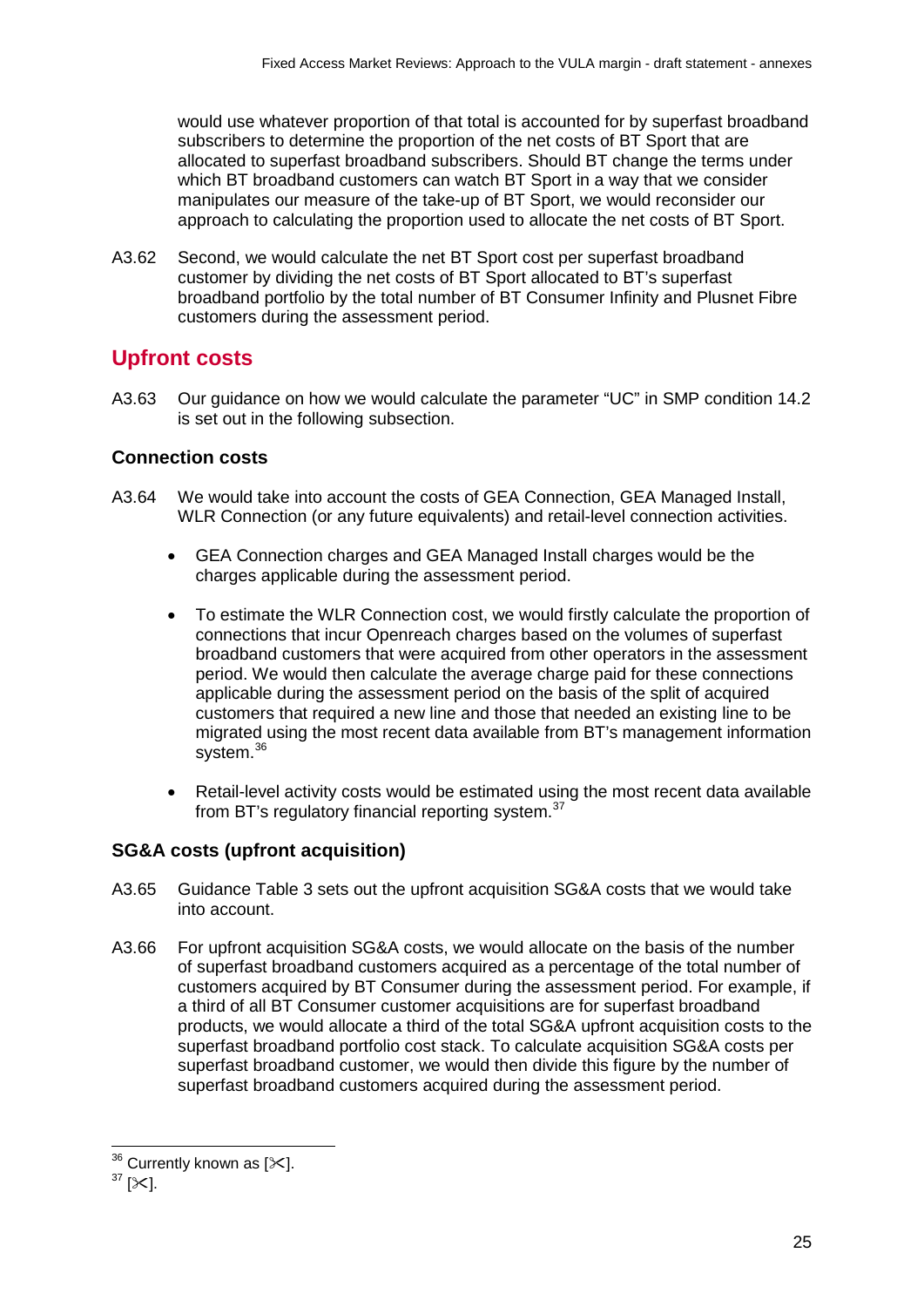#### **Guidance Table 3 –SG&A upfront acquisition costs**

| <b>Cost item</b>                      | <b>Description</b> |
|---------------------------------------|--------------------|
| <b>Marketing - acquisition</b>        | $\mathbb{K}$       |
| Affiliates / pay-per-click            | $[\times]$         |
| <b>Customer services -</b><br>upfront | $[\times]$         |

## **Sales costs**

A3.67 We would source sales costs from BT's most recent system<sup>[38](#page-27-0)</sup> which provides a breakdown of the various activities [ $\times$ ]. The sales costs to be allocated to the superfast broadband portfolio would be estimated by multiplying the proportion of staff time used to acquire superfast broadband customers by the total labour cost of such staff time. To calculate sales costs per superfast broadband customer acquired, we would then divide this figure by the number of superfast broadband customers acquired during the assessment period.

#### **Voucher costs**

A3.68 To calculate the cost of vouchers used for the purposes of acquiring a superfast broadband customer, we would take BT's spend on vouchers during the assessment period and divide this by the number of superfast broadband customers BT acquired during this period.

#### **Discount costs**

A3.69 We would treat several months' discount to the monthly subscription prices for newly acquired superfast broadband customers as an upfront cost by multiplying the amount of the discount by the number of months during which it applies. In order to estimate the discount to the average superfast broadband customer, we would estimate the proportion of superfast broadband customer acquisitions that were eligible for the discount during the assessment period.

#### **Router costs**

A3.70 We would source the router cost related to the acquisition of a superfast broadband customer from the unit price as set out in the contract BT has agreed with its supplier. We would not include the cost of delivery of the router, as this would be covered by an equivalent postage and packaging charge received from new customers.

#### **Event charges**

- A3.71 We would include the following event charges in the upfront acquisition cost stack.
	- BT Expedites a charge payable to Openreach to carry out the customer installation more quickly than is standard. We would calculate the BT Expedite

<span id="page-27-0"></span> $^{38}$  Currently known as [ $\Join$ ].  $\overline{a}$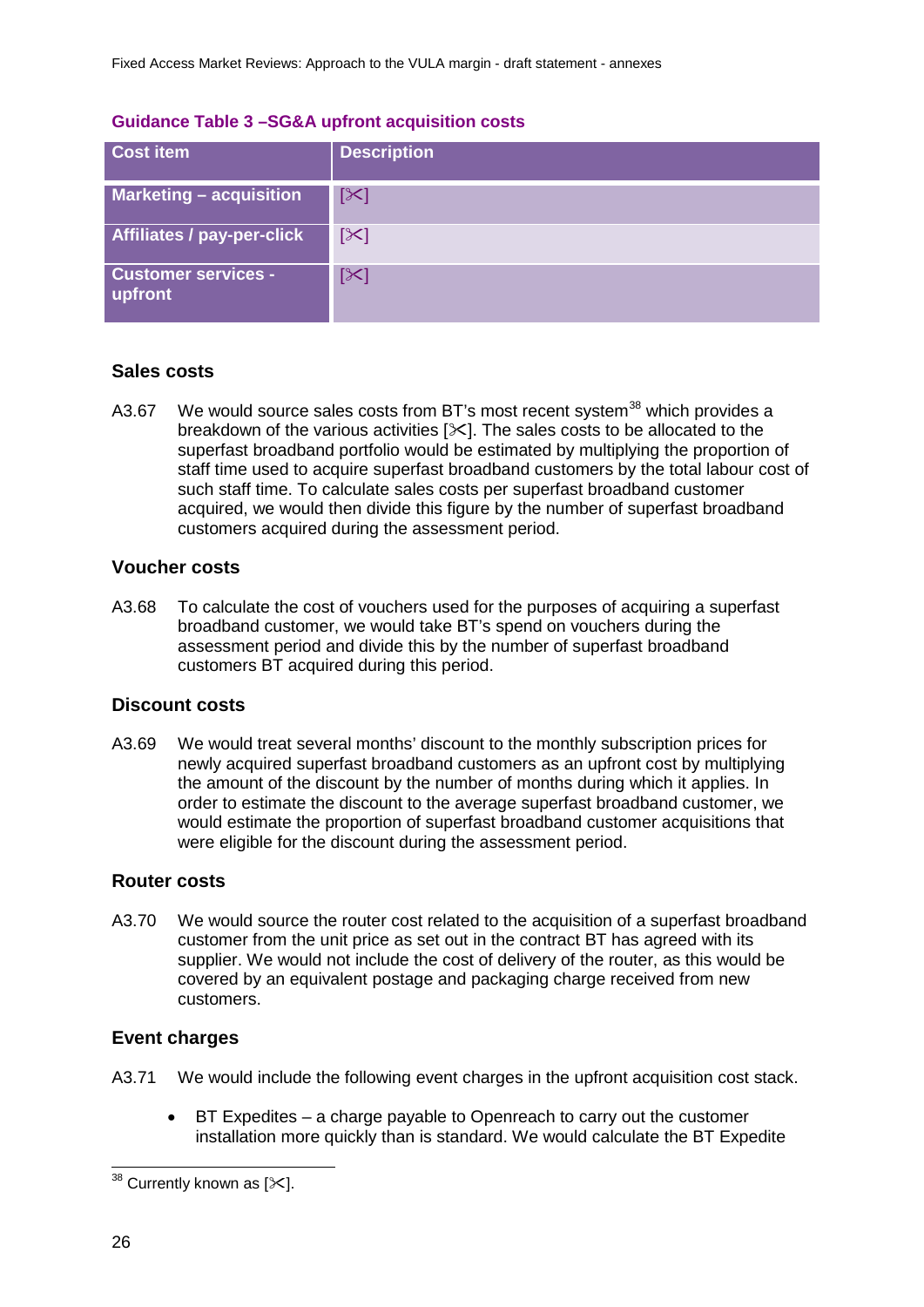cost of acquiring a superfast broadband customer by taking the spend on expedites for superfast broadband products over the assessment period and divide this by the number of superfast broadband customers acquired during this period.

- BT Abortive Visits a charge payable to Openreach when an engineer visit is unsuccessful due to not being able to access the customer's property. We would calculate the BT Abortive Visits cost of acquiring a superfast broadband customer by multiplying the abortive visits charge by the percentage of superfast broadband customers acquired who had an abortive visit over the assessment period.
- Modify upstream order charges a charge payable to Openreach to cancel, amend or modify a customer order. We would calculate the Modify upstream order charge cost of acquiring a superfast broadband customer by multiplying the modify order charge by the percentage of superfast broadband customers acquired who had an order cancelled or amended over the assessment period.
- SFI and TRC charges payable to Openreach to cover the cost of engineers investigating and repairing faults on the Openreach network. We would calculate the average SFI and TRC costs incurred to serve a superfast broadband customer by (i) multiplying the total payments BT Consumer made to Openreach for these services during the assessment period by the percentage of BT Consumer lines that were taken by superfast broadband customers during this period; and (ii) dividing this figure by the average superfast broadband customer base over the assessment period and converting to a monthly figure.

## **Upfront TV costs**

- A3.72 We would take the following upfront TV costs into account when assessing the VULA margin.
	- YouView box superfast broadband customers who sign-up to BT TV are provided with a YouView set-top box at no extra charge. We would source the YouView box cost to be included in the superfast broadband portfolio cost stack from the contract BT has agreed with its supplier.
	- Other connection costs there are a number of connection costs BT incurs when connecting customers with its TV service, including  $[\times]$ . We would estimate the other connection costs to include in the superfast broadband portfolio cost stack by taking the amount recorded in the most recent annual BT TV management accounts and dividing by the number of TV additions during the period covered by the accounts.

# **Upfront revenues**

- A3.73 Our guidance on how we would calculate the parameter 'UR' in SMP condition 14.2 is set out in the following subsection.
- A3.74 We would use the connection revenues applicable during the assessment period.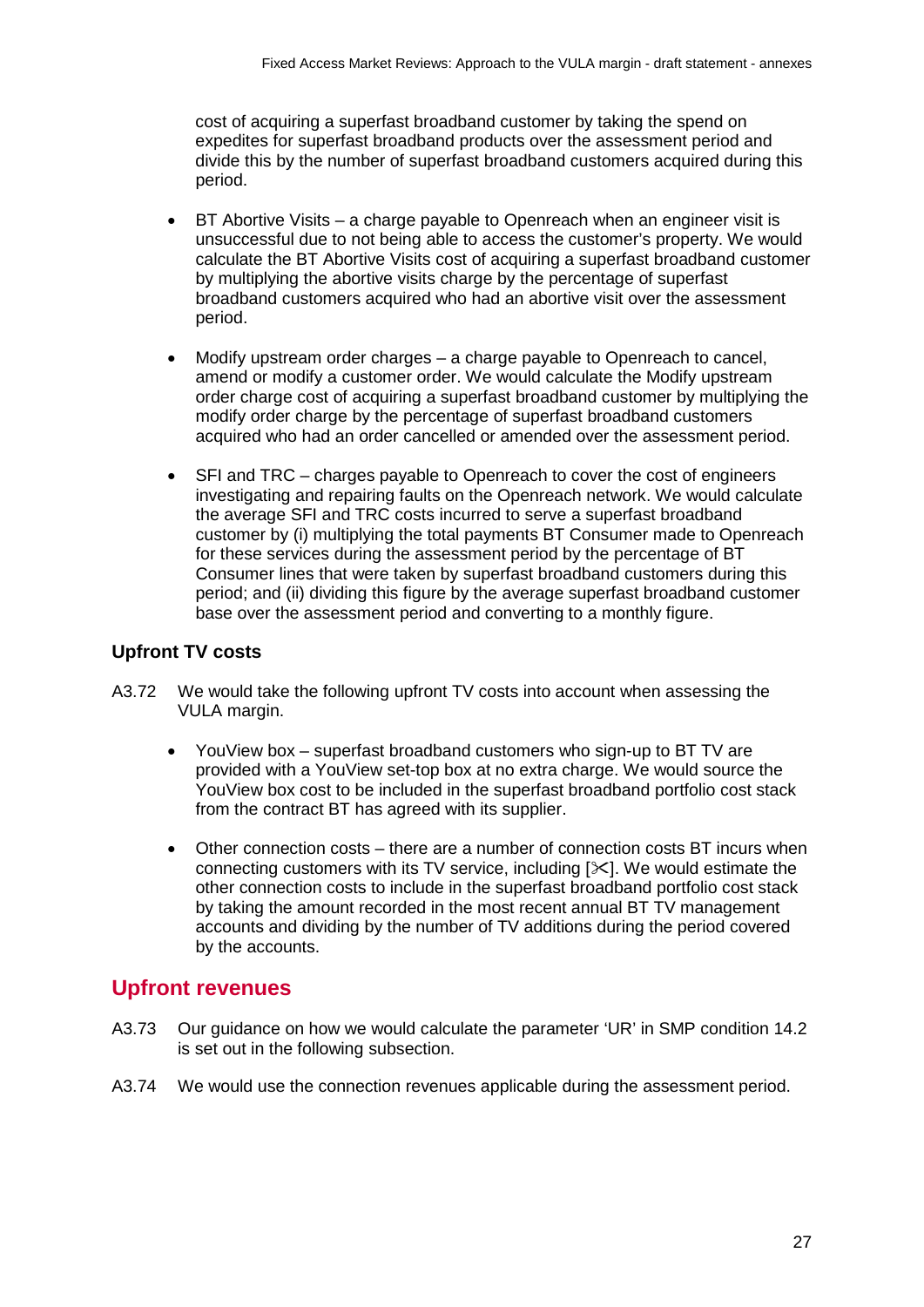# **Annex 4**

# <span id="page-29-0"></span>Sources of evidence

# **Introduction**

- A4.1 We have noted throughout this statement the evidence we have relied upon in relation to our findings and how we have relied upon that evidence. This Annex lists the main sources of evidence used. We also list all respondents to our consultations and to our various section 26 and 135 requests.
- A4.2 While the Annex lists the main evidence we have relied upon, the list is for convenience only and is not intended to be exhaustive.

# **List of respondents to the call for inputs**

- A4.3 We published a Call for Inputs ('CFI') on 9 November 2012 setting out our proposed approach to this market review and seeking stakeholder input. This can be found at the following link: [http://stakeholders.ofcom.org.uk/consultations/fixed-access](http://stakeholders.ofcom.org.uk/consultations/fixed-access-markets/)[markets/.](http://stakeholders.ofcom.org.uk/consultations/fixed-access-markets/)
- A4.4 Of the 21 stakeholders that provided written responses to the CFI, the following provided significant comments on the VULA margin:
	- British Telecommunications plc
	- Cable and Wireless Worldwide plc/Vodafone
	- TalkTalk Telecom Group plc
	- Tesco Broadband
	- Virgin Media Limited
	- $[\times]$
- A4.5 We have published the non-confidential versions of all the responses from stakeholders. These can be found on our website: [http://stakeholders.ofcom.org.uk/consultations/fixed-access](http://stakeholders.ofcom.org.uk/consultations/fixed-access-markets/?showResponses=true)[markets/?showResponses=true.](http://stakeholders.ofcom.org.uk/consultations/fixed-access-markets/?showResponses=true)

# **List of respondents to the July 2013 FAMR Consultation**

- A4.6 We published a Consultation on 3 July 2013 setting out our proposed market definitions, SMP assessments and remedies. This can be found at the following link: [http://stakeholders.ofcom.org.uk/consultations/fixed-access-market-reviews/.](http://stakeholders.ofcom.org.uk/consultations/fixed-access-market-reviews/)
- A4.7 Of the 14 stakeholders that provided written responses to the consultation document, the following commented specifically on the VULA Margin:
	- Sky plc
	- British Telecommunications plc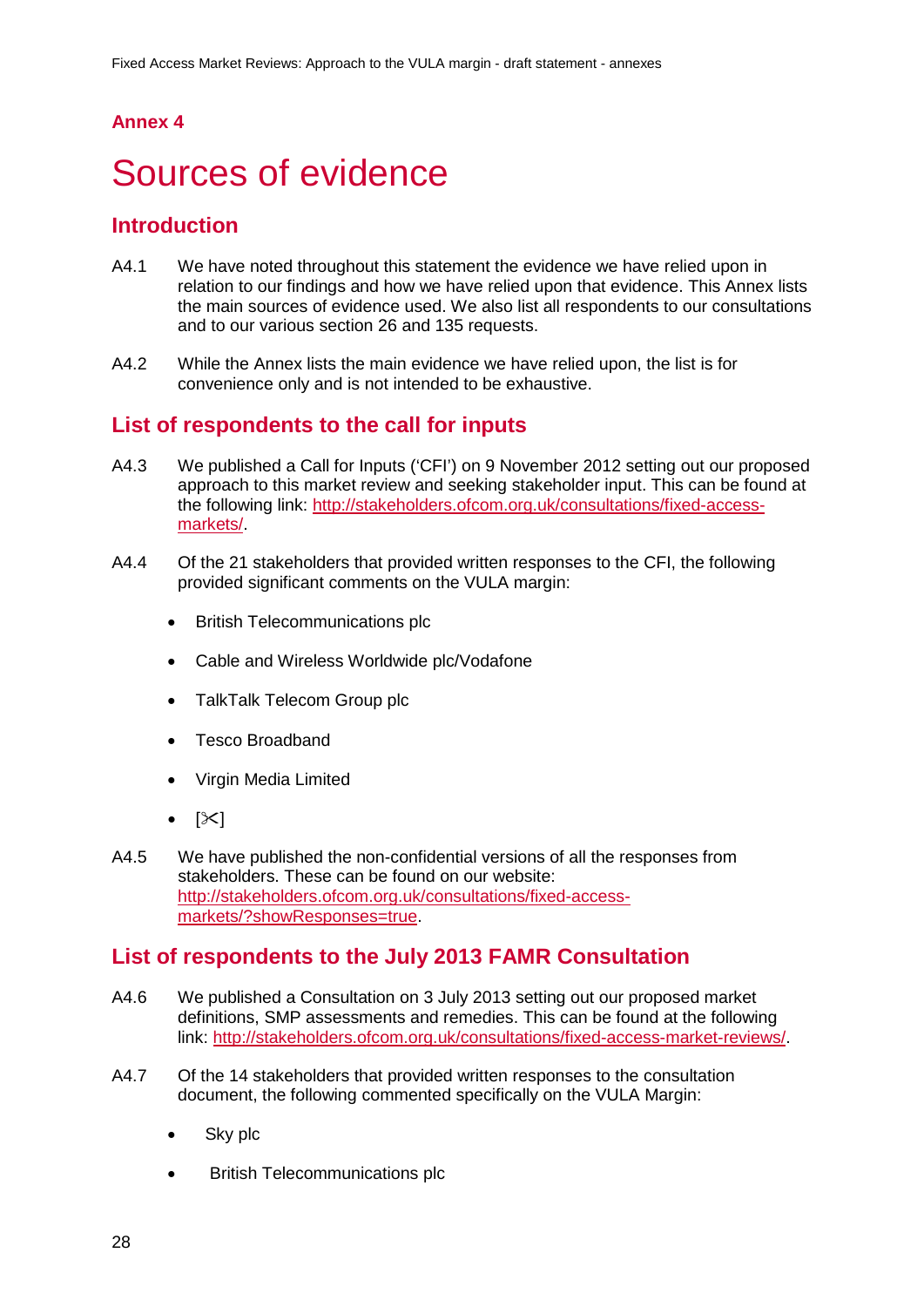- Cable and Wireless Worldwide plc/ Vodafone
- TalkTalk Telecom Group plc
- Virgin Media Limited
- $|\mathcal{X}|$
- $\geq$
- A4.8 We have published the non-confidential versions of the responses from all the stakeholders listed above. These can be found on our website: [http://stakeholders.ofcom.org.uk/consultations/fixed-access-market](http://stakeholders.ofcom.org.uk/consultations/fixed-access-market-reviews/?showResponses=true&pageNum=1%23responses)[reviews/?showResponses=true&pageNum=1#responses.](http://stakeholders.ofcom.org.uk/consultations/fixed-access-market-reviews/?showResponses=true&pageNum=1%23responses)

# **List of respondents to the 2014 FAMR Consultation**

- A4.9 We published the consultation on 16 January 2014, setting out further proposals on remedies, including notifying price changes, compliance with VULA margin pricing regulation and charge controls for TRCs and SFIs. This can be found at the following link: [http://stakeholders.ofcom.org.uk/binaries/consultations/famr-](http://stakeholders.ofcom.org.uk/binaries/consultations/famr-2014/summary/famr-2014.pdf)[2014/summary/famr-2014.pdf.](http://stakeholders.ofcom.org.uk/binaries/consultations/famr-2014/summary/famr-2014.pdf)
- A4.10 Of the eight stakeholders that provided written responses to the consultation document, the following commented specifically on the VULA Margin:
	- Sky plc
	- British Telecommunications plc
	- TalkTalk Telecom Group plc
	- Verizon UK Limited
	- Virgin Media Limited
	- Vodafone
	- $[\mathbb{X}]$
- A4.11 We have published the non-confidential versions of the responses from all the stakeholders listed above. These can be found on our website: [http://stakeholders.ofcom.org.uk/consultations/famr-2014/?showResponses=true.](http://stakeholders.ofcom.org.uk/consultations/famr-2014/?showResponses=true)

# **List of respondents to the 2014 VULA Margin Consultation**

A4.12 We published the consultation on 19 June 2014, setting out further proposals on our approach to the VULA margin. This can be found at the following link: [http://stakeholders.ofcom.org.uk/consultations/VULA-margin/.](http://stakeholders.ofcom.org.uk/consultations/VULA-margin/)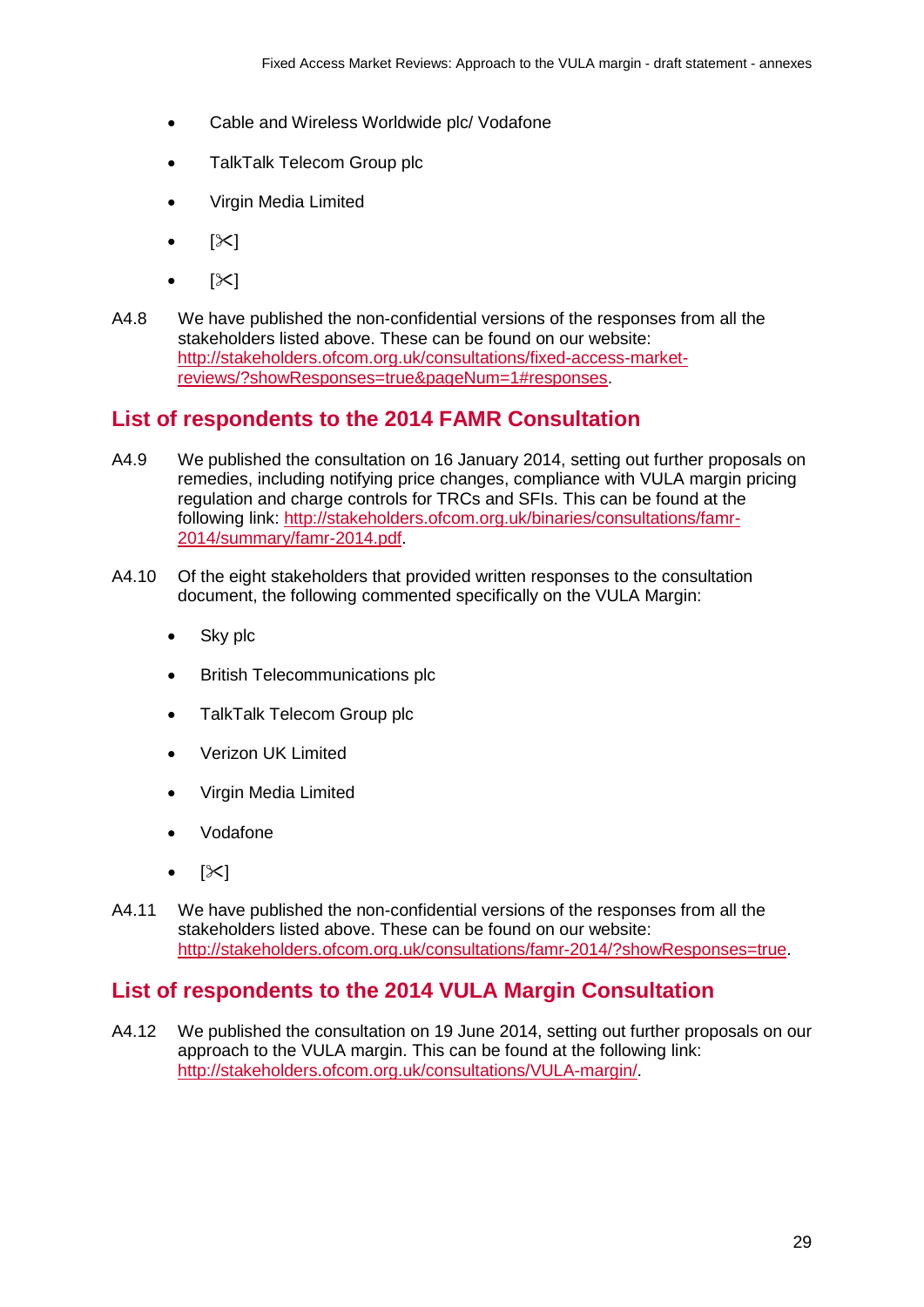- A4.13 Nine stakeholders provided written responses to the 2014 VULA Margin Consultation:
	- Advisory Committee for Wales
	- British Telecommunications plc
	- Communication Workers Union
	- **KCOM Group**
	- Sky plc
	- TalkTalk Telecom Group plc
	- The BitCommons
	- Vodafone
	- $[\mathbb{X}]$
- A4.14 We have published the non-confidential versions of the responses from all the stakeholders listed above. These can be found on our website: [http://stakeholders.ofcom.org.uk/consultations/VULA](http://stakeholders.ofcom.org.uk/consultations/VULA-margin/?showResponses=true)[margin/?showResponses=true.](http://stakeholders.ofcom.org.uk/consultations/VULA-margin/?showResponses=true)

# **Information-gathering using statutory powers (s.135)**

- A4.15 During this market review, we have issued a series of notices under section 135 of the CA03 requiring various CPs to provide specified information as set out in the notice. These information requests are listed below.
- A4.16 Information request of 3 February 2011 regarding lines and connections provided by CPs in the UK. This information is provided quarterly by all relevant CPs (including BT, Sky, TalkTalk, and Virgin Media).
- A4.17 Information request of 26 November 2012 regarding forecasts for use of MPF; capital investment in NGA networks; standard and superfast broadband customer numbers; upgrade and switching information; GEA migration costs; superfast broadband strategy; superfast broadband demand forecasts; competitor analyses for superfast broadband; marketing spend on superfast services; usage information for SLU, PIA and FVA; plans for vectoring; ISDN30 customer details; and ISDN30, ISDN2 and IP-based telephony volume data. Request sent to and response received from:
	- BT response received in nine tranches on 3 December, 10 December, 17 December, 19 December, 21 December 2012, 4 January, 11 January, 15 January and 18 January 2013.
- A4.18 Information request of 22 April 2013 regarding confirmation of information provided at meetings; clarification of revenue forecasts; clarification of customer take-up forecasts for superfast broadband; clarification of superfast broadband and standard broadband profitability forecasts; and retail and wholesale fibre strategies. Request sent to and response received from: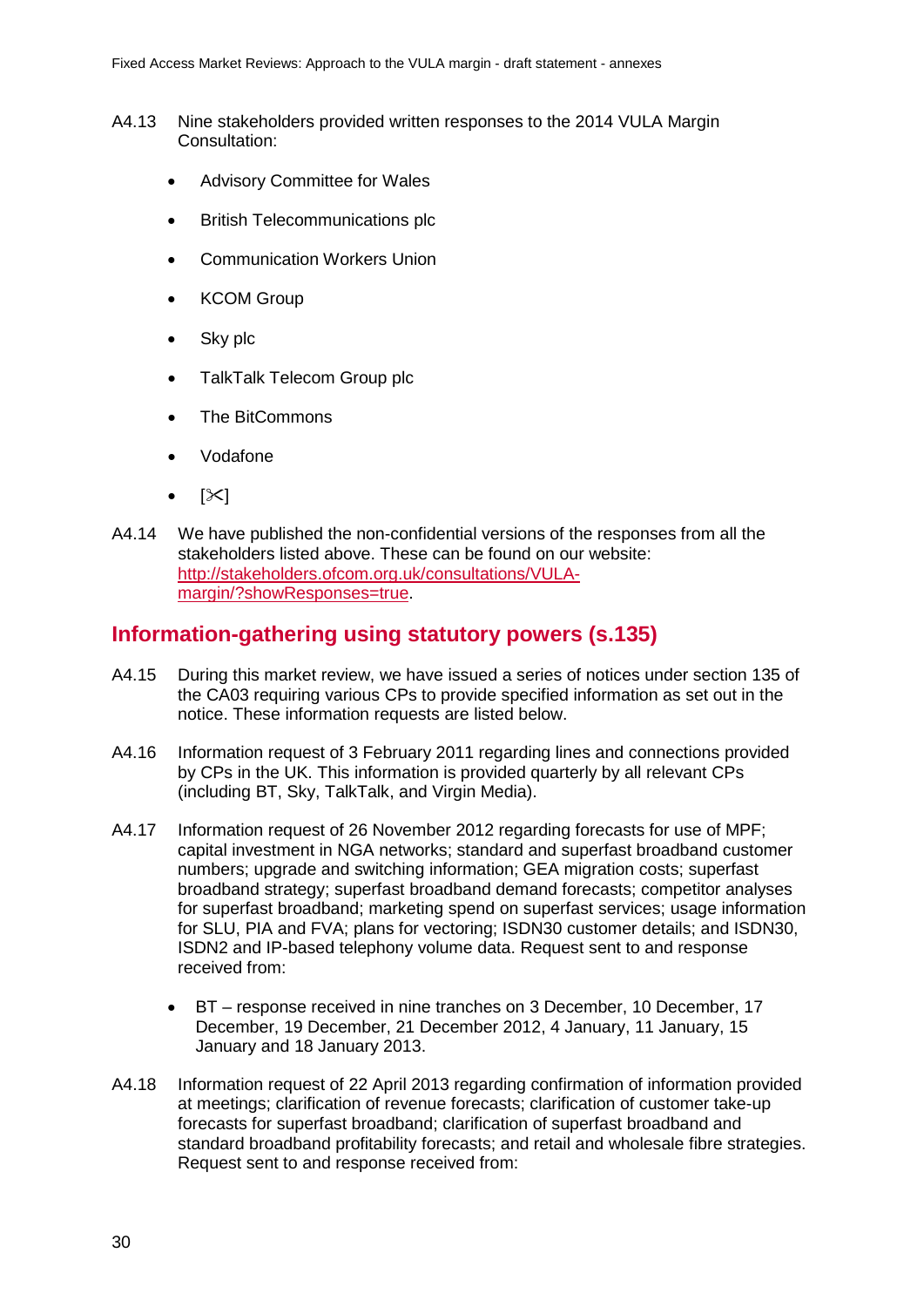- BT response received in two tranches on 2 May and 15 May 2013.
- A4.19 Information request of 7 June 2013 requesting the provision of information on customer churn previously provided by BT in response to the information request dated 10 May 2013 issued by Ofcom under section 26 of the Competition Act 1998. Request sent to and response received from:
	- BT response received in one tranche on 14 June 2013.
- A4.20 Information request of 23 October 2013 regarding churn data and superfast broadband subscribers. Request sent to and response received from:
	- BT response received in three tranches on 8 November, 4 December and 10 December 2013.
	- EE response received in five tranches on 8 November, 22 November, 2 December, 3 December and 4 December 2013.
	- Sky response received in four tranches on 14 November, 22 November, 3 December and 6 December 2013.
	- TalkTalk response received in one tranche on 8 November 2013.
	- Virgin Media response received in four tranches on 8 November, 29 November, 2 December and 5 December 2013.
- A4.21 Information request of 17 December 2013 regarding peak throughput per end-user and unit bandwidth costs. Request sent and response received from:
	- Sky response received in one tranche on 15 January 2014.
- A4.22 Information request of 12 February 2014 regarding actual and forecast numbers of UK passed by FTTP; forecasts for superfast broadband demand; usage information for SLU, PIA and FVA; strategy and plans for vectoring and impact on SLU; and ISDN30, ISDN2 and IP-based telephony volume data. Request sent to and response received from:
	- BT response received in five tranches on 27 February, 28 February, 4 March, 17 March and 19 March 2014
- A4.23 Information request of 12 February 2014 regarding forecasts for superfast broadband demand; strategy and plans for SLU and PIA; and ISDN30 and IP-based telephony volume data. Request sent to and response received from:
	- TalkTalk response received in one tranche on 26 February 2014;
	- Virgin Media response received in two tranches on 26 February and 7 March 2014; and
	- Vodafone response received in two tranches on 26 February and 28 February 2014.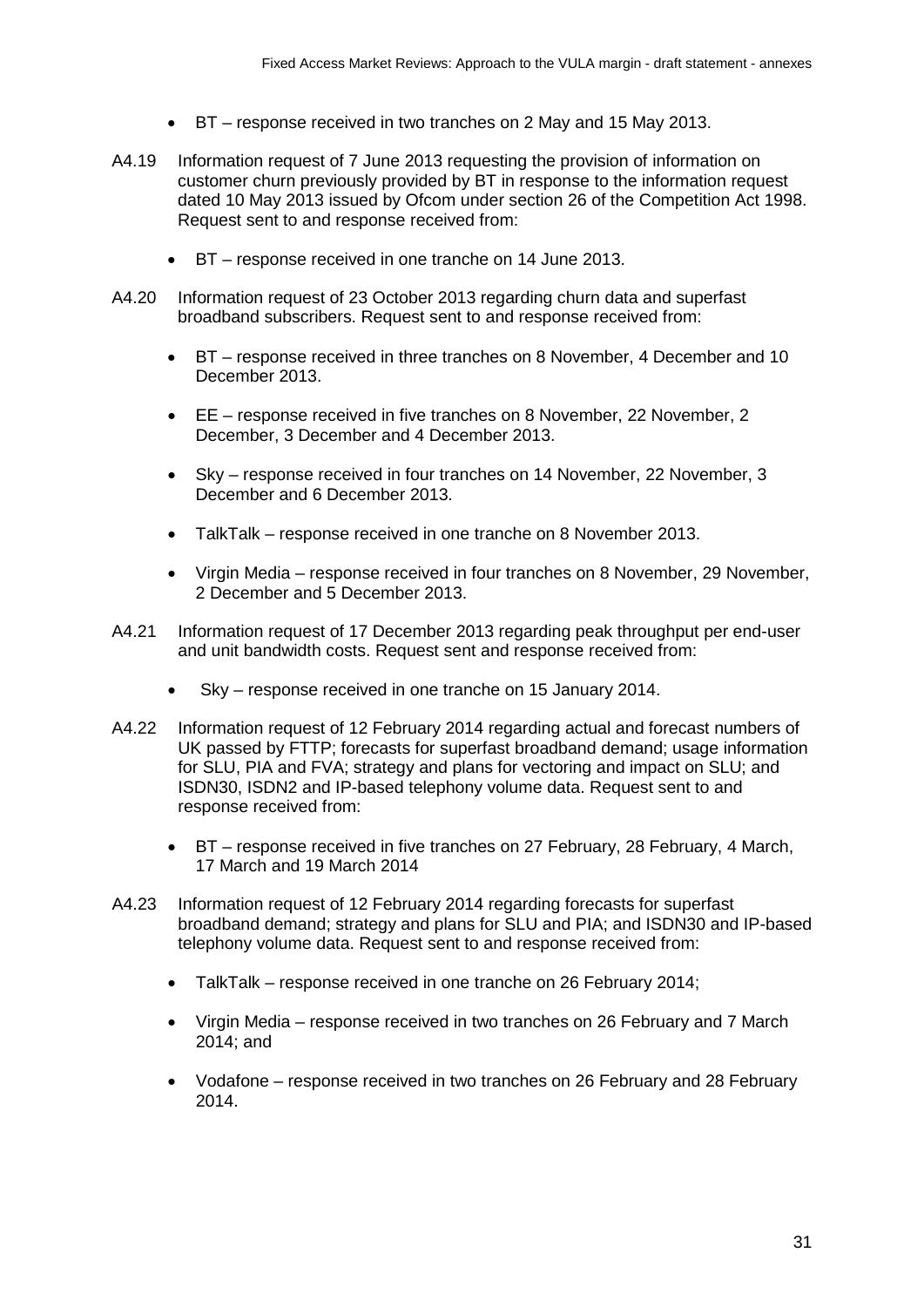- A4.24 Information request of 12 February 2014 regarding forecasts for superfast broadband demand; and strategy and plans for SLU and PIA. Request sent to and response received from:
	- EE response received in two tranches on 26 February and 28 April 2014.
- A4.25 Information request of 21 February 2014 regarding forecasts for superfast broadband demand. Request sent to and response received from:
	- Sky response received in three tranches on 14 March, 24 March, 26 March 2014.
- A4.26 Information request of 8 August 2014 regarding the number of VULA products supplied to each of BT's downstream businesses; the number of superfast products provided by Plusnet; differences between BT Consumer and BT Business superfast products; difference between Plusnet residential and business superfast products; and criteria for access to BT Sport. Request sent to and response received from:
	- BT response received in one tranche on 5 September 2014.
- A4.27 Information request of 15 August 2014 regarding out of package call revenue data. Request sent to and response received from:
	- EE response received in one tranche on 4 September 2014.
- A4.28 Information request of 18 August 2014 regarding out of package call revenue data. Request sent to and response received from:
	- BT response received in one tranche on 5 September 2014;
	- Sky response received in one tranche on 12 September 2014;
	- TalkTalk response received in one tranche on 8 September 2014; and
	- Virgin Media response received in two tranches on 5 September and 11 September 2014.
- A4.29 Information request of 10 September 2014 regarding bandwidth costs, charges, cost allocations and volumes. Request sent to and response received from:
	- BT response received in two tranches on 26 September and 1 October 2014.
- A4.30 Information request of 7 October 2014 regarding average call package revenues and call termination costs. Request sent to and response received from:
	- BT response received in one tranche on 10 October 2014.
- A4.31 Information request of 7 October 2014 regarding BT Sports revenues and take-up; customer lifetime data; and superfast broadband take-up and demand forecasts. Request sent to and response received from:
	- BT response received in 5 tranches on 21 October, 23 October, 5 November, 13 November and 14 November 2014.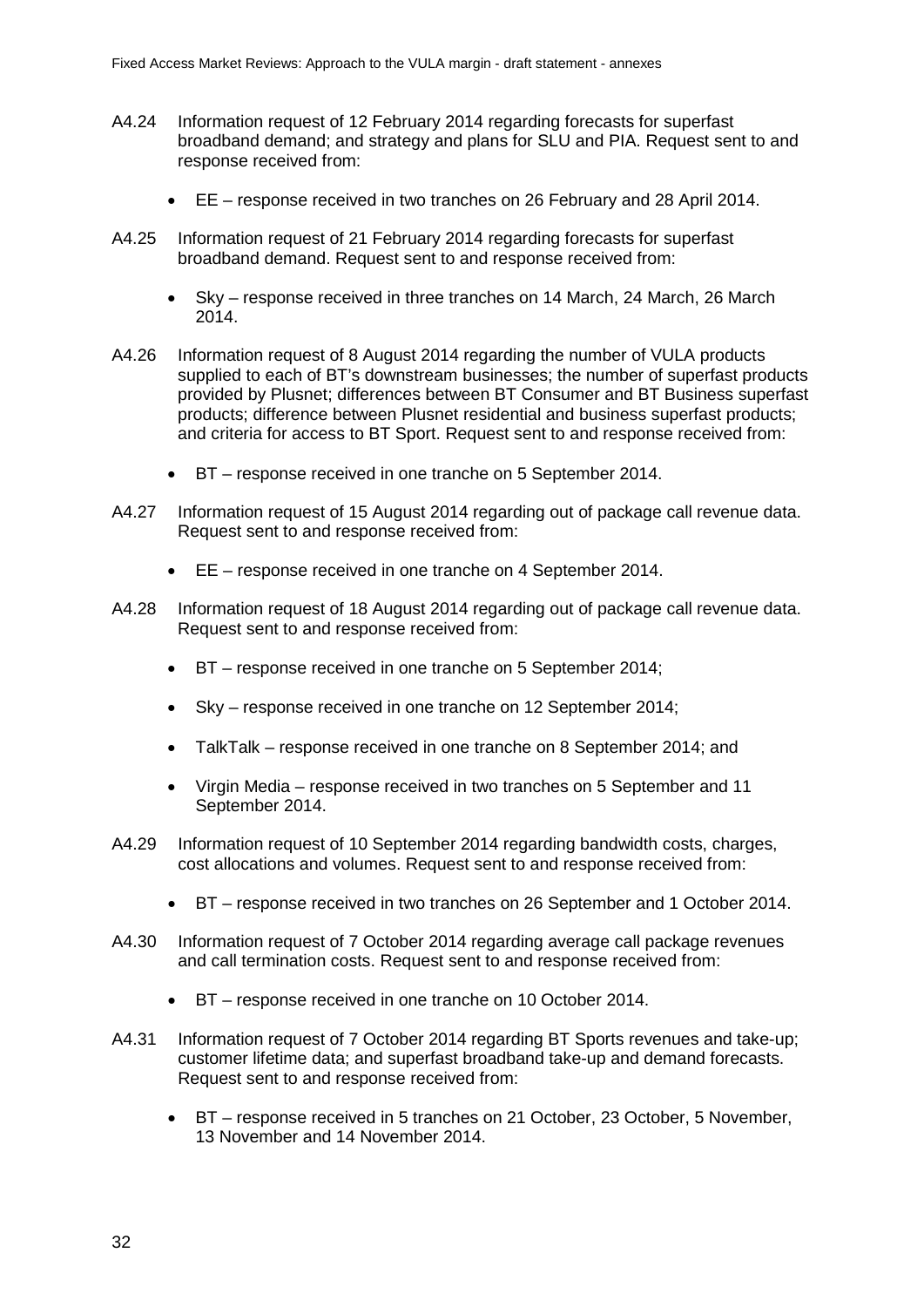- A4.32 Information request of 7 October 2014 regarding customer lifetimes and superfast broadband take-up and demand forecasts. Request sent to and response received from:
	- EE response received in one tranche on 21 October 2014; and
	- Virgin Media response received in one tranche on 21 October 2014.
- A4.33 Information request of 7 October 2014 regarding customer lifetimes; bandwidth costs; and superfast broadband take-up and demand forecasts. Request sent to and response received from:
	- Sky response received in 2 tranches on 21 October and 24 October 2014; and
	- TalkTalk response received in 3 tranches on 23 October, 24 October, and 27 October 2014.
- A4.34 Information request of 10 October 2014 regarding out of package call revenues. Request sent to and response received from:
	- BT response received in two tranches on 24 October and 7 November 2014.
- A4.35 Information request of 27 October 2014 regarding bandwidth costs, charges, cost allocations and volumes. Request sent to and response received from:
	- BT response received in one tranche on 7 November 2014.
- A4.36 Information request of 29 October 2014 regarding superfast broadband subscriber numbers. Request sent to and received from:
	- BT response received in one tranche on 12 November 2014.
- A4.37 Information request of 10 November 2014 regarding the future profitability of BT Sport; bandwidth data; Plusnet superfast broadband subscribers; and BT Consumer superfast broadband subscribers. Request sent to and response received from:
	- BT response received in two tranches on 19 November and 25 November 2014.
- A4.38 Information request of 27 November 2014 regarding the costs of providing WBC bandwidth services. Request sent to and response received from:
	- BT response received in one tranche on 12 December 2014.

# **Information-gathering using statutory powers (s.26)**

 $\overline{a}$ 

A4.39 We sought CPs' consent to use, for the purposes of this consultation, extracts from a series of notices under section 26 of the CA03 in relation to the Superfast Broadband Competition Act Investigation<sup>[39](#page-34-0)</sup> and in relation to the PayTV Competition

<span id="page-34-0"></span><sup>39</sup> Ofcom, *CW/01103/03/13: Complaint from TalkTalk Telecom Group Plc. against BT Group Plc. about alleged margin squeeze in superfast broadband pricing*, [http://stakeholders.ofcom.org.uk/enforcement/competition-bulletins/closed-cases/all-closed](http://stakeholders.ofcom.org.uk/enforcement/competition-bulletins/closed-cases/all-closed-cases/cw_01103/)[cases/cw\\_01103/.](http://stakeholders.ofcom.org.uk/enforcement/competition-bulletins/closed-cases/all-closed-cases/cw_01103/)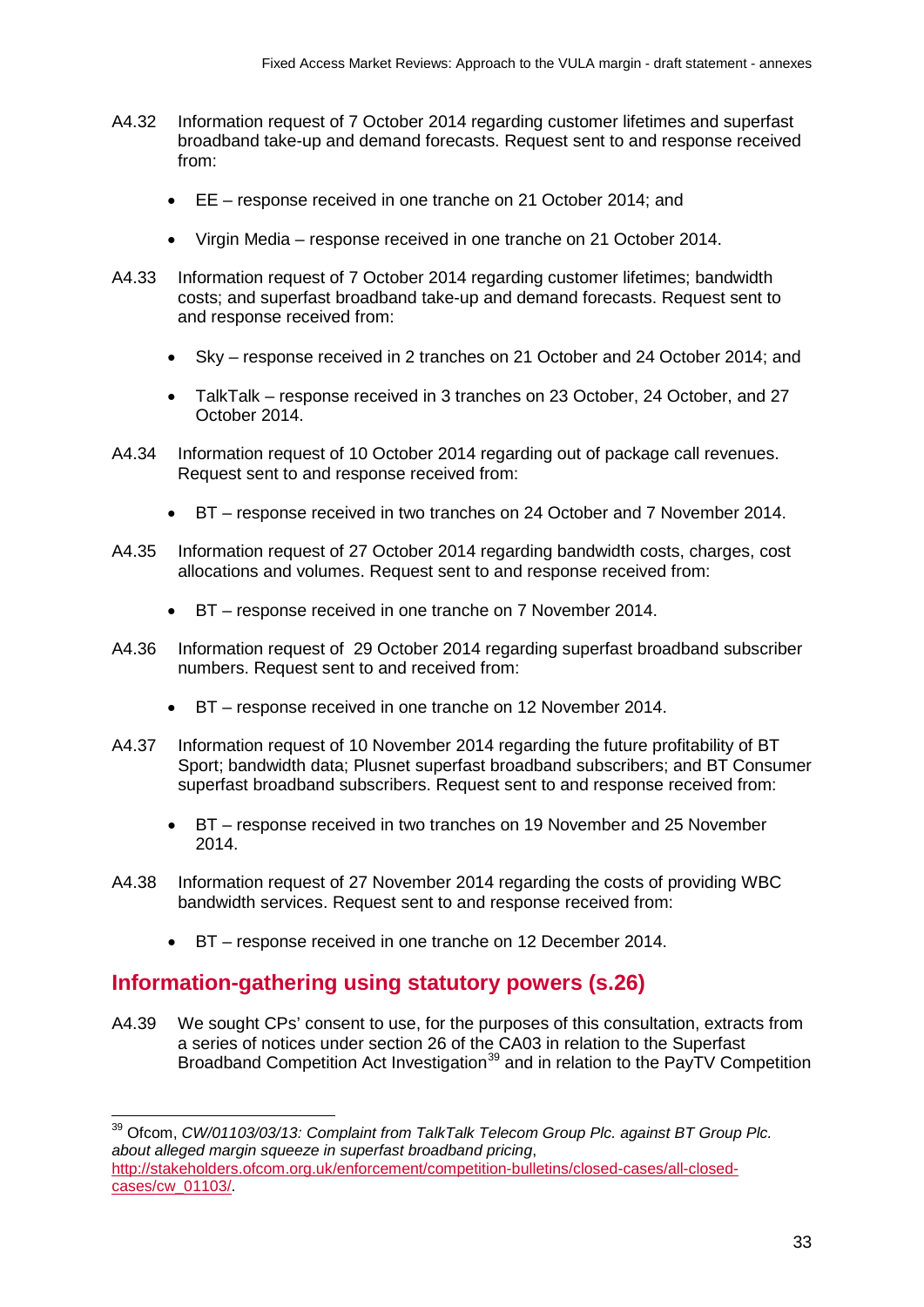Act Investigation<sup>[40](#page-35-0)</sup> requiring various CPs to provide specified information as set out in the notice. These information requests are listed below.

- A4.40 Information request of 10 May 2013 as part of the Superfast Broadband Competition Act Investigation regarding BT's customer lifetimes. Request sent to and response received from:
	- BT response received in three tranches on 13 May, 17 May and 20 May 2013.
- A4.41 Information request of 3 June 2013 as part of the Superfast Broadband Competition Act Investigation regarding BT's downstream costs, including regulatory overhead, line rental and upfront costs. Request sent to and response received from:
	- BT response received in two tranches on 12 June and 13 June 2013.
- A4.42 Information request of 21 June 2013 as part of the Superfast Broadband Competition Act Investigation regarding BT's costs, including revenues, volumes, one-off net costs, management accounts and bi-annual rolling forecasts. Request sent to and response received from:
	- BT response received in three tranches on 24 June, 26 June, and 28 June 2013.
- A4.43 Information request of 5 July 2013 as part of the Superfast Broadband Competition Act Investigation regarding cost of BT Sports. Request sent to and response received from:
	- BT response received in six tranches on 8 July, 10 July, 12 July, 17 July, 22 July and 23 July 2013.
- A4.44 Information request of 24 July 2013 as part of the Superfast Broadband Competition Act Investigation regarding TalkTalk's bandwidth costs. Request sent to and response received from:
	- TalkTalk response received in one tranche on 29 July 2013.
- A4.45 Information request of 20 August 2013 as part of the Superfast Broadband Competition Act Investigation regarding BT's management accounts, follow up to previous information requests and BT Sport. Request sent to and response received from:
	- BT response received in seven tranches on 21 August, 23 August, 30 August, 10 September, 16 September, 17 September and 18 September 2013.
- A4.46 Information request of 28 August 2013 as part of the Pay TV Competition Act Investigation regarding sports rights costs and agreements; subscriber numbers; retail prices; and wholesale prices. Request sent to and response received from:
	- Sky response received in one tranche on 5 September 2013.

<span id="page-35-0"></span><sup>40</sup> Ofcom, *CW/01106/05/13: Complaint from British Telecommunications plc against British Sky Broadcasting Group plc alleging abuse of a dominant position regarding the wholesale supply of Sky Sports 1 and 2*, [http://stakeholders.ofcom.org.uk/enforcement/competition-bulletins/open-cases/all](http://stakeholders.ofcom.org.uk/enforcement/competition-bulletins/open-cases/all-open-cases/cw_01106/)[open-cases/cw\\_01106/.](http://stakeholders.ofcom.org.uk/enforcement/competition-bulletins/open-cases/all-open-cases/cw_01106/)  $\overline{\phantom{a}}$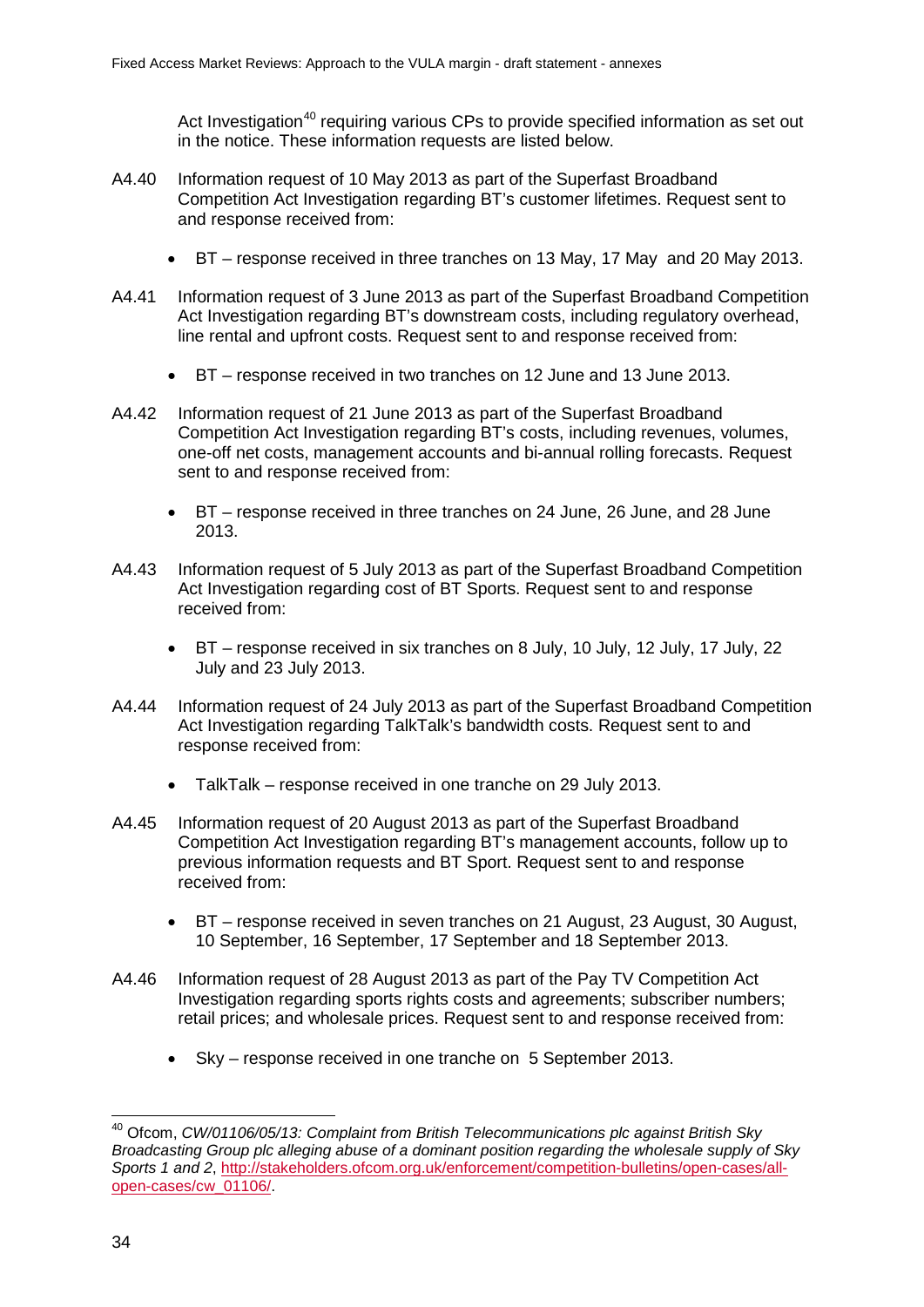- A4.47 Information request of 1 October 2013 as part of the Superfast Broadband Competition Act Investigation regarding BT's superfast broadband offers, model, marketing, and SG & A and TSO charges. Request sent to and response received from:
	- BT response received in eight tranches on 2 October, 3 October, 4 October, 11 October, 14 October, 18 October, 21 October and 28 October 2013.
- A4.48 Information request of 27 November 2013 as part of the Superfast Broadband Competition Act Investigation regarding TSO costs' and BT Sport take-up, business case, volumes, cost and revenue forecasts. Request sent to and response received from:
	- BT response received in six tranches on 29 November, 6 December, 13 December, 16 December, 17 December and 20 December 2013.
- A4.49 Information request of 6 January 2014 as part of the Superfast Broadband Competition Act Investigation regarding BT's subscriber numbers. Request sent to and response received from:
	- BT response received in three tranches on 10 January, 13 January and 20 January 2014.
- A4.50 Information request of 14 February 2014 as part of the Superfast Broadband Competition Act Investigation regarding BT's broadband products and BT Sport revenues, costs, applicable VAT, business case and availability. Request sent to and response received from:
	- BT response received in six tranches on 18 February, 21 February, 28 February, 3 March, 4 March and 7 March 2014.
- A4.51 Information request of 17 April 2014 as part of the Superfast Broadband Competition Act Investigation regarding BT's bandwidth costs. Request sent to and response received from:
	- BT response received in two tranches on 24 April and 30 April 2014.

# **UK Legislation**

- A4.52 The Competition Act 1998, [http://www.legislation.gov.uk/ukpga/1998/41/contents.](http://www.legislation.gov.uk/ukpga/1998/41/contents)
- A4.53 The Enterprise Act 2002, [http://www.legislation.gov.uk/ukpga/2002/40/contents.](http://www.legislation.gov.uk/ukpga/2002/40/contents)
- A4.54 The Communications Act 2003, as amended, [http://www.legislation.gov.uk/ukpga/2003/21/contents.](http://www.legislation.gov.uk/ukpga/2003/21/contents)
- A4.55 Enterprise and Regulatory Reform Act 2013, [http://www.legislation.gov.uk/ukpga/2013/24/contents/enacted.](http://www.legislation.gov.uk/ukpga/2013/24/contents/enacted)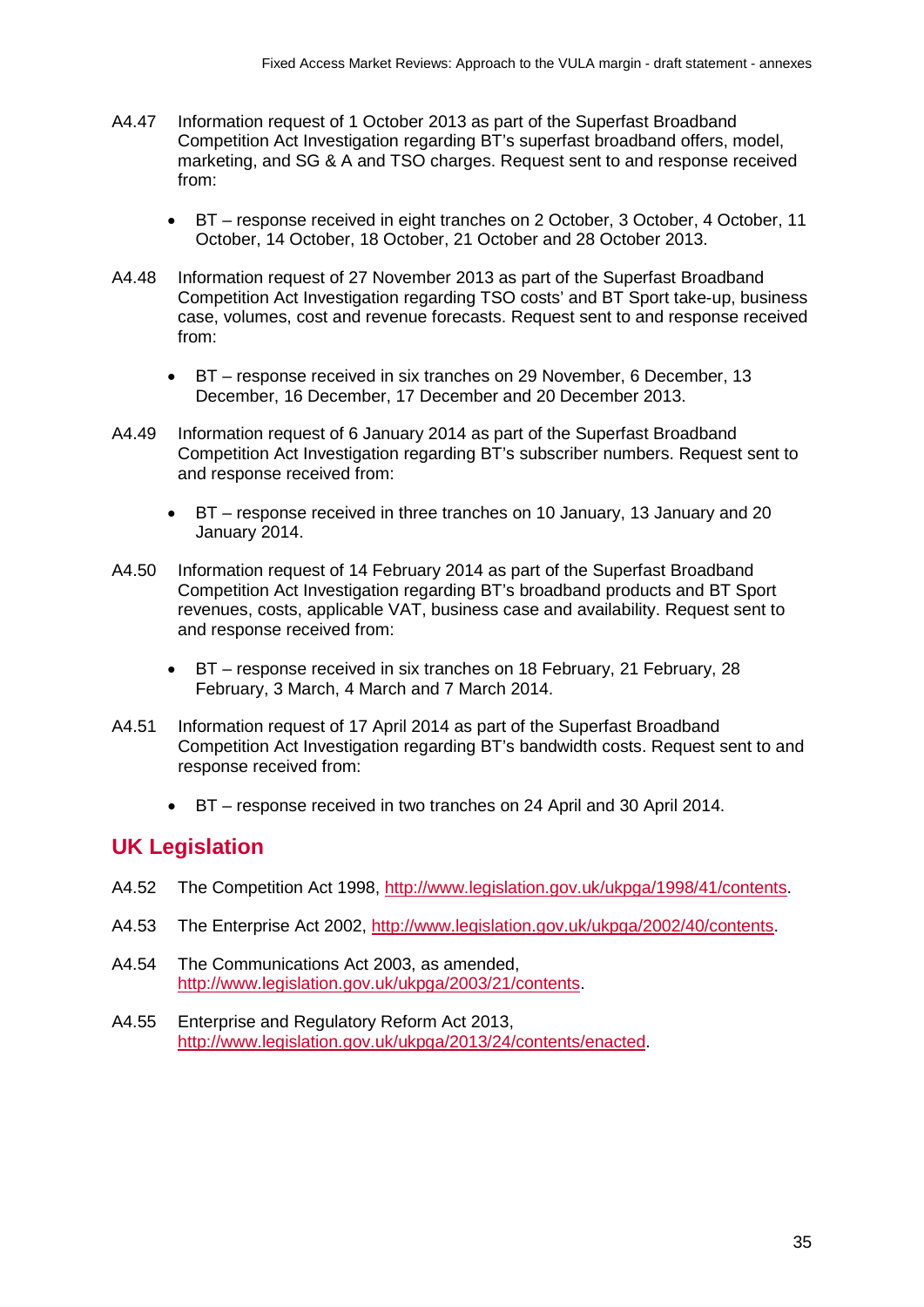# **Ofcom documents**

- A4.56 *Direction Setting the Margin between IPStream and ATM interconnection Prices*, 26 August 2004, [http://stakeholders.ofcom.org.uk/binaries/consultations/adsl\\_price/statement/statem](http://stakeholders.ofcom.org.uk/binaries/consultations/adsl_price/statement/statement.pdf) [ent.pdf.](http://stakeholders.ofcom.org.uk/binaries/consultations/adsl_price/statement/statement.pdf)
- A4.57 *Better policy making: Ofcom's approach to impact assessment, 21 July 2005*, [http://stakeholders.ofcom.org.uk/binaries/consultations/ia\\_guidelines/summary/cond](http://stakeholders.ofcom.org.uk/binaries/consultations/ia_guidelines/summary/condoc.pdf) [oc.pdf.](http://stakeholders.ofcom.org.uk/binaries/consultations/ia_guidelines/summary/condoc.pdf)
- A4.58 *The Communications Market 2006*, July 2006, [http://stakeholders.ofcom.org.uk/market-data-research/market](http://stakeholders.ofcom.org.uk/market-data-research/market-data/communications-market-reports/cm06/)[data/communications-market-reports/cm06/.](http://stakeholders.ofcom.org.uk/market-data-research/market-data/communications-market-reports/cm06/)
- A4.59 *CW/988/06/08: Complaint from THUS plc and Gamma Telecom Limited against BT about alleged margin squeeze in Wholesale Calls pricing*, [http://stakeholders.ofcom.org.uk/binaries/enforcement/competition-bulletins/closed](http://stakeholders.ofcom.org.uk/binaries/enforcement/competition-bulletins/closed-cases/all-closed-cases/cw_988/final.pdf)[cases/all-closed-cases/cw\\_988/final.pdf.](http://stakeholders.ofcom.org.uk/binaries/enforcement/competition-bulletins/closed-cases/all-closed-cases/cw_988/final.pdf)
- A4.60 *Review of BT network charge controls*, 19 March 2009, [http://stakeholders.ofcom.org.uk/binaries/consultations/review\\_bt\\_ncc/summary/revi](http://stakeholders.ofcom.org.uk/binaries/consultations/review_bt_ncc/summary/reviewbtncc.pdf) [ewbtncc.pdf.](http://stakeholders.ofcom.org.uk/binaries/consultations/review_bt_ncc/summary/reviewbtncc.pdf)
- A4.61 *Pay TV statement*, 31 March 2010, [http://stakeholders.ofcom.org.uk/binaries/consultations/third\\_paytv/statement/paytv](http://stakeholders.ofcom.org.uk/binaries/consultations/third_paytv/statement/paytv_statement.pdf) [\\_statement.pdf.](http://stakeholders.ofcom.org.uk/binaries/consultations/third_paytv/statement/paytv_statement.pdf)
- A4.62 *Review of the wholesale local access market: Statement on market definition, market power determinations and remedies*, 7 October 2010, [http://stakeholders.ofcom.org.uk/binaries/consultations/wla/statement/WLA\\_stateme](http://stakeholders.ofcom.org.uk/binaries/consultations/wla/statement/WLA_statement.pdf) [nt.pdf.](http://stakeholders.ofcom.org.uk/binaries/consultations/wla/statement/WLA_statement.pdf)
- A4.63 *Review of the wholesale broadband access markets: Statement on market definition, market power determinations and remedies*, 3 December 2010, [http://stakeholders.ofcom.org.uk/binaries/consultations/wba/statement/wbastatemen](http://stakeholders.ofcom.org.uk/binaries/consultations/wba/statement/wbastatement.pdf) [t.pdf.](http://stakeholders.ofcom.org.uk/binaries/consultations/wba/statement/wbastatement.pdf)
- A4.64 *Wholesale mobile voice call termination statement*, 15 March 2011, [http://stakeholders.ofcom.org.uk/consultations/mtr/statement.](http://stakeholders.ofcom.org.uk/consultations/mtr/statement)
- A4.65 *Penalty guidelines*, 13 June 2011, [http://www.ofcom.org.uk/about/policies-and](http://www.ofcom.org.uk/about/policies-and-guidelines/penalty-guidelines/)[guidelines/penalty-guidelines/.](http://www.ofcom.org.uk/about/policies-and-guidelines/penalty-guidelines/)
- A4.66 *WBA Charge Control. Charge Control framework for WBA Market 1 Services – Statement*, 20 July 2011, [http://stakeholders.ofcom.org.uk/binaries/consultations/823069/statement/statement](http://stakeholders.ofcom.org.uk/binaries/consultations/823069/statement/statement.pdf) [.pdf.](http://stakeholders.ofcom.org.uk/binaries/consultations/823069/statement/statement.pdf)
- A4.67 *Charge Control Review for LLU and WLR services – Statement*, 7 March 2012. [http://stakeholders.ofcom.org.uk/consultations/wlr-cc-2011/statement-march2012/.](http://stakeholders.ofcom.org.uk/consultations/wlr-cc-2011/statement-march2012/)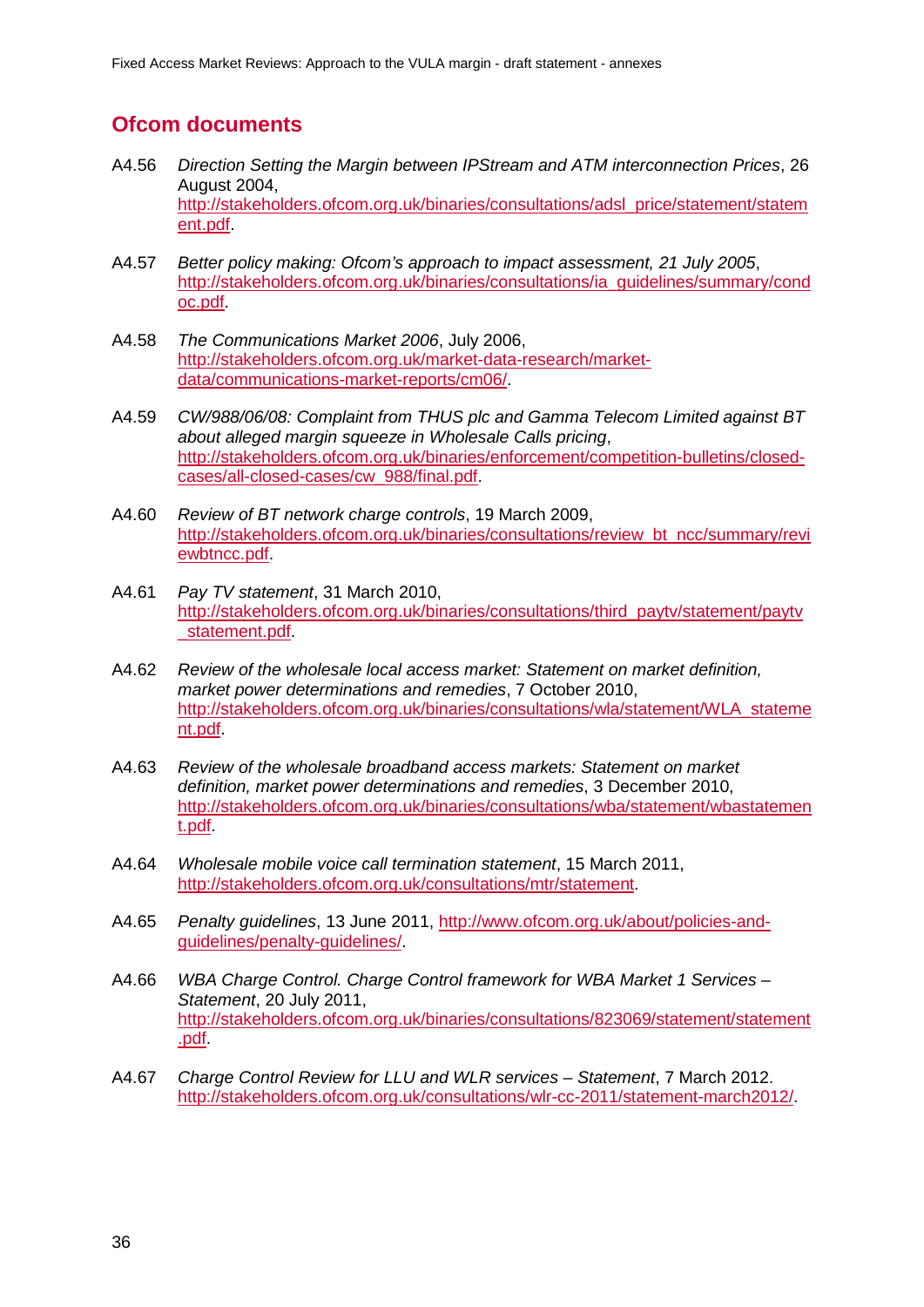- A4.68 *Securing the Universal Postal Service. Decision on the new regulatory framework – Statement*, 27 March 2012, [http://stakeholders.ofcom.org.uk/binaries/consultations/review-of-regulatory](http://stakeholders.ofcom.org.uk/binaries/consultations/review-of-regulatory-conditions/statement/statement.pdf)[conditions/statement/statement.pdf.](http://stakeholders.ofcom.org.uk/binaries/consultations/review-of-regulatory-conditions/statement/statement.pdf)
- A4.69 *Enforcement Guidelines,* 25 July 2012 [http://stakeholders.ofcom.org.uk/consultations/draft-enforcement](http://stakeholders.ofcom.org.uk/consultations/draft-enforcement-guidelines/enforcement-guidelines/)[guidelines/enforcement-guidelines/.](http://stakeholders.ofcom.org.uk/consultations/draft-enforcement-guidelines/enforcement-guidelines/)
- A4.70 *CW/01103/03/13: Complaint from TalkTalk Telecom Group plc against BT Group plc about alleged margin squeeze in superfast broadband pricing*, [http://stakeholders.ofcom.org.uk/enforcement/competition-bulletins/closed](http://stakeholders.ofcom.org.uk/enforcement/competition-bulletins/closed-cases/all-closed-cases/cw_01103/)[cases/all-closed-cases/cw\\_01103/.](http://stakeholders.ofcom.org.uk/enforcement/competition-bulletins/closed-cases/all-closed-cases/cw_01103/)
- A4.71 *Annual Plan 2013/14*, 28 March 2013, [http://www.ofcom.org.uk/files/2013/03/annplan1314.pdf.](http://www.ofcom.org.uk/files/2013/03/annplan1314.pdf)
- A4.72 *Business connectivity market review. Review of retail leased lines, wholesale symmetric broadband origination and wholesale trunk segments – Statement*, 28 March 2013, [http://stakeholders.ofcom.org.uk/consultations/business-connectivity](http://stakeholders.ofcom.org.uk/consultations/business-connectivity-mr/)[mr/.](http://stakeholders.ofcom.org.uk/consultations/business-connectivity-mr/)
- A4.73 Ofcom Technology Tracker Wave 1 2013, May 2013, [http://www.ofcom.org.uk/static/research/Wave-1-2013-data-tables.zip.](http://www.ofcom.org.uk/static/research/Wave-1-2013-data-tables.zip)
- A4.74 *CW/01106/05/13: Complaint from British Telecommunications plc ("BT") against British Sky Broadcasting Group plc ("Sky") alleging abuse of a dominant position regarding the wholesale supply of Sky Sports 1 and 2 ("SS1&2")*, [http://stakeholders.ofcom.org.uk/enforcement/competition-bulletins/open-cases/all](http://stakeholders.ofcom.org.uk/enforcement/competition-bulletins/open-cases/all-open-cases/cw_01106/)[open-cases/cw\\_01106/.](http://stakeholders.ofcom.org.uk/enforcement/competition-bulletins/open-cases/all-open-cases/cw_01106/)
- A4.75 *Fixed Access Market Reviews: wholesale local access, wholesale fixed analogue exchange lines, ISDN2 and ISDN30: Consultation on the proposed markets, market power determinations and remedies*, 3 July 2013 [http://stakeholders.ofcom.org.uk/binaries/consultations/fixed-access-market](http://stakeholders.ofcom.org.uk/binaries/consultations/fixed-access-market-reviews/summary/fixed-access-markets.pdf)[reviews/summary/fixed-access-markets.pdf.](http://stakeholders.ofcom.org.uk/binaries/consultations/fixed-access-market-reviews/summary/fixed-access-markets.pdf)
- A4.76 *Review of the wholesale broadband access markets – consultation on market definition, market power determinations and remedies*, 11 July 2013, [http://stakeholders.ofcom.org.uk/binaries/consultations/review-wba](http://stakeholders.ofcom.org.uk/binaries/consultations/review-wba-markets/summary/WBA_July_2013.pdf)[markets/summary/WBA\\_July\\_2013.pdf.](http://stakeholders.ofcom.org.uk/binaries/consultations/review-wba-markets/summary/WBA_July_2013.pdf)
- A4.77 *Fixed access market reviews: Approach to setting LLU and WLR Charge Controls – Consultation*, 11 July 2013, Updated 20 August 2013, [http://stakeholders.ofcom.org.uk/binaries/consultations/llu-wlr-cc-](http://stakeholders.ofcom.org.uk/binaries/consultations/llu-wlr-cc-13/summary/LLU_WLR_CC_2014.pdf)[13/summary/LLU\\_WLR\\_CC\\_2014.pdf.](http://stakeholders.ofcom.org.uk/binaries/consultations/llu-wlr-cc-13/summary/LLU_WLR_CC_2014.pdf)
- A4.78 *Review of the fixed narrowband services markets: Statement on the proposed markets, market power determinations and remedies*, 26 September 2013, [http://stakeholders.ofcom.org.uk/binaries/consultations/nmr-](http://stakeholders.ofcom.org.uk/binaries/consultations/nmr-2013/statement/Final_Statement.pdf)[2013/statement/Final\\_Statement.pdf.](http://stakeholders.ofcom.org.uk/binaries/consultations/nmr-2013/statement/Final_Statement.pdf)
- A4.79 *Communications Market Report 2013*, 1 August 2013, [http://stakeholders.ofcom.org.uk/binaries/research/cmr/cmr13/2013\\_UK\\_CMR.pdf.](http://stakeholders.ofcom.org.uk/binaries/research/cmr/cmr13/2013_UK_CMR.pdf)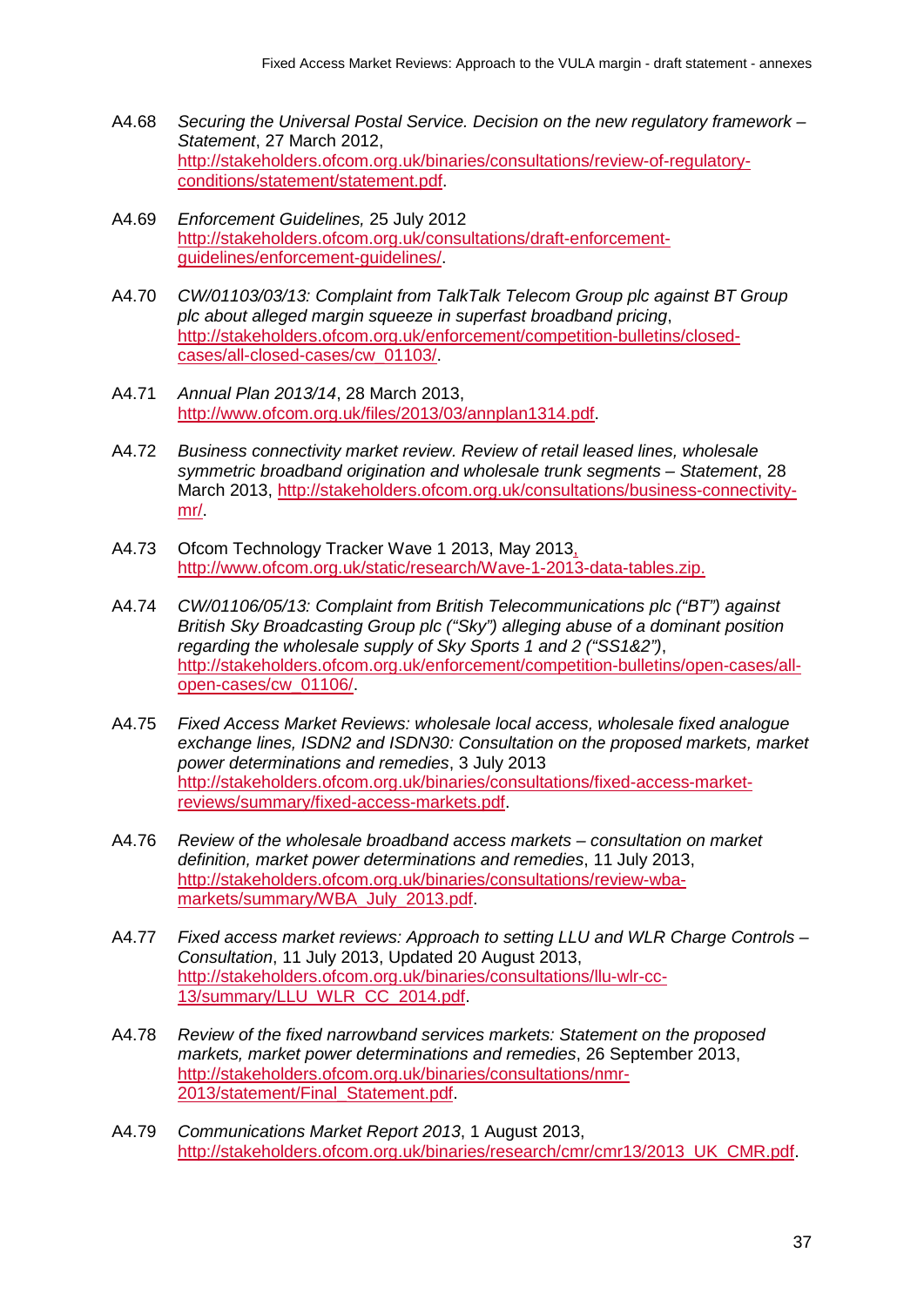- A4.80 *2014 Communications Market Report*, 7 August 2014, [http://stakeholders.ofcom.org.uk/binaries/research/cmr/cmr14/2014\\_UK\\_CMR.pdf.](http://stakeholders.ofcom.org.uk/binaries/research/cmr/cmr14/2014_UK_CMR.pdf)
- A4.81 *Fixed access market reviews: Openreach quality of service and approach to setting LLU and WLR Charge Controls – Consultation*, 19 December 2013, [http://stakeholders.ofcom.org.uk/binaries/consultations/fixed-access-market-llu-wlr](http://stakeholders.ofcom.org.uk/binaries/consultations/fixed-access-market-llu-wlr-charge-controls/summary/famr-2013.pdf)[charge-controls/summary/famr-2013.pdf.](http://stakeholders.ofcom.org.uk/binaries/consultations/fixed-access-market-llu-wlr-charge-controls/summary/famr-2013.pdf)
- A4.82 *Regulatory Financial Reporting: a review – Consultation*, 20 December 2013, [http://stakeholders.ofcom.org.uk/binaries/consultations/bt](http://stakeholders.ofcom.org.uk/binaries/consultations/bt-transparency/summary/BTRFS.pdf)[transparency/summary/BTRFS.pdf.](http://stakeholders.ofcom.org.uk/binaries/consultations/bt-transparency/summary/BTRFS.pdf)
- A4.83 *The Consumer Experience of 2013*, January 2014, [http://stakeholders.ofcom.org.uk/binaries/research/consumer-experience/tce-](http://stakeholders.ofcom.org.uk/binaries/research/consumer-experience/tce-13/TCE_Research_final.pdf)13/TCE\_Research\_final.pdf
- A4.84 *Fixed access market reviews – further consultation on notification periods, compliance with requirements on the VULA margin, and approach to pricing for TRCs and SFIs*, 16 January 2014, [http://stakeholders.ofcom.org.uk/binaries/consultations/famr-2014/summary/famr-](http://stakeholders.ofcom.org.uk/binaries/consultations/famr-2014/summary/famr-2014.pdf)[2014.pdf.](http://stakeholders.ofcom.org.uk/binaries/consultations/famr-2014/summary/famr-2014.pdf)
- A4.85 *Annual Plan 2014/15*, 31 March 2014, [http://www.ofcom.org.uk/files/2014/03/Annual\\_Plan\\_1415.pdf.](http://www.ofcom.org.uk/files/2014/03/Annual_Plan_1415.pdf)
- A4.86 *Ofcom Technology Tracker data tables Wave 1 2014*, April 2014, [http://stakeholders.ofcom.org.uk/binaries/research/statistics/2014apr/2014w1.pdf.](http://stakeholders.ofcom.org.uk/binaries/research/statistics/2014apr/2014w1.pdf)
- A4.87 *Review of Pay TV wholesale must-offer*, 16 April 2014, [http://stakeholders.ofcom.org.uk/broadcasting/reviews-investigations/pay-tv/pay-tv](http://stakeholders.ofcom.org.uk/broadcasting/reviews-investigations/pay-tv/pay-tv-wholesale/)[wholesale/.](http://stakeholders.ofcom.org.uk/broadcasting/reviews-investigations/pay-tv/pay-tv-wholesale/)
- A4.88 *Review of the wholesale broadband access markets – draft statement on market definition, market power determinations and remedies*, 19 May 2014, [http://stakeholders.ofcom.org.uk/binaries/consultations/review-wba](http://stakeholders.ofcom.org.uk/binaries/consultations/review-wba-markets/statement/WBA-draft-statement.pdf)[markets/statement/WBA-draft-statement.pdf.](http://stakeholders.ofcom.org.uk/binaries/consultations/review-wba-markets/statement/WBA-draft-statement.pdf)
- A4.89 *Fixed access market reviews: wholesale local access, wholesale fixed analogue exchange lines, ISDN2 and ISDN30 Volume 1: Draft statement on the markets, market power determinations and remedies*, 19 May 2014, [http://stakeholders.ofcom.org.uk/telecoms/ga-scheme/specific-conditions](http://stakeholders.ofcom.org.uk/telecoms/ga-scheme/specific-conditions-entitlement/market-power/fixed-access-market-reviews-2014/draftstatement/)[entitlement/market-power/fixed-access-market-reviews-2014/draftstatement/.](http://stakeholders.ofcom.org.uk/telecoms/ga-scheme/specific-conditions-entitlement/market-power/fixed-access-market-reviews-2014/draftstatement/)
- A4.90 *Fixed access market reviews: wholesale local access, wholesale fixed analogue exchange lines, ISDN2 and ISDN 30 Volume 2: Draft statement on LLU and WLR charge controls*,19 May 2014, [http://stakeholders.ofcom.org.uk/telecoms/ga](http://stakeholders.ofcom.org.uk/telecoms/ga-scheme/specific-conditions-entitlement/market-power/fixed-access-market-reviews-2014/draftstatement/)[scheme/specific-conditions-entitlement/market-power/fixed-access-market-reviews-](http://stakeholders.ofcom.org.uk/telecoms/ga-scheme/specific-conditions-entitlement/market-power/fixed-access-market-reviews-2014/draftstatement/)[2014/draftstatement/.](http://stakeholders.ofcom.org.uk/telecoms/ga-scheme/specific-conditions-entitlement/market-power/fixed-access-market-reviews-2014/draftstatement/)
- A4.91 *Fixed access market reviews: Approach to the VULA margin – Consultation*, 19 June 2014, [http://stakeholders.ofcom.org.uk/binaries/consultations/VULA](http://stakeholders.ofcom.org.uk/binaries/consultations/VULA-margin/summary/VULA_Margin_Consultation.pdf)[margin/summary/VULA\\_Margin\\_Consultation.pdf.](http://stakeholders.ofcom.org.uk/binaries/consultations/VULA-margin/summary/VULA_Margin_Consultation.pdf)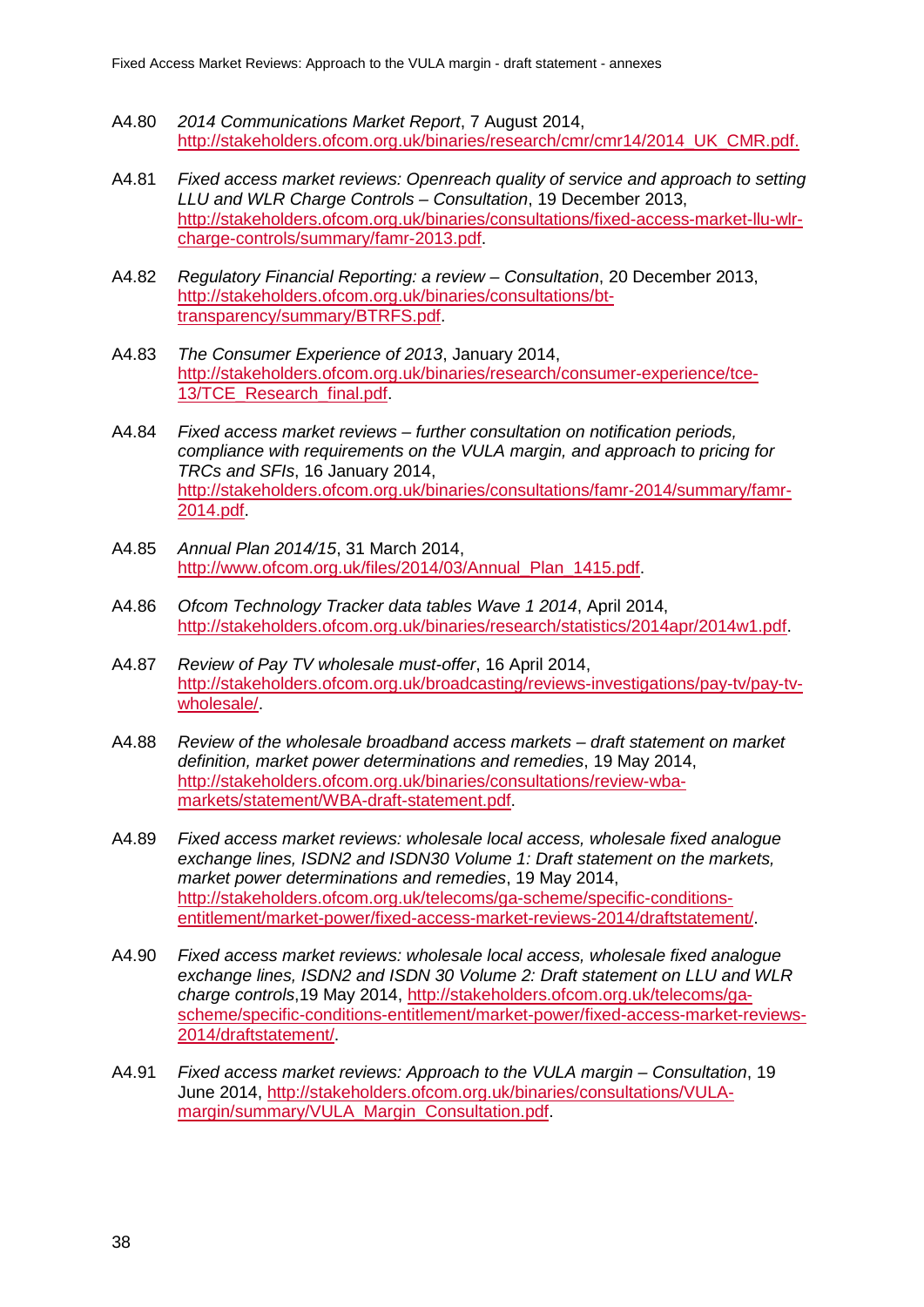- A4.92 *Review of the wholesale broadband access markets: Final statement on market definition, market power determinations and remedies, 26 June 2014*, [http://stakeholders.ofcom.org.uk/consultations/review-wba-markets/statement/.](http://stakeholders.ofcom.org.uk/consultations/review-wba-markets/statement/)
- A4.93 *Review of the wholesale broadband access markets: Final statement on market definition, market power determinations and remedies, Statement Annexes*, 26 June 2014, [http://stakeholders.ofcom.org.uk/consultations/review-wba](http://stakeholders.ofcom.org.uk/consultations/review-wba-markets/statement/)[markets/statement/.](http://stakeholders.ofcom.org.uk/consultations/review-wba-markets/statement/)
- A4.94 *Fixed access market reviews: wholesale local access, wholesale fixed analogue exchange lines, ISDN2 and ISDN30 Volume 1: Statement on the markets, market power determinations and remedies*, 26 June 2014, [http://stakeholders.ofcom.org.uk/telecoms/ga-scheme/specific-conditions](http://stakeholders.ofcom.org.uk/telecoms/ga-scheme/specific-conditions-entitlement/market-power/fixed-access-market-reviews-2014/statement/)[entitlement/market-power/fixed-access-market-reviews-2014/statement/.](http://stakeholders.ofcom.org.uk/telecoms/ga-scheme/specific-conditions-entitlement/market-power/fixed-access-market-reviews-2014/statement/)
- A4.95 *Fixed access market reviews: wholesale local access, wholesale fixed analogue exchange lines, ISDN2 and ISDN 30 Volume 2: LLU and WLR charge controls,* 26 June 2014, [http://stakeholders.ofcom.org.uk/telecoms/ga-scheme/specific](http://stakeholders.ofcom.org.uk/telecoms/ga-scheme/specific-conditions-entitlement/market-power/fixed-access-market-reviews-2014/statement/)[conditions-entitlement/market-power/fixed-access-market-reviews-2014/statement/.](http://stakeholders.ofcom.org.uk/telecoms/ga-scheme/specific-conditions-entitlement/market-power/fixed-access-market-reviews-2014/statement/)
- A4.96 *Fixed access market reviews: wholesale local access, wholesale fixed analogue exchange lines, ISDN2 and ISDN30: Annexes*, 26 June 2014, [http://stakeholders.ofcom.org.uk/telecoms/ga-scheme/specific-conditions](http://stakeholders.ofcom.org.uk/telecoms/ga-scheme/specific-conditions-entitlement/market-power/fixed-access-market-reviews-2014/statement/)[entitlement/market-power/fixed-access-market-reviews-2014/statement/.](http://stakeholders.ofcom.org.uk/telecoms/ga-scheme/specific-conditions-entitlement/market-power/fixed-access-market-reviews-2014/statement/)
- A4.97 *Communications Market Report 2014*, 7 August 2014, [http://stakeholders.ofcom.org.uk/binaries/research/cmr/cmr14/2014\\_UK\\_CMR.pdf.](http://stakeholders.ofcom.org.uk/binaries/research/cmr/cmr14/2014_UK_CMR.pdf)
- A4.98 *CW/01103/03/13: Complaint from TalkTalk Telecom Group plc against BT Group plc about alleged margin squeeze in superfast broadband pricing – Decision*, 21 October 2014, [http://stakeholders.ofcom.org.uk/binaries/enforcement/competition](http://stakeholders.ofcom.org.uk/binaries/enforcement/competition-bulletins/closed-cases/all-closed-cases/cw_01103/CW-01103-03-13.pdf)[bulletins/closed-cases/all-closed-cases/cw\\_01103/CW-01103-03-13.pdf.](http://stakeholders.ofcom.org.uk/binaries/enforcement/competition-bulletins/closed-cases/all-closed-cases/cw_01103/CW-01103-03-13.pdf)
- A4.99 *Communication services and SMEs: Call for inputs*, 6 November 2014, [http://stakeholders.ofcom.org.uk/binaries/consultations/smes](http://stakeholders.ofcom.org.uk/binaries/consultations/smes-cfi/summary/SMEs_CFI.pdf)[cfi/summary/SMEs\\_CFI.pdf.](http://stakeholders.ofcom.org.uk/binaries/consultations/smes-cfi/summary/SMEs_CFI.pdf)
- A4.100 *Telecoms data updates, Q1 2005 to Q2 2014*, [http://stakeholders.ofcom.org.uk/market-data-research/market](http://stakeholders.ofcom.org.uk/market-data-research/market-data/communications-market-reports/tables/)[data/communications-market-reports/tables/.](http://stakeholders.ofcom.org.uk/market-data-research/market-data/communications-market-reports/tables/)
- A4.101 *Quality of Customer Service 2014 report*, December 2014. [http://stakeholders.ofcom.org.uk/market-data-research/other/cross-media/quality-of](http://stakeholders.ofcom.org.uk/market-data-research/other/cross-media/quality-of-customer-service-annual-reports/2014/)[customer-service-annual-reports/2014/.](http://stakeholders.ofcom.org.uk/market-data-research/other/cross-media/quality-of-customer-service-annual-reports/2014/)
- A4.102 *Infrastructure Report 2014*, 8 December 2014, [http://stakeholders.ofcom.org.uk/binaries/research/infrastructure/2014/infrastructure](http://stakeholders.ofcom.org.uk/binaries/research/infrastructure/2014/infrastructure-14.pdf) [-14.pdf.](http://stakeholders.ofcom.org.uk/binaries/research/infrastructure/2014/infrastructure-14.pdf)
- A4.103 *Directions for Regulatory Financial Reporting – consultation*, 10 December 2014, [http://stakeholders.ofcom.org.uk/binaries/consultations/financial](http://stakeholders.ofcom.org.uk/binaries/consultations/financial-reporting/summary/Consultation.pdf)[reporting/summary/Consultation.pdf.](http://stakeholders.ofcom.org.uk/binaries/consultations/financial-reporting/summary/Consultation.pdf)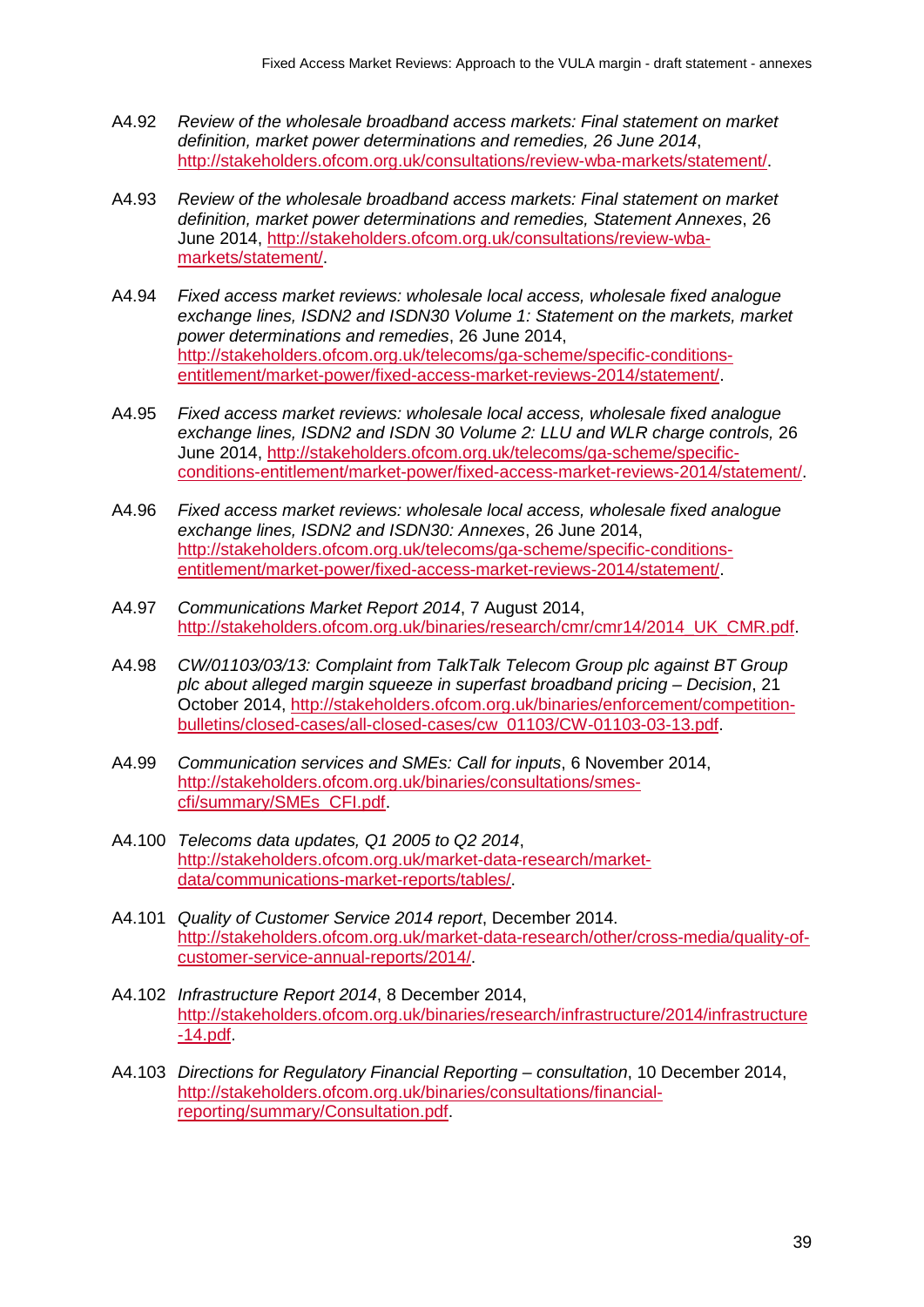A4.104 *Review of the pay TV wholesale must-offer obligation*, 19 December 2014, [http://stakeholders.ofcom.org.uk/binaries/consultations/wholesale-must](http://stakeholders.ofcom.org.uk/binaries/consultations/wholesale-must-offer/summary/WMO_consultation.pdf)[offer/summary/WMO\\_consultation.pdf.](http://stakeholders.ofcom.org.uk/binaries/consultations/wholesale-must-offer/summary/WMO_consultation.pdf)

# **EC documents**

- A4.105 Directive 2002/19/EC of the European Parliament and of the Council of 7 March 2002 on access to, and interconnection of, electronic communications networks and associated facilities, [www.eur](http://www.eur-lex.europa.eu/LexUriServ/LexUriServ.do?uri=OJ:L:2002:108:0007:0020:EN:PDF)[lex.europa.eu/LexUriServ/LexUriServ.do?uri=OJ:L:2002:108:0007:0020:EN:PDF.](http://www.eur-lex.europa.eu/LexUriServ/LexUriServ.do?uri=OJ:L:2002:108:0007:0020:EN:PDF)
- A4.106 *Commission guidelines on market analysis and the assessment of significant market power under the Community regulatory framework for electronic communications networks and services (2002/C 165/03)*, 11 July 2002, [http://www.eur](http://www.eur-lex.europa.eu/LexUriServ/LexUriServ.do?uri=OJ:C:2002:165:0006:0031:EN:PDF)[lex.europa.eu/LexUriServ/LexUriServ.do?uri=OJ:C:2002:165:0006:0031:EN:PDF.](http://www.eur-lex.europa.eu/LexUriServ/LexUriServ.do?uri=OJ:C:2002:165:0006:0031:EN:PDF)
- A4.107 Case COMP/38.784 Wanadoo España v Telefónica (2007), [http://ec.europa.eu/competition/antitrust/cases/dec\\_docs/38784/38784\\_311\\_10.pdf.](http://ec.europa.eu/competition/antitrust/cases/dec_docs/38784/38784_311_10.pdf)
- A4.108 Directive 2002/21/EC of the European Parliament and of the Council of 7 March 2002 on a common regulatory framework for electronic communications networks and services, as amended by Directive 2009/140/EC and Regulation 544/2009, [http://eur](http://eur-lex.europa.eu/LexUriServ/LexUriServ.do?uri=OJ:L:2009:337:0037:0069:EN:PDF)[lex.europa.eu/LexUriServ/LexUriServ.do?uri=OJ:L:2009:337:0037:0069:EN:PDF.](http://eur-lex.europa.eu/LexUriServ/LexUriServ.do?uri=OJ:L:2009:337:0037:0069:EN:PDF)
- A4.109 *Communication from the Commission – Guidance on the Commission's enforcement priorities in applying Article 82 of the EC Treaty (now Article 102 of the Treaty on the Functioning of the European Union) to abusive exclusionary conduct by dominant undertakings (2009/C 45/02)*, 24 February 2009, [http://www.eur](http://www.eur-lex.europa.eu/LexUriServ/LexUriServ.do?uri=OJ:C:2009:045:0007:0020:EN:PDF)[lex.europa.eu/LexUriServ/LexUriServ.do?uri=OJ:C:2009:045:0007:0020:EN:PDF.](http://www.eur-lex.europa.eu/LexUriServ/LexUriServ.do?uri=OJ:C:2009:045:0007:0020:EN:PDF)
- A4.110 *Regulation (EC) No 1211/2009 of the European Parliament and of the Council of 25 November 2009 establishing the Body of European Regulators for Electronic Communications (BEREC) and the Office*, 25 November 2009, [http://eur](http://eur-lex.europa.eu/LexUriServ/LexUriServ.do?uri=OJ:L:2009:337:0001:0010:EN:PDF)[lex.europa.eu/LexUriServ/LexUriServ.do?uri=OJ:L:2009:337:0001:0010:EN:PDF](http://eur-lex.europa.eu/LexUriServ/LexUriServ.do?uri=OJ:L:2009:337:0001:0010:EN:PDF)
- A4.111 *Commission recommendation of 20 September 2010 on regulated access to Next Generation Access Networks (NGA) OJ L251/35*, 20 September 2010, [http://www.eur](http://www.eur-lex.europa.eu/LexUriServ/LexUriServ.do?uri=OJ:L:2010:251:0035:0048:EN:PDF)[lex.europa.eu/LexUriServ/LexUriServ.do?uri=OJ:L:2010:251:0035:0048:EN:PDF.](http://www.eur-lex.europa.eu/LexUriServ/LexUriServ.do?uri=OJ:L:2010:251:0035:0048:EN:PDF)
- A4.112 *Commission recommendation on consistent non-discrimination obligations and costing methodologies to promote competition and enhance the broadband investment environment - C(2013) 5761*, 11 September 2013, [http://ec.europa.eu/information\\_society/newsroom/cf/dae/document.cfm?doc\\_id=27](http://ec.europa.eu/information_society/newsroom/cf/dae/document.cfm?doc_id=2735) [35.](http://ec.europa.eu/information_society/newsroom/cf/dae/document.cfm?doc_id=2735)
- A4.113 *Digital Agenda for Europe*, [http://www.ec.europa.eu/digital-agenda/about-our-goals.](http://www.ec.europa.eu/digital-agenda/about-our-goals)
- A4.114 Article 102(a); Case C-280/08 *Deutsche Telekom AG v Commission* [2010] 5 CMLR 27.
- A4.115 Case C-52/09 *Konkurrensverket v TeliaSonera Sverige AB* [2011] 4 CMLR 982.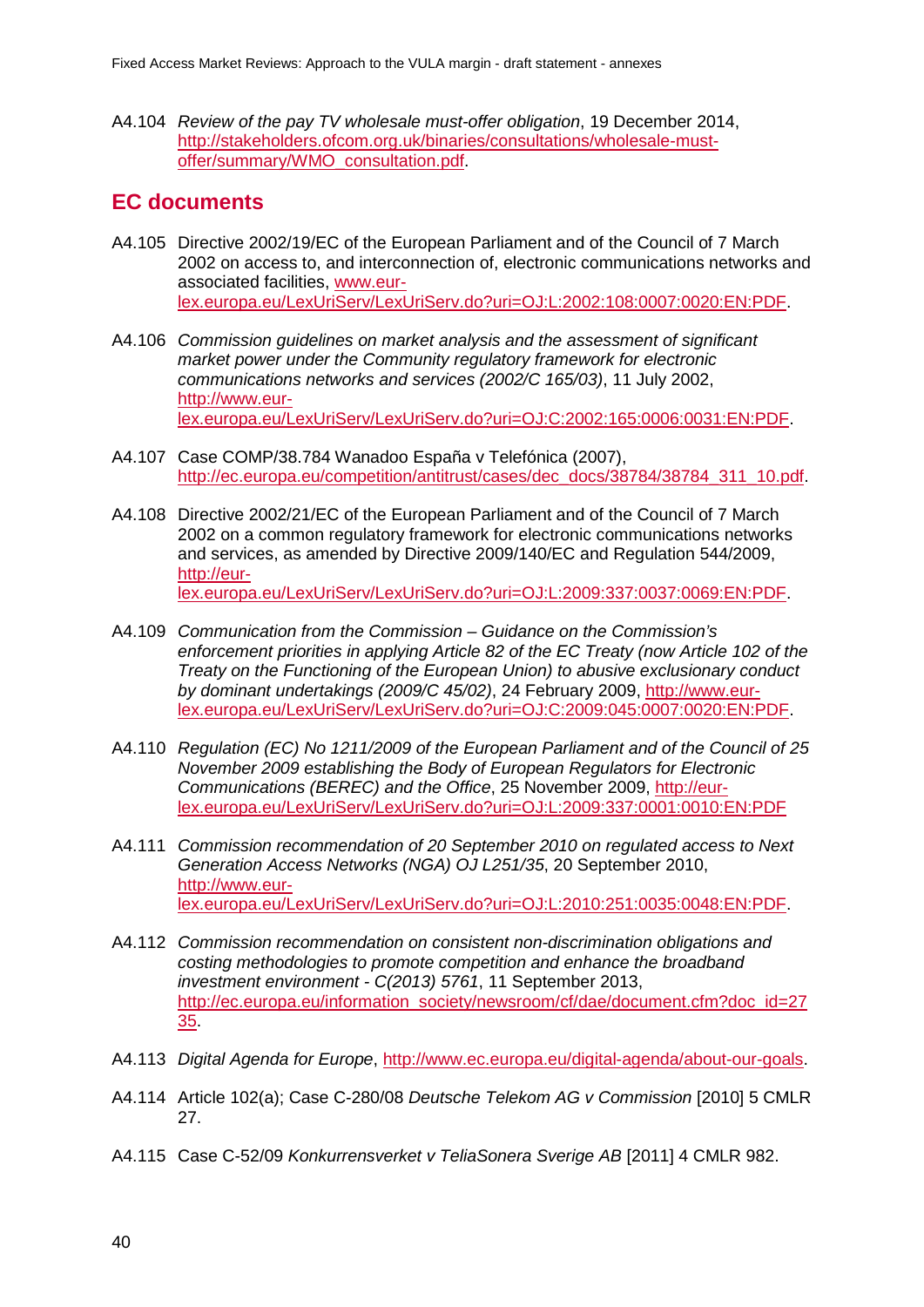# **Other documents**

## **Advisory Committee for Wales**

A4.116 *ACW Response to the 2014 VULA Margin Consultation*, 28 August 2014, [http://stakeholders.ofcom.org.uk/binaries/consultations/VULA](http://stakeholders.ofcom.org.uk/binaries/consultations/VULA-margin/responses/Advisory_Committee_for_Wales.pdf)margin/responses/Advisory Committee for Wales.pdf.

## **BEREC**

- A4.117 BoR (12) 127, *BEREC common position on best practice in remedies on the market for wholesale (physical) network infrastructure access (including shared or fully unbundled access) at a fixed location imposed as a consequence of a position of significant market power in the relevant market*, 8 December 2012, [http://www.berec.europa.eu/files/document\\_register\\_store/2012/12/2012120816362](http://www.berec.europa.eu/files/document_register_store/2012/12/20121208163628_BoR_(12)_127__BEREC__COMMON_POSITION_ON_BEST_PRACTICE_IN_REMEDIES_ON_THE_MARKET_FOR_WHOLESALE.pdf) [8\\_BoR\\_\(12\)\\_127\\_\\_BEREC\\_\\_COMMON\\_POSITION\\_ON\\_BEST\\_PRACTICE\\_IN\\_R](http://www.berec.europa.eu/files/document_register_store/2012/12/20121208163628_BoR_(12)_127__BEREC__COMMON_POSITION_ON_BEST_PRACTICE_IN_REMEDIES_ON_THE_MARKET_FOR_WHOLESALE.pdf) EMEDIES ON THE MARKET FOR WHOLESALE.pdf.
- A4.118 BoR (12) 128, *BEREC common position on best practice in remedies on the market for wholesale broadband access (including bitstream access) imposed as a consequence of a position of significant market power in the relevant market*, 8 December 2012, [http://www.berec.europa.eu/files/document\\_register\\_store/2012/12/BoR\\_\(12\)\\_128\\_](http://www.berec.europa.eu/files/document_register_store/2012/12/BoR_(12)_128_CP_WBA.pdf) [CP\\_WBA.pdf.](http://www.berec.europa.eu/files/document_register_store/2012/12/BoR_(12)_128_CP_WBA.pdf)
- A4.119 BoR (14) 190, *Guidance on the regulatory accounting approach to the economic replicability test (i.e. ex-ante/sector specific margin squeeze tests)*, 5 December 2014, [http://berec.europa.eu/eng/document\\_register/subject\\_matter/berec/regulatory\\_best](http://berec.europa.eu/eng/document_register/subject_matter/berec/regulatory_best_practices/guidelines/4782-berec-guidance-on-the-regulatory-accounting-approach-to-the-economic-replicability-test-ie-ex-antesector-specific-margin-squeeze-tests) [\\_practices/guidelines/4782-berec-guidance-on-the-regulatory-accounting-approach](http://berec.europa.eu/eng/document_register/subject_matter/berec/regulatory_best_practices/guidelines/4782-berec-guidance-on-the-regulatory-accounting-approach-to-the-economic-replicability-test-ie-ex-antesector-specific-margin-squeeze-tests)[to-the-economic-replicability-test-ie-ex-antesector-specific-margin-squeeze-tests.](http://berec.europa.eu/eng/document_register/subject_matter/berec/regulatory_best_practices/guidelines/4782-berec-guidance-on-the-regulatory-accounting-approach-to-the-economic-replicability-test-ie-ex-antesector-specific-margin-squeeze-tests)

## **BT**

- A4.120 *Regulatory Financial Statements (RFS)*, [http://www.btplc.com/thegroup/RegulatoryandPublicaffairs/Financialstatements/inde](http://www.btplc.com/thegroup/RegulatoryandPublicaffairs/Financialstatements/index.htm) [x.htm.](http://www.btplc.com/thegroup/RegulatoryandPublicaffairs/Financialstatements/index.htm)
- A4.121 *BT Response to FAMR Call for Inputs,* 8 January 2013, [http://stakeholders.ofcom.org.uk/binaries/consultations/fixed-access](http://stakeholders.ofcom.org.uk/binaries/consultations/fixed-access-markets/responses/BT.pdf)[markets/responses/BT.pdf.](http://stakeholders.ofcom.org.uk/binaries/consultations/fixed-access-markets/responses/BT.pdf)
- A4.122 *BT to create new businesses to replace BT Retail*, 30 July 2013, [http://www.btPlc.com/news/articles/showarticle.cfm?articleid=%7B68268030-3b15-](http://www.btplc.com/news/articles/showarticle.cfm?articleid=%7B68268030-3b15-4603-a6c8-7f2437114344%7D) [4603-a6c8-7f2437114344%7D.](http://www.btplc.com/news/articles/showarticle.cfm?articleid=%7B68268030-3b15-4603-a6c8-7f2437114344%7D)
- A4.123 *Detailed Attribution Methods (DAM) 2013*, 31 July 2013, [http://www.btplc.com/Thegroup/RegulatoryandPublicaffairs/Financialstatements/201](http://www.btplc.com/Thegroup/RegulatoryandPublicaffairs/Financialstatements/2013/DAM2013.pdf) [3/DAM2013.pdf.](http://www.btplc.com/Thegroup/RegulatoryandPublicaffairs/Financialstatements/2013/DAM2013.pdf)
- A4.124 *Submission to Ofcom by BT Group plc in respect of CW/01103/03/13 complaint from Talk Talk Telecom Group plc against BT Group plc about alleged margin squeeze in superfast broadband pricing*, 22 November 2013.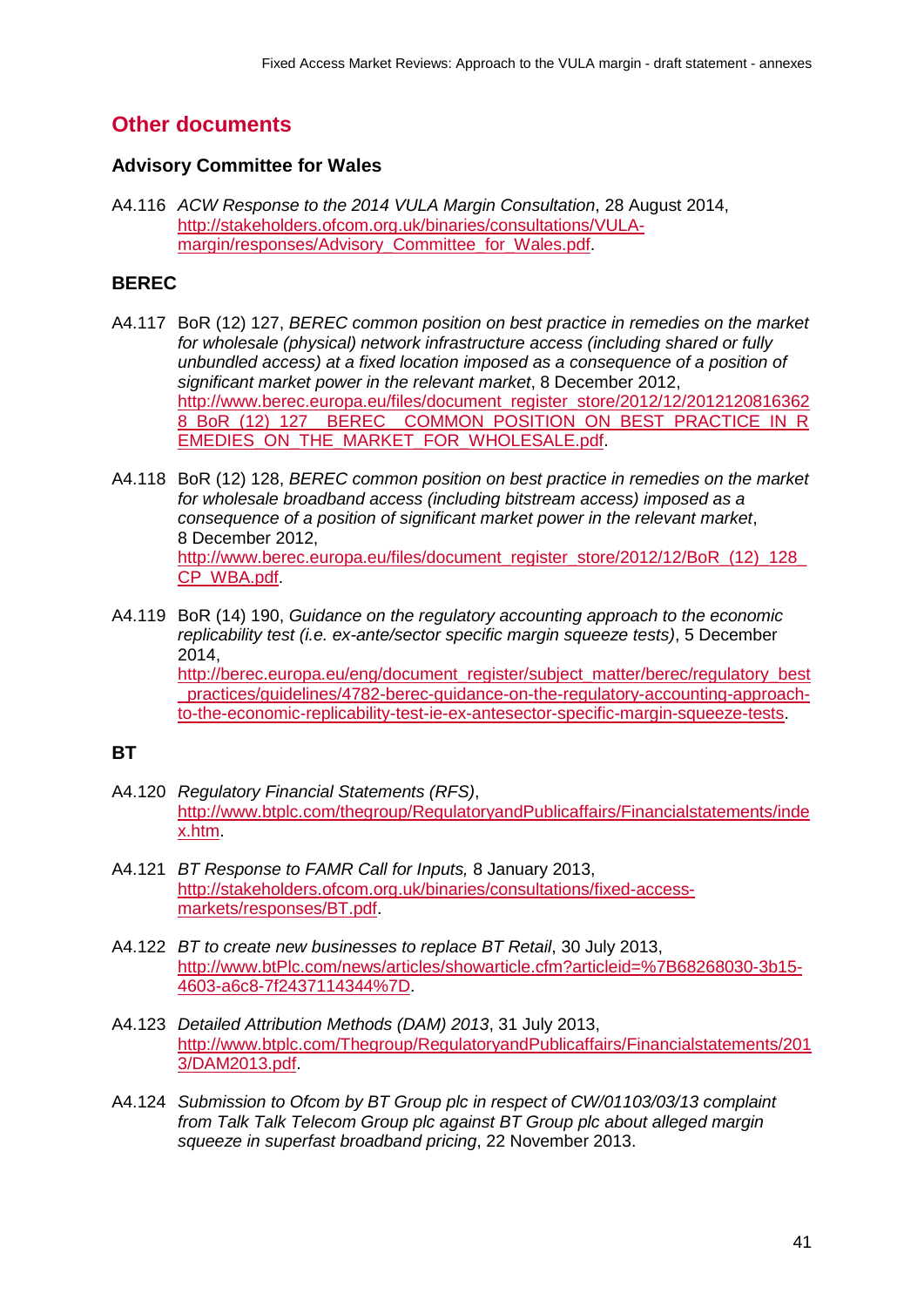- A4.125 *BT Group results for the third quarter and nine months to 31 December 2013*, 31 January 2013, [http://www.btplc.com/News/ResultsPDF/q314-release.pdf.](http://www.btplc.com/News/ResultsPDF/q314-release.pdf)
- A4.126 *BT products Terms and Conditions*, 23 January 2014, [http://www.productsandservices.bt.com/consumerProducts/dynamicmodules/pagec](http://www.productsandservices.bt.com/consumerProducts/dynamicmodules/pagecontentfooter/pageContentFooterPopup.jsp?pagecontentfooter_popupid=13408&s_cid=con_FURL_broadbandterms) [ontentfooter/pageContentFooterPopup.jsp?pagecontentfooter\\_popupid=13408&s\\_c](http://www.productsandservices.bt.com/consumerProducts/dynamicmodules/pagecontentfooter/pageContentFooterPopup.jsp?pagecontentfooter_popupid=13408&s_cid=con_FURL_broadbandterms) [id=con\\_FURL\\_broadbandterms.](http://www.productsandservices.bt.com/consumerProducts/dynamicmodules/pagecontentfooter/pageContentFooterPopup.jsp?pagecontentfooter_popupid=13408&s_cid=con_FURL_broadbandterms)
- A4.127 *Results for the Third Quarter and Nine Months to 31 December 2013,* 31 January 2014, [http://www.btPlc.com/News/ResultsPDF/q314-release.pdf.](http://www.btplc.com/News/ResultsPDF/q314-release.pdf)
- A4.128 *BT Group Results for the fourth quarter and year to 31 March 2014*, 8 May 2014, [http://www.btPlc.com/News/ResultsPDF/q414-release.pdf.](http://www.btplc.com/News/ResultsPDF/q414-release.pdf)
- A4.129 *Results for the first quarter to 30 June 2014,* 31 July 2014, [http://www.btplc.com/News/ResultsPDF/q114-release.pdf.](http://www.btplc.com/News/ResultsPDF/q114-release.pdf)
- A4.130 *BT Response to the 2014 VULA Margin Consultation*, 5 September 2014, [http://stakeholders.ofcom.org.uk/binaries/consultations/VULA](http://stakeholders.ofcom.org.uk/binaries/consultations/VULA-margin/responses/BT_Group.pdf)[margin/responses/BT\\_Group.pdf.](http://stakeholders.ofcom.org.uk/binaries/consultations/VULA-margin/responses/BT_Group.pdf)
- A4.131 *BT Response to the 2014 VULA Margin Consultation – Annex B: The applicable legal framework*, 5 September 2014, [http://stakeholders.ofcom.org.uk/binaries/consultations/VULA](http://stakeholders.ofcom.org.uk/binaries/consultations/VULA-margin/responses/BT_Group_-_Annex_B_-_The_applicable_legal_framework.pdf)margin/responses/BT\_Group - Annex\_B\_-\_The\_applicable\_legal\_framework.pdf.
- A4.132 *BT Response to the 2014 VULA Margin Consultation – Annex C: Compass Lexecon report on the appropriate treatment of BT Sport*, 5 September 2014, [http://stakeholders.ofcom.org.uk/binaries/consultations/VULA](http://stakeholders.ofcom.org.uk/binaries/consultations/VULA-margin/responses/BT_Group_Annex_C_Compass_Lexecon_The_appropriate_economic_treatment_of_BT_Sport.pdf)[margin/responses/BT\\_Group\\_Annex\\_C\\_Compass\\_Lexecon\\_The\\_appropriate\\_eco](http://stakeholders.ofcom.org.uk/binaries/consultations/VULA-margin/responses/BT_Group_Annex_C_Compass_Lexecon_The_appropriate_economic_treatment_of_BT_Sport.pdf) [nomic\\_treatment\\_of\\_BT\\_Sport.pdf.](http://stakeholders.ofcom.org.uk/binaries/consultations/VULA-margin/responses/BT_Group_Annex_C_Compass_Lexecon_The_appropriate_economic_treatment_of_BT_Sport.pdf)
- A4.133 *BT Response to the 2014 VULA Margin Consultation – Annex D: Margin squeeze test implementation by other NRAs in the EU,* 5 September 2014, [http://stakeholders.ofcom.org.uk/binaries/consultations/VULA](http://stakeholders.ofcom.org.uk/binaries/consultations/VULA-margin/responses/BT_Group_-_Annex_D_-_Margin_squeeze_tests_by_other_NRAs.pdf)[margin/responses/BT\\_Group\\_-\\_Annex\\_D\\_-](http://stakeholders.ofcom.org.uk/binaries/consultations/VULA-margin/responses/BT_Group_-_Annex_D_-_Margin_squeeze_tests_by_other_NRAs.pdf) [\\_Margin\\_squeeze\\_tests\\_by\\_other\\_NRAs.pdf.](http://stakeholders.ofcom.org.uk/binaries/consultations/VULA-margin/responses/BT_Group_-_Annex_D_-_Margin_squeeze_tests_by_other_NRAs.pdf)
- A4.134 *BT – Ofcom meeting: VULA* margin, presented at meeting between BT and Ofcom on 20 October 2014.
- A4.135 *BT Comments on responses to the 2014 VULA Margin Consultation*, 23 October 2014, [http://stakeholders.ofcom.org.uk/binaries/consultations/VULA](http://stakeholders.ofcom.org.uk/binaries/consultations/VULA-margin/responses/BT_Group_comments_on_stakeholder_responses.pdf)[margin/responses/BT\\_Group\\_comments\\_on\\_stakeholder\\_responses.pdf.](http://stakeholders.ofcom.org.uk/binaries/consultations/VULA-margin/responses/BT_Group_comments_on_stakeholder_responses.pdf)
- A4.136 Letter from Mark Shurmer (BT) to David Clarkson (Ofcom) dated 29 October 2014.
- A4.137 *Results for the second quarter and half year to 30 September 2014*, 30 October 2014, [http://www.btplc.com/News/ResultsPDF/q214-release.pdf.](http://www.btplc.com/News/ResultsPDF/q214-release.pdf)
- A4.138 *Compass Lexecon additional submission on the treatment of BT Sport,* 7 November 2014, [http://stakeholders.ofcom.org.uk/binaries/consultations/VULA](http://stakeholders.ofcom.org.uk/binaries/consultations/VULA-margin/responses/BT_Group-Compass_Lexecon_additional_submission_on_the_treatment_of_BT_Sport.pdf)[margin/responses/BT\\_Group-](http://stakeholders.ofcom.org.uk/binaries/consultations/VULA-margin/responses/BT_Group-Compass_Lexecon_additional_submission_on_the_treatment_of_BT_Sport.pdf)[Compass\\_Lexecon\\_additional\\_submission\\_on\\_the\\_treatment\\_of\\_BT\\_Sport.pdf.](http://stakeholders.ofcom.org.uk/binaries/consultations/VULA-margin/responses/BT_Group-Compass_Lexecon_additional_submission_on_the_treatment_of_BT_Sport.pdf)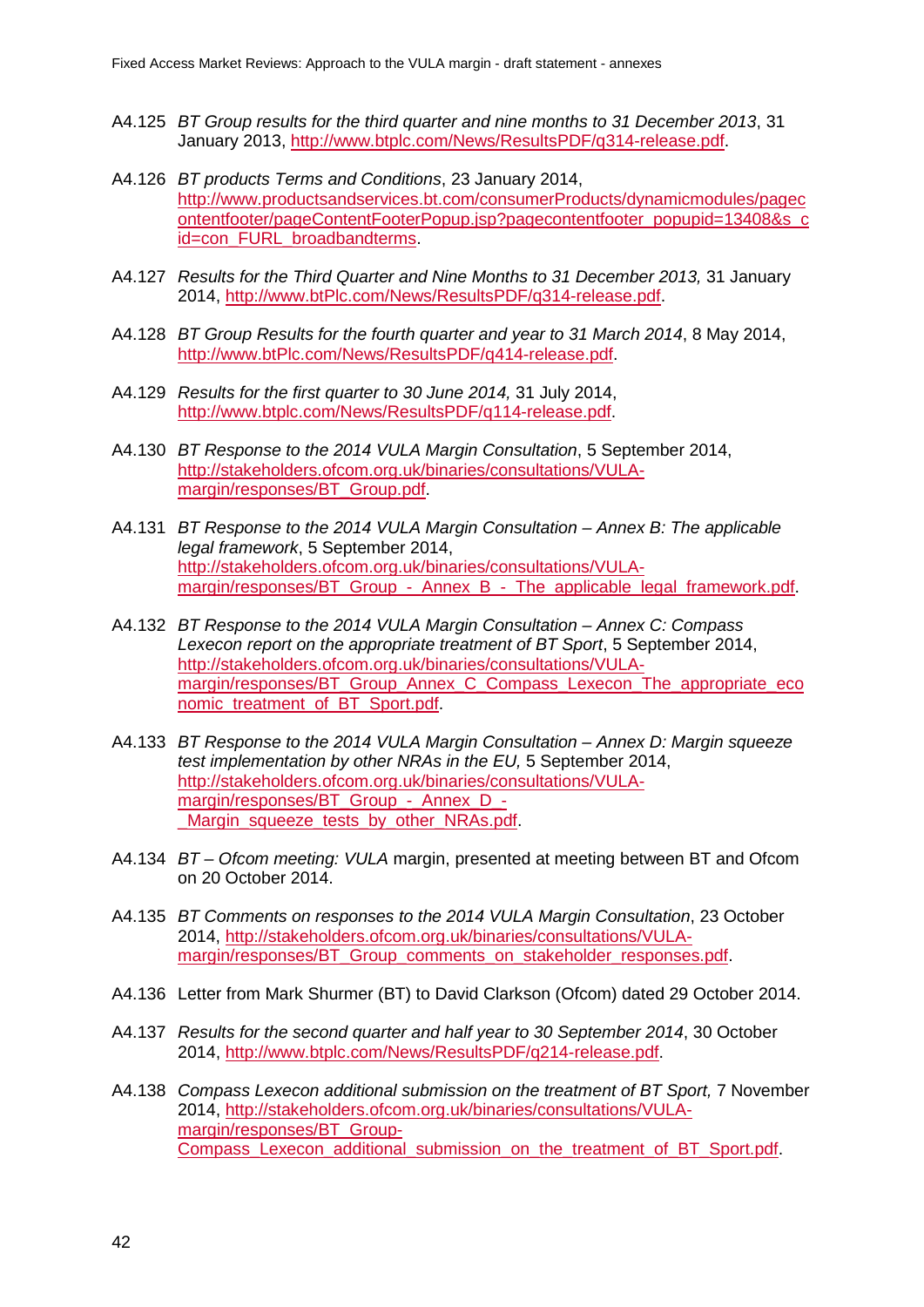- A4.139 Email from Gavin Patterson (BT) to Ed Richards (Ofcom), dated 16 November 2014, on fibre competition.
- A4.140 *Statement of change in Allocations for 21CN Costs in the 20131/4 Regulatory Financial Statements*, [http://www.btplc.com/Thegroup/RegulatoryandPublicaffairs/Financialstatements/201](http://www.btplc.com/Thegroup/RegulatoryandPublicaffairs/Financialstatements/2014/StatementofChangeinAllocationsfor21CNCosts.pdf) [4/StatementofChangeinAllocationsfor21CNCosts.pdf.](http://www.btplc.com/Thegroup/RegulatoryandPublicaffairs/Financialstatements/2014/StatementofChangeinAllocationsfor21CNCosts.pdf)
- $A4.141$   $[\times]$
- A4.142 *Ofcom's approach to VULA margin*, presented at meeting between BT and Ofcom on 9 December 2014
- A4.143 *BT enters into exclusive negotiations to acquire EE*, 15 December 2014, [https://www.btplc.com/News/Articles/ShowArticle.cfm?ArticleID=C166A667-9C87-](https://www.btplc.com/News/Articles/ShowArticle.cfm?ArticleID=C166A667-9C87-4128-8A2C-03E2DD8E017C) [4128-8A2C-03E2DD8E017C.](https://www.btplc.com/News/Articles/ShowArticle.cfm?ArticleID=C166A667-9C87-4128-8A2C-03E2DD8E017C)
- A4.144 BT Sport terms and conditions, [http://www.productsandservices.bt.com/consumerProducts/displayTopic.do?topicId](http://www.productsandservices.bt.com/consumerProducts/displayTopic.do?topicId=35950&pageTitle=Sport+Terms+and+Conditions) [=35950&pageTitle=Sport+Terms+and+Conditions.](http://www.productsandservices.bt.com/consumerProducts/displayTopic.do?topicId=35950&pageTitle=Sport+Terms+and+Conditions)
- A4.145 *How to get BT Sport with BT*, [http://bt.custhelp.com/app/answers/detail/a\\_id/43272/related/1/session/L2F2LzEvd](http://bt.custhelp.com/app/answers/detail/a_id/43272/related/1/session/L2F2LzEvdGltZS8xMzkyMTM4NTgxL3NpZC8xZmttcUdNbA%3D%3D) [GltZS8xMzkyMTM4NTgxL3NpZC8xZmttcUdNbA%3D%3D.](http://bt.custhelp.com/app/answers/detail/a_id/43272/related/1/session/L2F2LzEvdGltZS8xMzkyMTM4NTgxL3NpZC8xZmttcUdNbA%3D%3D)
- A4.146 *How to Get BT Sport with Plusnet*, [http://www.plus.net/tv/btsport/.](http://www.plus.net/tv/btsport/)
- A4.147 *We're making changes to your BT Sport subscription*, [http://assets.bt.com/v1/btmail/\\_2014/Sport/Espresso/2014-07-](http://assets.bt.com/v1/btmail/_2014/Sport/Espresso/2014-07-21/cell7/bt_espresso_cell7_online.html) [21/cell7/bt\\_espresso\\_cell7\\_online.html.](http://assets.bt.com/v1/btmail/_2014/Sport/Espresso/2014-07-21/cell7/bt_espresso_cell7_online.html)

#### **CityFibre**

- A4.148 *Sky and TalkTalk partner with CityFibre to launch ultra-fast broadband*, 15 April 2014, [http://www.cityfibre.com/news/2014/4/14/sky-and-talktalk-partner-with](http://www.cityfibre.com/news/2014/4/14/sky-and-talktalk-partner-with-cityfibre-to-launch-ultra-fast-broadband)[cityfibre-to-launch-ultra-fast-broadband.](http://www.cityfibre.com/news/2014/4/14/sky-and-talktalk-partner-with-cityfibre-to-launch-ultra-fast-broadband)
- A4.149 *Gigabit internet speeds to revolutionise business in Kirklees,* 5 November 2014, [http://www.cityfibre.com/news/2014/11/5/gigabit-internet-speeds-to-revolutionise](http://www.cityfibre.com/news/2014/11/5/gigabit-internet-speeds-to-revolutionise-business-in-kirklees)[business-in-kirklees.](http://www.cityfibre.com/news/2014/11/5/gigabit-internet-speeds-to-revolutionise-business-in-kirklees)

#### **Communication Workers Union**

A4.150 *CWU Response to the 2014 VULA Margin Consultation*, 28 August 2014, [http://stakeholders.ofcom.org.uk/binaries/consultations/VULA](http://stakeholders.ofcom.org.uk/binaries/consultations/VULA-margin/responses/Communication_Workers_Union.pdf)[margin/responses/Communication\\_Workers\\_Union.pdf.](http://stakeholders.ofcom.org.uk/binaries/consultations/VULA-margin/responses/Communication_Workers_Union.pdf)

#### **Competition Appeal Tribunal**

A4.151 British Telecommunications PLC v Office of Communications [2011] CAT 5, [http://www.catribunal.org.uk/237-5136/1146-3-3-09-British-Telecommunications-](http://www.catribunal.org.uk/237-5136/1146-3-3-09-British-Telecommunications-Plc-.html)[Plc-.html.](http://www.catribunal.org.uk/237-5136/1146-3-3-09-British-Telecommunications-Plc-.html)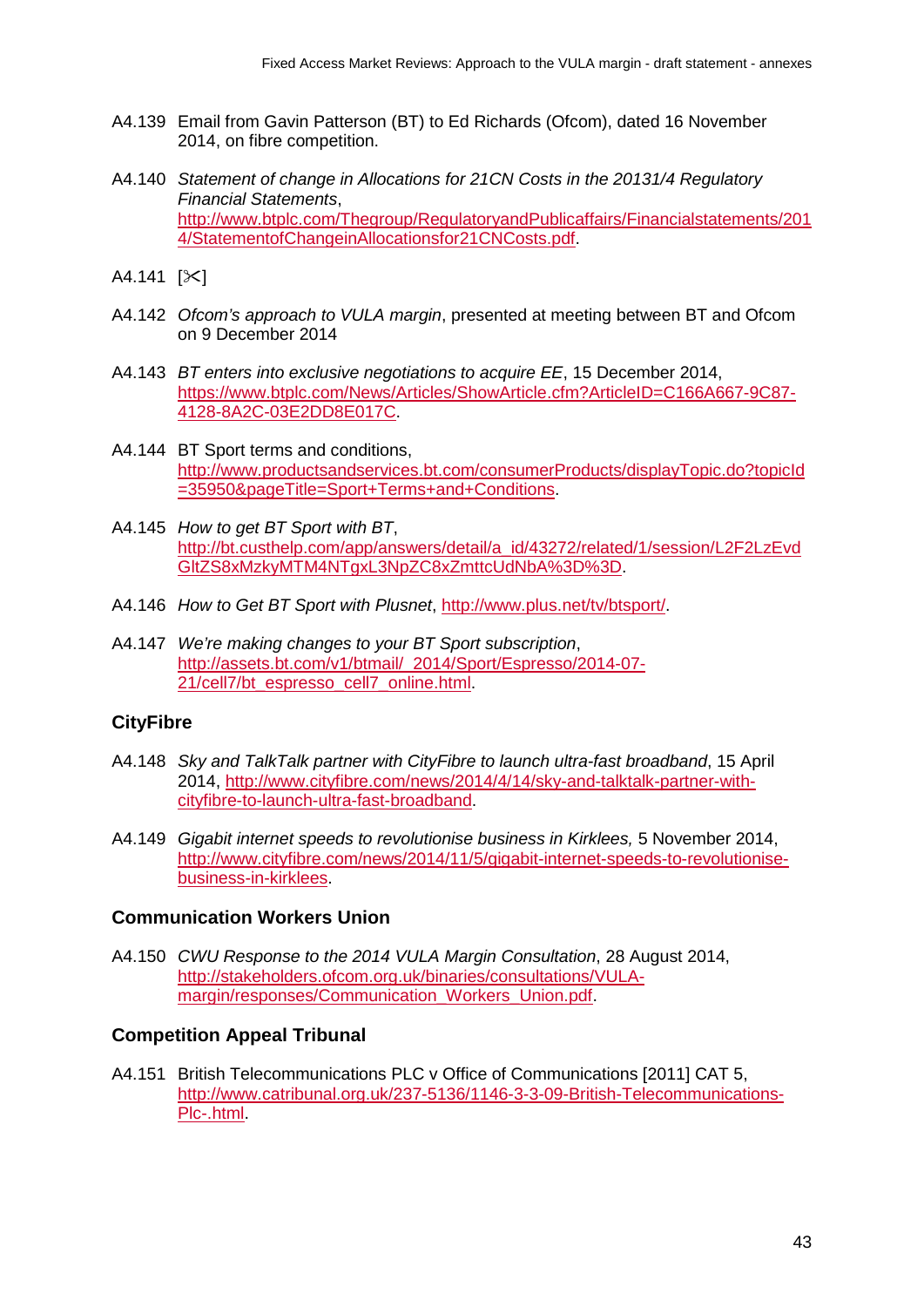A4.152 *Case 1152/8/3/10 (IR) British Sky Broadcasting Limited v Office of Communications (Interim relief)*, 5 November 2014, [http://www.catribunal.org.uk/238-8679/Judgment-](http://www.catribunal.org.uk/238-8679/Judgment-Application-to-Vary-Interim-Relief-Order-html)[Application-to-Vary-Interim-Relief-Order-html.](http://www.catribunal.org.uk/238-8679/Judgment-Application-to-Vary-Interim-Relief-Order-html)

## **Court of Appeal**

- A4.153 Hutchinson 3G (UK) Limited v Office of Communications (Mobile Call Termination) [2008] CAT 11, [http://www.catribunal.org.uk/files/Jdg\\_CAT11\\_1083\\_H3G\\_200508.pdf.](http://www.catribunal.org.uk/files/Jdg_CAT11_1083_H3G_200508.pdf)
- A4.154 Hutchinson 3G v Office of Communications (Mobile Call Termination) [2009] EWCA Civ 683, [http://www.catribunal.org.uk/files/1083\\_Hutchison\\_CoA\\_160709.pdf.](http://www.catribunal.org.uk/files/1083_Hutchison_CoA_160709.pdf)
- A4.155 British Telecommunications plc v Office of Communications [2012] EWCA Civ 1051, http://www.catribunal.org.uk/files/1146 BT Judgment of the Court of Appeal 27 [0712.pdf.](http://www.catribunal.org.uk/files/1146_BT_Judgment_of_the_Court_of_Appeal_270712.pdf)
- A4.156 TalkTalk Telecom Group plc (Wholesale Broadband Access Charge Control) v Office of Communications [2013] EWCA Civ 1318, [http://www.catribunal.org.uk/238-7275/1186-3-3-11-TalkTalk-Telecom-Group-plc-](http://www.catribunal.org.uk/238-7275/1186-3-3-11-TalkTalk-Telecom-Group-plc-Wholesale-Broadband-Access-Charge-Control.html)[Wholesale-Broadband-Access-Charge-Control.html.](http://www.catribunal.org.uk/238-7275/1186-3-3-11-TalkTalk-Telecom-Group-plc-Wholesale-Broadband-Access-Charge-Control.html)

#### **Department for Culture, Media and Sport**

A4.157 *Stimulating private sector investment to achieve a transformation in broadband in the UK by 2015*, 27 February 2013, [https://www.gov.uk/government/policies/transforming-uk-broadband.](https://www.gov.uk/government/policies/transforming-uk-broadband)

#### **EE**

A4.158 *Groundbreaking new TV service now available from EE stores*, 6 November 2014, [http://ee.co.uk/our-company/newsroom/2014/11/06/groundbreaking-new-ee-tv](http://ee.co.uk/our-company/newsroom/2014/11/06/groundbreaking-new-ee-tv-service-now-available-from-ee-stores)[service-now-available-from-ee-stores.](http://ee.co.uk/our-company/newsroom/2014/11/06/groundbreaking-new-ee-tv-service-now-available-from-ee-stores)

#### **European Regulators Group**

A4.159 ERG (09) 07, *Report on the Discussion on the application of margin squeeze tests to bundles,* 7 March 2009, [http://berec.europa.eu/doc/publications/2009/erg\\_09\\_07\\_report\\_on\\_the\\_discussion](http://berec.europa.eu/doc/publications/2009/erg_09_07_report_on_the_discussion_of_the_application_of_margin_squeeze_tests_to_bundles.pdf) of the application of margin squeeze tests to bundles.pdf.

#### **House of Commons**

A4.160 Committee of Public Accounts, *The rural broadband programme – Twenty-fourth Report of Session 2013–14: Volume 1*, 11 September 2013, [http://www.publications.parliament.uk/pa/cm201314/cmselect/cmpubacc/474/474.p](http://www.publications.parliament.uk/pa/cm201314/cmselect/cmpubacc/474/474.pdf) [df.](http://www.publications.parliament.uk/pa/cm201314/cmselect/cmpubacc/474/474.pdf)

## **Hyperoptic**

A4.161 *Hyperoptic adds four new hyper-cities and doubles footprint in six months*, 6 October 2014, [https://hyperoptic.com/web/guest/press?p\\_p\\_id=press\\_WAR\\_pressportlet&p\\_p\\_life](https://hyperoptic.com/web/guest/press?p_p_id=press_WAR_pressportlet&p_p_lifecycle=0&p_p_state=normal&p_p_mode=view&p_p_col_id=column-1&p_p_col_count=1&_press_WAR_pressportlet_render=article&_press_WAR_pressportlet_urlTitle=hyperoptic-adds-four-new-hyper-cities-and-doubles-footprint-in-six-months) [cycle=0&p\\_p\\_state=normal&p\\_p\\_mode=view&p\\_p\\_col\\_id=column-](https://hyperoptic.com/web/guest/press?p_p_id=press_WAR_pressportlet&p_p_lifecycle=0&p_p_state=normal&p_p_mode=view&p_p_col_id=column-1&p_p_col_count=1&_press_WAR_pressportlet_render=article&_press_WAR_pressportlet_urlTitle=hyperoptic-adds-four-new-hyper-cities-and-doubles-footprint-in-six-months)[1&p\\_p\\_col\\_count=1&\\_press\\_WAR\\_pressportlet\\_render=article&\\_press\\_WAR\\_pres](https://hyperoptic.com/web/guest/press?p_p_id=press_WAR_pressportlet&p_p_lifecycle=0&p_p_state=normal&p_p_mode=view&p_p_col_id=column-1&p_p_col_count=1&_press_WAR_pressportlet_render=article&_press_WAR_pressportlet_urlTitle=hyperoptic-adds-four-new-hyper-cities-and-doubles-footprint-in-six-months)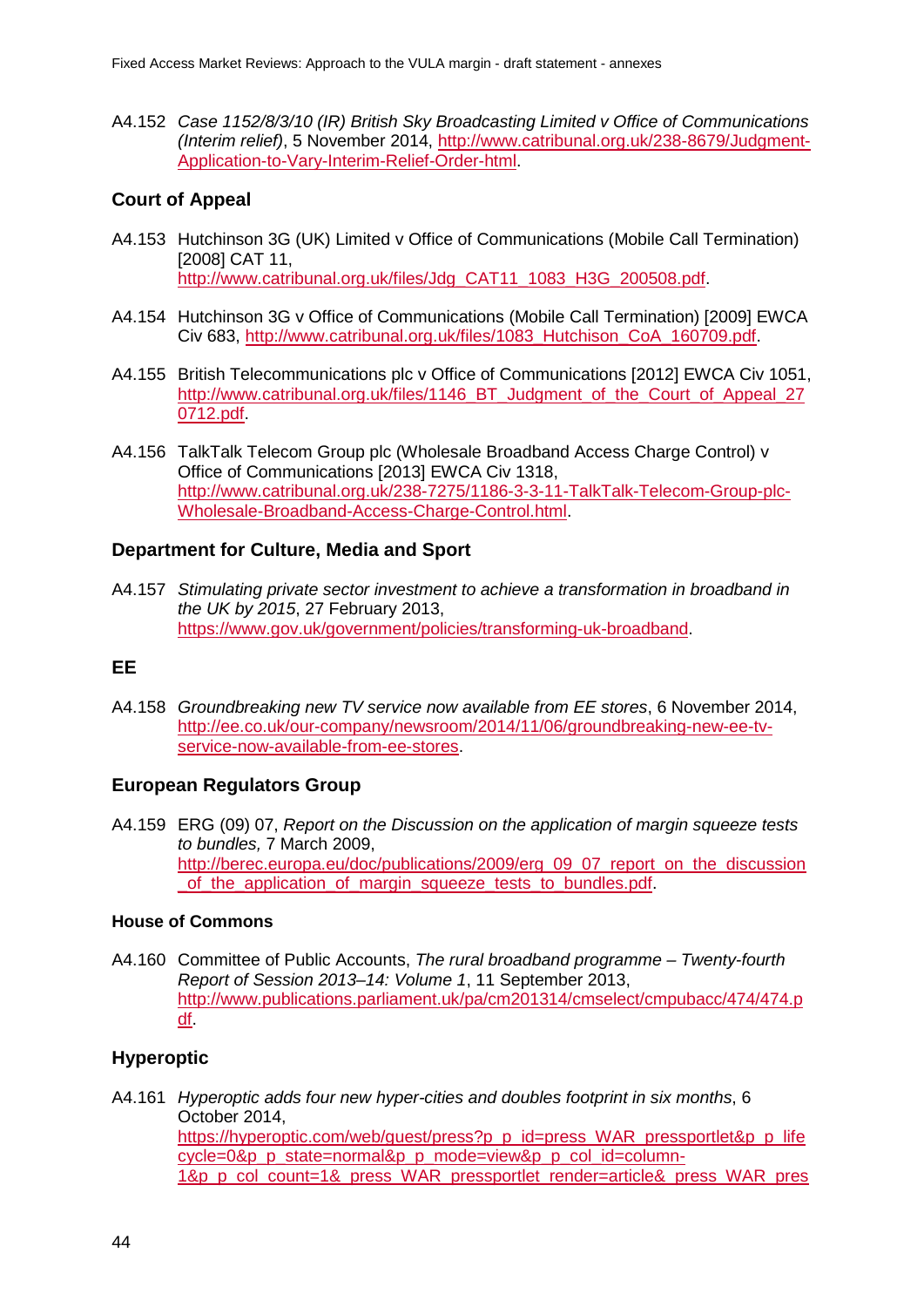[sportlet\\_urlTitle=hyperoptic-adds-four-new-hyper-cities-and-doubles-footprint-in-six](https://hyperoptic.com/web/guest/press?p_p_id=press_WAR_pressportlet&p_p_lifecycle=0&p_p_state=normal&p_p_mode=view&p_p_col_id=column-1&p_p_col_count=1&_press_WAR_pressportlet_render=article&_press_WAR_pressportlet_urlTitle=hyperoptic-adds-four-new-hyper-cities-and-doubles-footprint-in-six-months)[months.](https://hyperoptic.com/web/guest/press?p_p_id=press_WAR_pressportlet&p_p_lifecycle=0&p_p_state=normal&p_p_mode=view&p_p_col_id=column-1&p_p_col_count=1&_press_WAR_pressportlet_render=article&_press_WAR_pressportlet_urlTitle=hyperoptic-adds-four-new-hyper-cities-and-doubles-footprint-in-six-months)

## **ISPreview**

A4.162 *BT unveil new £5.99 FTTC superfast broadband, TV and Netflix bundle*, 10 November 2014, [http://www.ispreview.co.uk/index.php/2014/11/bt-unveil-new-5-99](http://www.ispreview.co.uk/index.php/2014/11/bt-unveil-new-5-99-fttc-superfast-broadband-tv-netflix-bundle.html) [fttc-superfast-broadband-tv-netflix-bundle.html.](http://www.ispreview.co.uk/index.php/2014/11/bt-unveil-new-5-99-fttc-superfast-broadband-tv-netflix-bundle.html)

## **KCOM**

A4.163 *KCOM Response to the 2014 VULA Margin Consultation*, 28 August 2014, [http://stakeholders.ofcom.org.uk/binaries/consultations/VULA](http://stakeholders.ofcom.org.uk/binaries/consultations/VULA-margin/responses/KCOM_Group.pdf)[margin/responses/KCOM\\_Group.pdf.](http://stakeholders.ofcom.org.uk/binaries/consultations/VULA-margin/responses/KCOM_Group.pdf)

## **Openreach**

- A4.164 *Local Loop Unbundling Pricing*, [http://www.openreach.co.uk/orpg/home/products/pricing/loadProductPriceDetails.do](http://www.openreach.co.uk/orpg/home/products/pricing/loadProductPriceDetails.do?data=totid5BwFmkf9vLcBITRyZF9loRxWIbIKK6V7YWmlYAlMnGHsqdC0vzO163bJmh34D91D7M0q8u%2F%0AIlSgtIFAKw%3D%3D) [?data=totid5BwFmkf9vLcBITRyZF9loRxWIbIKK6V7YWmlYAlMnGHsqdC0vzO163b](http://www.openreach.co.uk/orpg/home/products/pricing/loadProductPriceDetails.do?data=totid5BwFmkf9vLcBITRyZF9loRxWIbIKK6V7YWmlYAlMnGHsqdC0vzO163bJmh34D91D7M0q8u%2F%0AIlSgtIFAKw%3D%3D) [Jmh34D91D7M0q8u%2F%0AIlSgtIFAKw%3D%3D.](http://www.openreach.co.uk/orpg/home/products/pricing/loadProductPriceDetails.do?data=totid5BwFmkf9vLcBITRyZF9loRxWIbIKK6V7YWmlYAlMnGHsqdC0vzO163bJmh34D91D7M0q8u%2F%0AIlSgtIFAKw%3D%3D)
- A4.165 *Generic Ethernet Access (FTTC) prices*, [http://www.openreach.co.uk/orpg/home/products/pricing/loadProductPriceDetails.do](http://www.openreach.co.uk/orpg/home/products/pricing/loadProductPriceDetails.do?data=yzq%2FQaGYa3hVgsB2ZYfjHxzfISuq3px%2FWFtgATP2kPRZ6rNZujnCs99NbIKJZPD9hXYmiijxH6wr%0ACQm97GZMyQ%3D%3D) [?data=yzq%2FQaGYa3hVgsB2ZYfjHxzfISuq3px%2FWFtgATP2kPRZ6rNZujnCs99](http://www.openreach.co.uk/orpg/home/products/pricing/loadProductPriceDetails.do?data=yzq%2FQaGYa3hVgsB2ZYfjHxzfISuq3px%2FWFtgATP2kPRZ6rNZujnCs99NbIKJZPD9hXYmiijxH6wr%0ACQm97GZMyQ%3D%3D) [NbIKJZPD9hXYmiijxH6wr%0ACQm97GZMyQ%3D%3D.](http://www.openreach.co.uk/orpg/home/products/pricing/loadProductPriceDetails.do?data=yzq%2FQaGYa3hVgsB2ZYfjHxzfISuq3px%2FWFtgATP2kPRZ6rNZujnCs99NbIKJZPD9hXYmiijxH6wr%0ACQm97GZMyQ%3D%3D)
- A4.166 *MPF prices*, [http://www.openreach.co.uk/orpg/home/products/pricing/loadProductPriceDetails.do](http://www.openreach.co.uk/orpg/home/products/pricing/loadProductPriceDetails.do?data=totid5BwFmkf9vLcBITRyZF9loRxWIbIKK6V7YWmlYAlMnGHsqdC0vzO163bJmh34D91D7M0q8u%2F%0AIlSgtIFAKw%3D%3D) [?data=totid5BwFmkf9vLcBITRyZF9loRxWIbIKK6V7YWmlYAlMnGHsqdC0vzO163b](http://www.openreach.co.uk/orpg/home/products/pricing/loadProductPriceDetails.do?data=totid5BwFmkf9vLcBITRyZF9loRxWIbIKK6V7YWmlYAlMnGHsqdC0vzO163bJmh34D91D7M0q8u%2F%0AIlSgtIFAKw%3D%3D) [Jmh34D91D7M0q8u%2F%0AIlSgtIFAKw%3D%3D.](http://www.openreach.co.uk/orpg/home/products/pricing/loadProductPriceDetails.do?data=totid5BwFmkf9vLcBITRyZF9loRxWIbIKK6V7YWmlYAlMnGHsqdC0vzO163bJmh34D91D7M0q8u%2F%0AIlSgtIFAKw%3D%3D)

## **Sky**

- A4.167 *Sky Sports launches new channel dedicated to European football*, 10 June 2014, [http://corporate.sky.com/media-centre/news](http://corporate.sky.com/media-centre/news-page/2014/sky_sports_launches_new_channel_dedicated_to_european_football)[page/2014/sky\\_sports\\_launches\\_new\\_channel\\_dedicated\\_to\\_european\\_football.](http://corporate.sky.com/media-centre/news-page/2014/sky_sports_launches_new_channel_dedicated_to_european_football)
- A4.168 *Sky Response to the 2014 VULA Margin Consultation*, 28 August 2014, [http://stakeholders.ofcom.org.uk/binaries/consultations/VULA](http://stakeholders.ofcom.org.uk/binaries/consultations/VULA-margin/responses/Sky.pdf)[margin/responses/Sky.pdf.](http://stakeholders.ofcom.org.uk/binaries/consultations/VULA-margin/responses/Sky.pdf)
- A4.169 *BSkyB PLC Unaudited results for the three months ended 30 September 2014*, [http://corporate.sky.com/documents/investors/results/2015/q1-press-release.pdf.](http://corporate.sky.com/documents/investors/results/2015/q1-press-release.pdf)

# **TalkTalk**

A4.170 *Interim results 2013/14 – Presentation*, 12 November 2013, [http://www.talktalkgroup.com/~/media/Files/T/TalkTalk-](http://www.talktalkgroup.com/%7E/media/Files/T/TalkTalk-Group/pdfs/presentations/2013/interim-results-presentation-2013-14-v2.pdf)[Group/pdfs/presentations/2013/interim-results-presentation-2013-14-v2.pdf.](http://www.talktalkgroup.com/%7E/media/Files/T/TalkTalk-Group/pdfs/presentations/2013/interim-results-presentation-2013-14-v2.pdf)

 $A4.171$   $[\times]$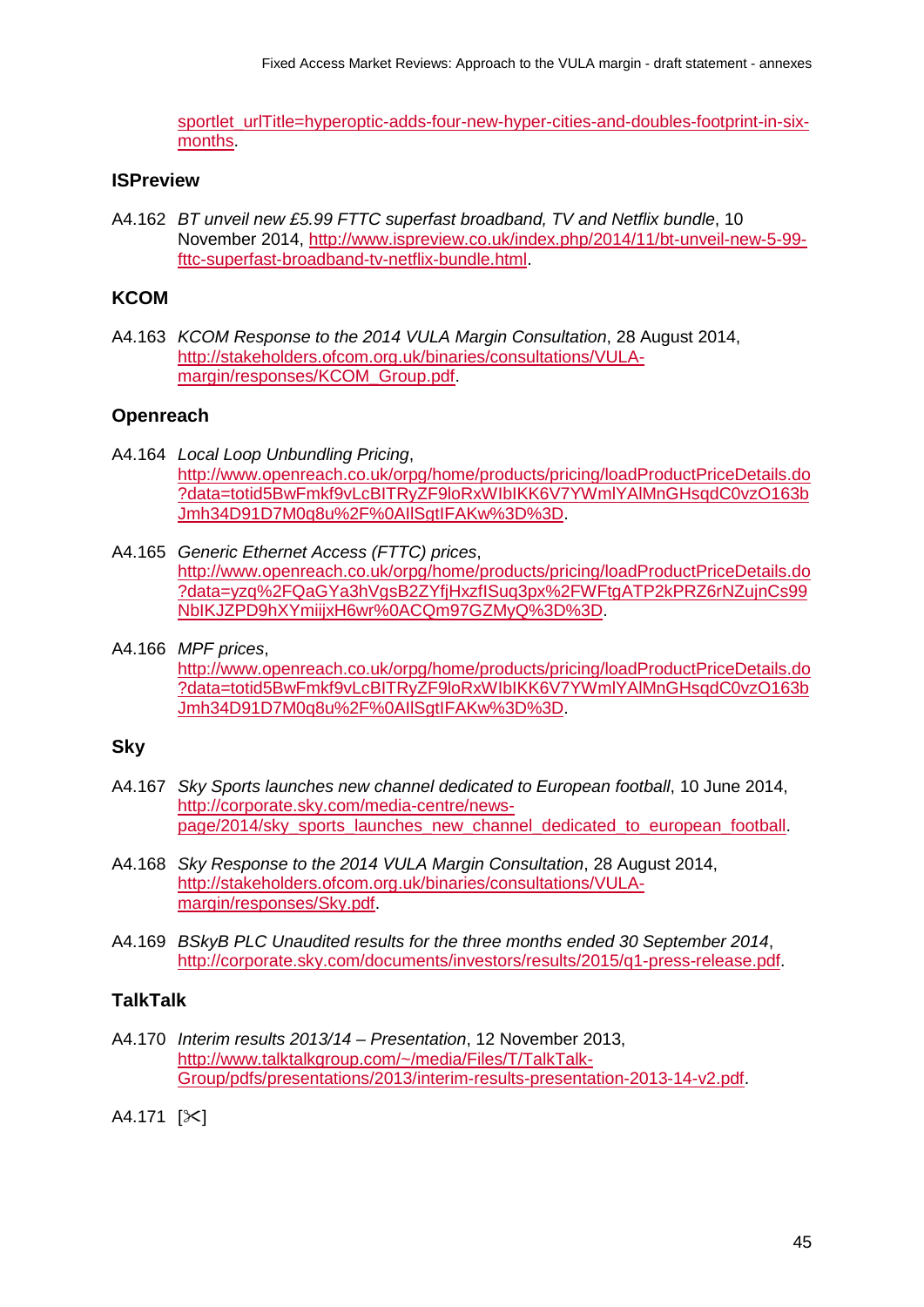- A4.172 *Preliminary results Q1 2014*, 15 May 2014, [http://www.talktalkgroup.com/~/media/Files/T/TalkTalk-](http://www.talktalkgroup.com/%7E/media/Files/T/TalkTalk-Group/pdfs/presentations/2014/full-year-preliminary-results-presentation-13-14.pdf)[Group/pdfs/presentations/2014/full-year-preliminary-results-presentation-13-14.pdf.](http://www.talktalkgroup.com/%7E/media/Files/T/TalkTalk-Group/pdfs/presentations/2014/full-year-preliminary-results-presentation-13-14.pdf)
- A4.173 *Interim Management Statement for the 3 months to 30 June 2014 (Q1 FY15)*, 23 July 2014, [http://www.talktalkgroup.com/press/press-releases/2014/q1-ims-](http://www.talktalkgroup.com/press/press-releases/2014/q1-ims-2014.aspx)[2014.aspx.](http://www.talktalkgroup.com/press/press-releases/2014/q1-ims-2014.aspx)
- A4.174 *Margin squeeze regulation of SFBB products,* presented at meeting between TalkTalk and Ofcom on 26 July 2014.
- A4.175 T*alkTalk Response to the 2014 VULA Margin Consultation*, 5 September 2014, [http://stakeholders.ofcom.org.uk/binaries/consultations/VULA](http://stakeholders.ofcom.org.uk/binaries/consultations/VULA-margin/responses/TalkTalk_Group.pdf)[margin/responses/TalkTalk\\_Group.pdf.](http://stakeholders.ofcom.org.uk/binaries/consultations/VULA-margin/responses/TalkTalk_Group.pdf)
- A4.176 *TalkTalk Response to the 2014 VULA Margin Consultation – Frontier Economics Report on Ofcom's VULA margin test*, 5 September 2014, [http://stakeholders.ofcom.org.uk/binaries/consultations/VULA](http://stakeholders.ofcom.org.uk/binaries/consultations/VULA-margin/responses/TalkTalk_Group_-_Annex_-_Frontier_Economics_-_Report_on_Ofcom)[margin/responses/TalkTalk\\_Group\\_-\\_Annex\\_-\\_Frontier\\_Economics\\_-](http://stakeholders.ofcom.org.uk/binaries/consultations/VULA-margin/responses/TalkTalk_Group_-_Annex_-_Frontier_Economics_-_Report_on_Ofcom) Report on Ofcom's VULA margin test.pdf.
- A4.177 *IpsosMori survey on BT Sport customers – data tables,* 5 September 2014, [http://stakeholders.ofcom.org.uk/binaries/consultations/VULA](http://stakeholders.ofcom.org.uk/binaries/consultations/VULA-margin/responses/TalkTalk_Group_-_Annex_-_Ipsos_MORI_Survey_data.xlsx)margin/responses/TalkTalk Group - Annex - Ipsos MORI Survey data.xlsx.
- A4.178 *TalkTalk comments on BT's response to the 2014 VULA Margin Consultation,* 17 October 2014, [http://stakeholders.ofcom.org.uk/binaries/consultations/VULA](http://stakeholders.ofcom.org.uk/binaries/consultations/VULA-margin/responses/TalkTalk_Group_Comments_on_BTs_response.pdf)margin/responses/TalkTalk Group Comments on BTs response.pdf.
- A4.179 *TalkTalk October 2014 Frontier Economics report*, 22 October 2014, [http://stakeholders.ofcom.org.uk/binaries/consultations/VULA](http://stakeholders.ofcom.org.uk/binaries/consultations/VULA-margin/responses/TalkTalk_Group_Frontier_Economics_report_on_BTs_response.pdf)[margin/responses/TalkTalk\\_Group\\_Frontier\\_Economics\\_report\\_on\\_BTs\\_response.](http://stakeholders.ofcom.org.uk/binaries/consultations/VULA-margin/responses/TalkTalk_Group_Frontier_Economics_report_on_BTs_response.pdf) [pdf.](http://stakeholders.ofcom.org.uk/binaries/consultations/VULA-margin/responses/TalkTalk_Group_Frontier_Economics_report_on_BTs_response.pdf)
- A4.180 *Response on further issues*, 28 October 2014, [http://stakeholders.ofcom.org.uk/binaries/consultations/VULA](http://stakeholders.ofcom.org.uk/binaries/consultations/VULA-margin/responses/TalkTalk_Group_Response_on_further_issues.pdf)margin/responses/TalkTalk Group Response on further issues.pdf.
- A4.181 *TalkTalk Interim Results for the 6 months to 30 September 2014*, 11 November 2014, [http://www.talktalkgroup.com/~/media/Files/T/TalkTalk-](http://www.talktalkgroup.com/%7E/media/Files/T/TalkTalk-Group/pdfs/reports/2014/h1-results-11-11-2014.pdf)[Group/pdfs/reports/2014/h1-results-11-11-2014.pdf.](http://www.talktalkgroup.com/%7E/media/Files/T/TalkTalk-Group/pdfs/reports/2014/h1-results-11-11-2014.pdf)

#### **The Bit Commons**

A4.182 *The Bit Commons Response to the 2014 VULA Margin Consultation*, 9 July 2014, [http://stakeholders.ofcom.org.uk/binaries/consultations/VULA](http://stakeholders.ofcom.org.uk/binaries/consultations/VULA-margin/responses/The_Bit_Commons.pdf)[margin/responses/The\\_Bit\\_Commons.pdf.](http://stakeholders.ofcom.org.uk/binaries/consultations/VULA-margin/responses/The_Bit_Commons.pdf)

#### **USwitch**

A4.183 *Sky offers 2 years' free unlimited broadband to Sky Sports customers*, June 2014, [http://www.uswitch.com/broadband/news/2014/06/sky\\_offers\\_2\\_years\\_free\\_unlimit](http://www.uswitch.com/broadband/news/2014/06/sky_offers_2_years_free_unlimited_broadband_to_sky_sports_customers/) [ed\\_broadband\\_to\\_sky\\_sports\\_customers/.](http://www.uswitch.com/broadband/news/2014/06/sky_offers_2_years_free_unlimited_broadband_to_sky_sports_customers/)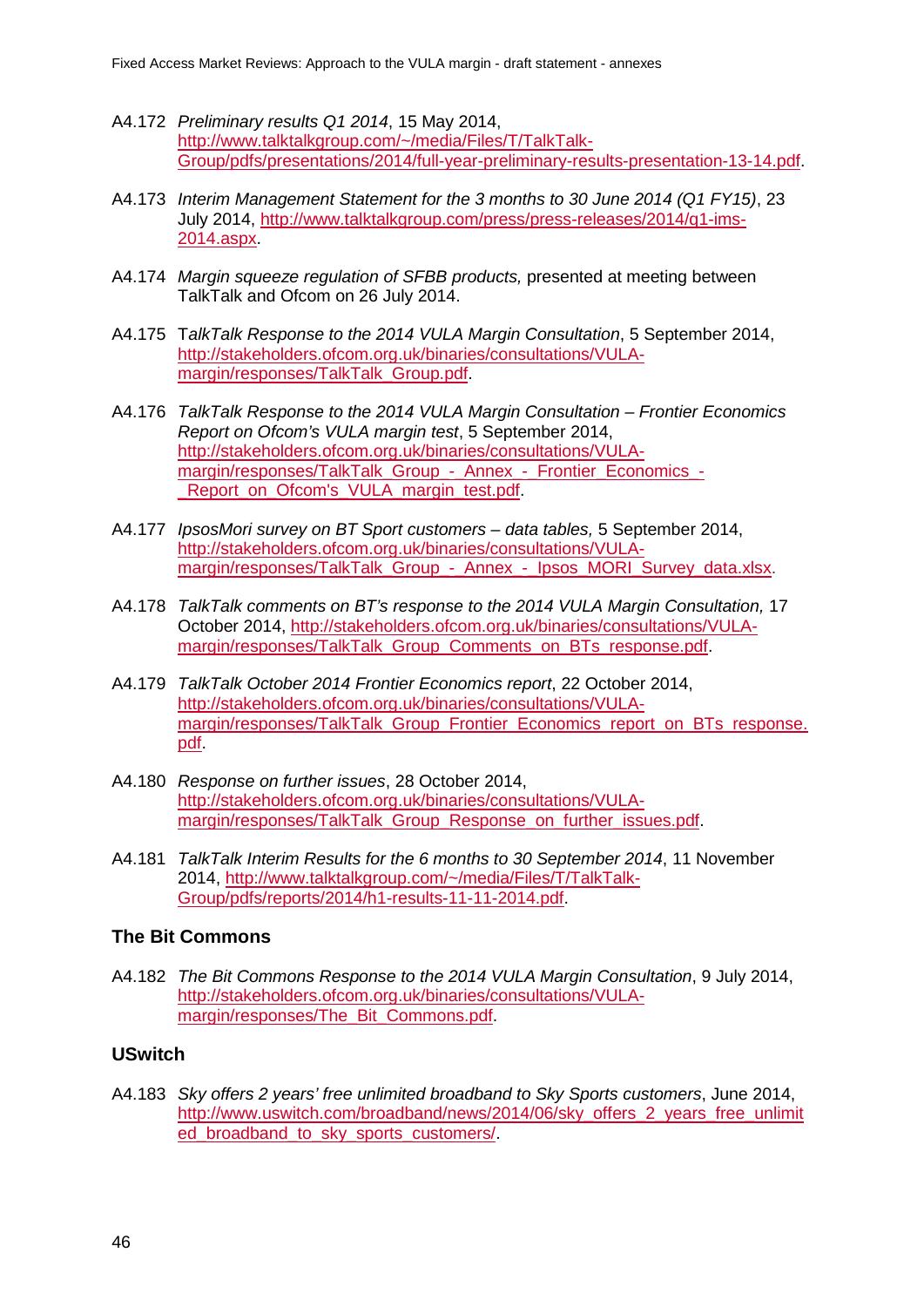# **Virgin Media**

- A4.184 *New Virgin Media broadband twice as fast as anyone else*, 11 November 2013, [http://about.virginmedia.com/press-release/9409/new-virgin-media-broadband](http://about.virginmedia.com/press-release/9409/new-virgin-media-broadband-twice-as-fast-as-anyone-else)[twice-as-fast-as-anyone-else.](http://about.virginmedia.com/press-release/9409/new-virgin-media-broadband-twice-as-fast-as-anyone-else)
- A4.185 *Virgin Media launches broadband twice as fast as the rest*, 28 February 2014, [http://about.virginmedia.com/press-release/9418/virgin-media-launches-broadband](http://about.virginmedia.com/press-release/9418/virgin-media-launches-broadband-twice-as-fast-as-the-rest)[twice-as-fast-as-the-rest.](http://about.virginmedia.com/press-release/9418/virgin-media-launches-broadband-twice-as-fast-as-the-rest)
- A4.186 *Q2 2014 Selected Operating and Financial Results*, 6 August 2014, [http://investors.virginmedia.com/phoenix.zhtml?c=135485&p=irol-financial-results.](http://investors.virginmedia.com/phoenix.zhtml?c=135485&p=irol-financial-results)

## **Vodafone**

A4.187 *Vodafone Response to the 2014 VULA Margin Consultation*, 5 September 2014, [http://stakeholders.ofcom.org.uk/binaries/consultations/VULA](http://stakeholders.ofcom.org.uk/binaries/consultations/VULA-margin/responses/Vodafone.pdf)[margin/responses/Vodafone.pdf.](http://stakeholders.ofcom.org.uk/binaries/consultations/VULA-margin/responses/Vodafone.pdf)

## **Confidential respondent []**

 $A4.188$  [ $\angle$ ]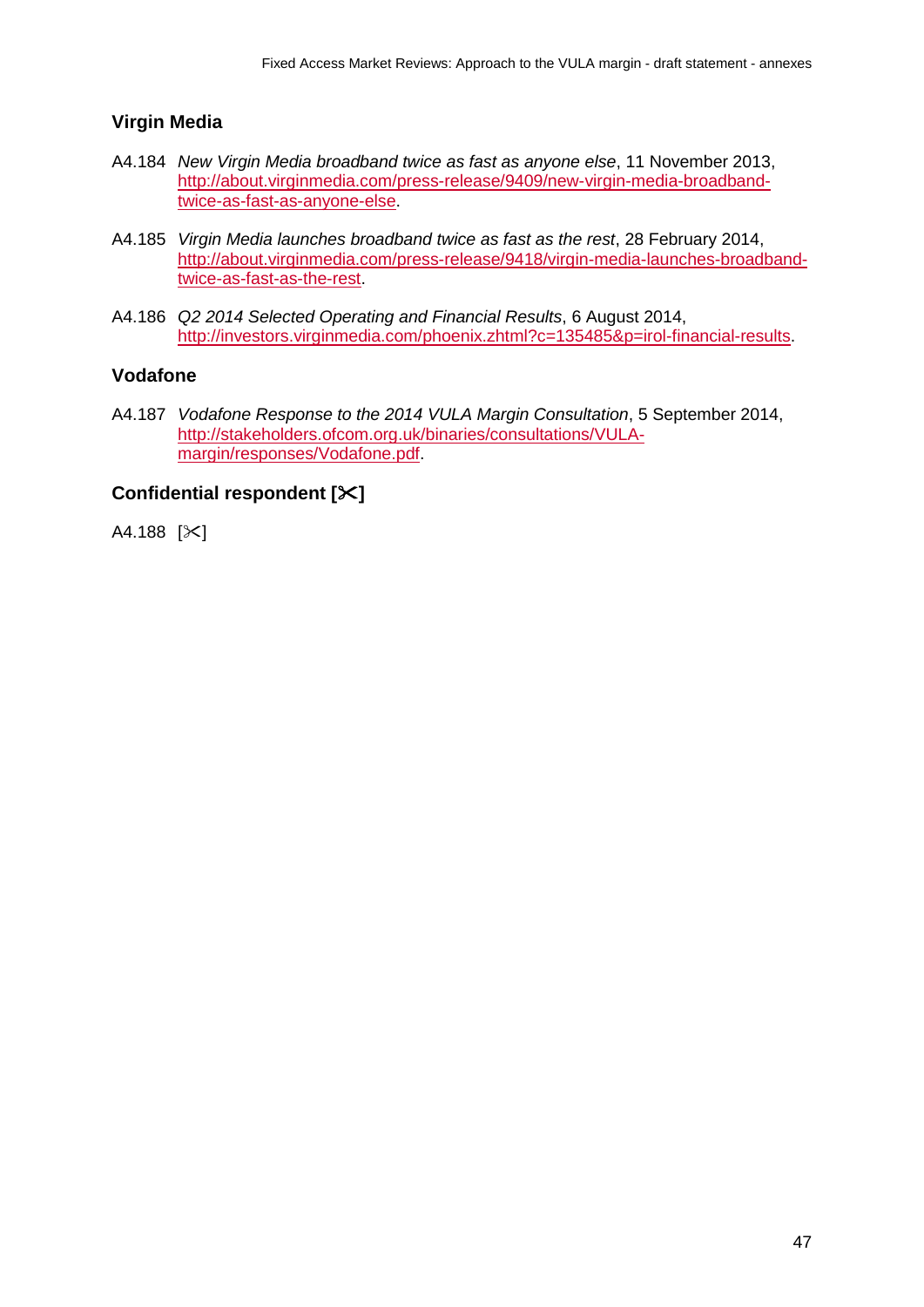# **Annex 5**

# <span id="page-49-0"></span>**Glossary**

**Access Directive** - one of the directives comprising the European Regulatory Framework. It deals with setting the basic rules, procedures and principles for imposing access and interconnection obligations on undertakings with significant market power.

**Average Customer Lifetime (ACL)** – the average length of time a customer subscribes to an operator for the supply of broadband services. We calculate this figure using historical churn rates.

**Average Revenue Per User (ARPU)** – average revenue generated per user, usually derived by dividing the total revenue by the number of subscribers.

**Asynchronous Transfer Mode (ATM)** – a network technology that uses asynchronous time division multiplexing techniques and which supports data transmissions at up to 622Mbit/s.

**Aviva Premiership Rugby** – a professional league competition for rugby union football clubs in the top division of the English rugby union system. The competition is currently known as Aviva Premiership Rugby because of the league's sponsorship by Aviva.

**Broadband** – a service or connection which is capable of supporting always-on services which provide the end user with high data transfer speeds.

**Broadband Remote Access Server (BRAS)** – a server that routes traffic to and from a broadband remote access device on an internet service provider's network.

**BT** – BT Group plc and any subsidiary or holding company thereof including, for the sake of doubt, British Telecommunications plc and BT Wholesale.

**BT Business** – retail division of BT providing retail services, including broadband, to business and corporate customers.

**BT Consumer** – retail division of BT providing retail services, including broadband, to residential customers.

**BT Sport** – a package of premium sport channels offered by BT, including BT Sport 1, BT Sport 2, ESPN, BT Sport 1 HD, BT Sport 2 HD and ESPN HD.

**BT TV** – a subscription IPTV service offered by BT. BT TV is available over the DTT platform using a BT Vision set top box. It is also available over a combination of DTT and Multicast services, using the YouView platform.

**BT Wholesale** – the wholesale division of BT that runs BT's network services and sells interconnection products to CPs.

**Chapter II prohibition** – a prohibition, under section 18 of the Competition Act 1998, on conduct on the part of one or more undertakings that amounts to the abuse of a dominant position in a market and that may affect trade within the UK or any part of the UK.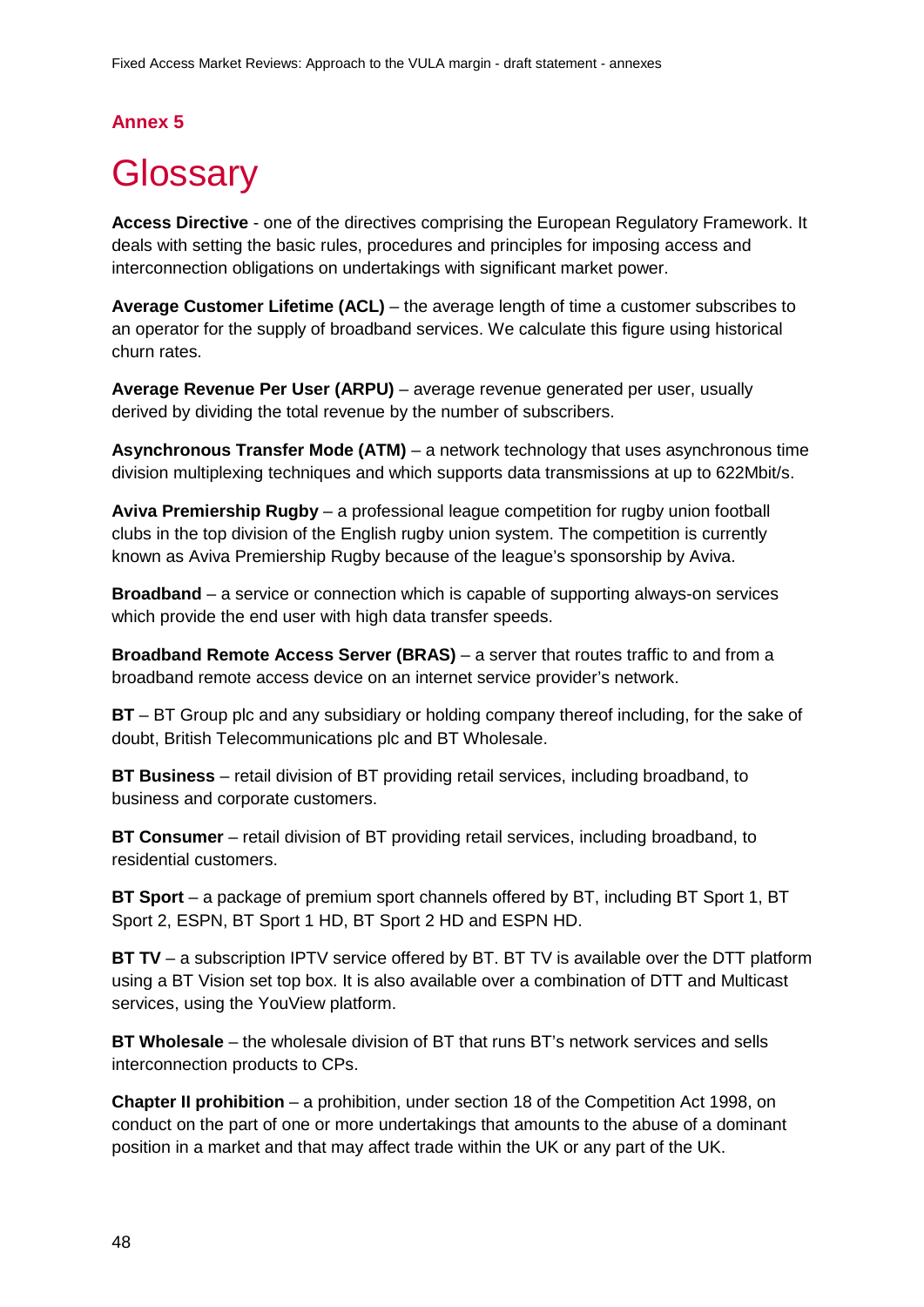**Common costs** – costs which are shared by all the services supplied by a firm.

**Common Regulatory Framework (CRF)** – 2002 EU legislation, subsequently amended, comprising Directives commonly known as the Framework Directive, the Authorisation Directive, the Access Directive, the Universal Service Directive and the Privacy Directive.

**Communications Act 2003 (CA03)** – the Act setting out Ofcom's functions, powers and duties with regard to, amongst other things, electronic communications.

**Communications provider (CP)** – a person who provides an electronic communications network or an electronic communications service.

**Competition Act 1998 (CA98)** – the Act prohibiting agreements preventing, restricting or distorting competition and prohibiting the abuse of a dominant position.

**Consumer price index (CPI) –** the official measure of inflation of consumer prices in the UK.

**Cost-volume elasticity (CVE)** – cost-volume elasticities measure the percentage change in costs for a given change in volumes.

**Current cost accounting (CCA)** – an accounting convention, where assets are valued and depreciated according to their current replacement cost while maintaining the operating or financial capital of the business entity.

**Current generation access (CGA)** – access over the copper based network which supports only lower download speeds, typically up to 24Mbit/s.

**Customer premises equipment (CPE)** – any terminal and associated equipment that is connected to an electronic communications service at customers' premises. Equipment is often provided and connected by consumers and includes for example, telephones, answering machines, and modems.

**Digital subscriber line (DSL)** – a family of technologies generically referred to as Digital Subscriber Line (xDSL), capable of transforming ordinary local loops into high-speed digital lines, capable of supporting advanced services such as fast Internet access and video-ondemand. ADSL (Asymmetric Digital Subscriber Line), HDSL (High bit rate Digital Subscriber Line) and VDSL (Very high data rate Digital Subscriber Line) are all variants of xDSL.

**Digital subscriber loop access multiplexer (DSLAM)** – apparatus used to terminate DSL enabled local loops, which comprises a bank of DSL modems and a multiplexer which combines many local loops into one data path.

**Digital terrestrial television (DTT)** – free-to-air digital television broadcasts.

**Discounted cash flow (DCF)** – a method of valuing a project, company, or asset using the concepts of the time value of money.

**Dual-play** – retail bundles that include voice telephony and broadband.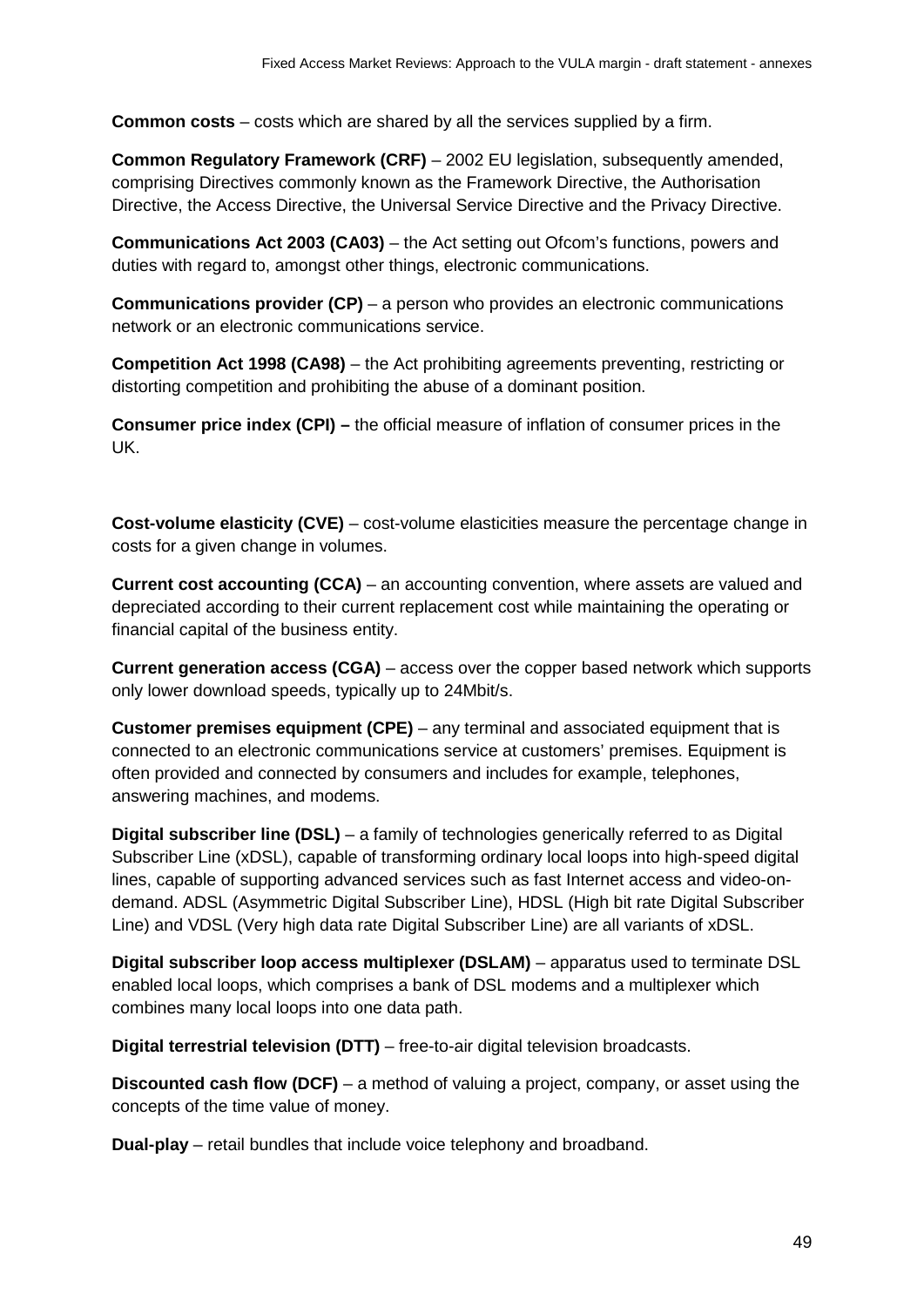**Equally efficient operator (EEO)** – an operator with the same costs and revenues as the chosen benchmark (in this case BT).

**Equivalence of Inputs (EoI)** – the concept established by BT's undertakings in which BT provides, in respect of a particular product or service, the same product or service to all CPs (including BT) on the same timescales, terms and conditions (including price and service levels) by means of the same systems and processes, and includes the provision to all CPs (including BT) of the same commercial information about such products, services, systems and processes.

**Ethernet Access Direct (EAD)** – a wholesale Ethernet product supplied by BT which offers permanently connected, point-to-point high speed data circuits that provide a secure and uncontended access service for CPs. EAD is a next generation network compatible service designed to complement Openreach's Ethernet Backhaul Direct (EBD) and Bulk Transport Link (BTL) products.

**Ethernet Backhaul Direct (EBD)** – a wholesale Ethernet product supplied by BT which offers permanently connected, point-to-point high bandwidth data circuits that provide a secure and un-contended backhaul service for CPs.

**ESPN UK** – originally an abbreviation for Entertainment and Sports Programming Network. ESPN Inc. is a US-based global cable and satellite television channel. ESPN UK is a sports television channel in the UK and Ireland owned by BT Group under licence from American sports broadcaster ESPN Inc. The channel was operated by ESPN from 3 August 2009 to 31 July 2013, when it was sold to BT and became part of its BT Sport package focusing on international sporting events, especially American sports. Programming is available in standard definition and high definition formats.

**FA Cup** – Football Association Cup. The FA runs numerous competitions, the most famous of which is the FA Cup.

**FA Premier League (FAPL)** – the top tier English professional league for men's association football clubs.

**Fair, reasonable and non-discrimatory (FRAND) condition** – we understand that, where BT refers to a FRAND condition, it is referring to the regulatory obligations imposed on BT in the 2014 FAMR Statement which require it to provide network access on fair and reasonable terms, conditions and (in certain cases) charges (Condition 1) and to not unduly discriminate against other operators (Condition 4).

**Fibre-to-the-cabinet (FTTC)** – an access network structure in which the optical fibre extends from the exchange to a flexibility point in the BT access network known as a cabinet. The street cabinet is usually located only a few hundred metres from the subscriber's premises. The remaining part of the access network from the cabinet to the customer is usually copper wire but could use another technology, such as wireless.

**Fibre-to-the-premises (FTTP)** – an access network structure in which the optical fibre network runs from the local exchange to the end user's house or business premise. The optical fibre may be point-to-point – there is one dedicated fibre connection for each home –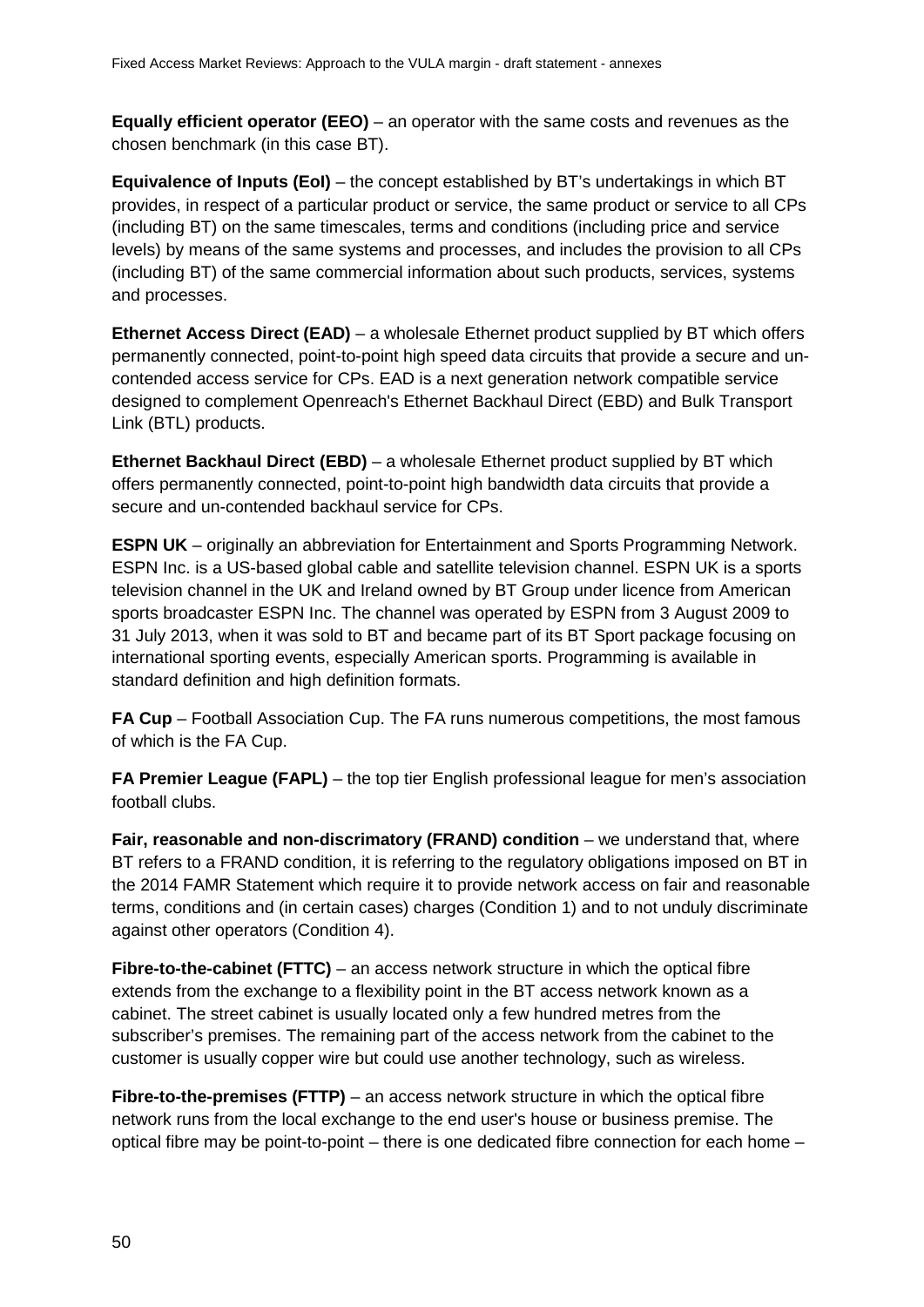or may use a shared infrastructure such as a GPON. Sometimes also referred to as Fibre-To-The-Home (FTTH).

**Fixed Access Market Reviews (FAMR)** – Ofcom's review of the following markets (as defined in those reviews): wholesale local access, wholesale fixed analogue exchange lines, ISDN2 and ISDN30.**Framework Directive** – one of the directives comprising the European Regulatory Framework. It deals with the main principles, objectives and procedures for an EU regulatory policy regarding the provision of electronic communications services and networks.

**Flows to equity (FTE)** – one of three commonly used discounted cash flow methods of corporate valuation.

**Football Association (FA)** – the FA is the governing body of football in England, and the Crown dependencies of Jersey, Guernsey and the Isle of Man. All of England's professional football teams are members of the FA.

**Fully allocated costs (FAC)** – an accounting approach under which all the costs of the company are distributed between its various products and services. The fully allocated cost of a product or service may therefore include some common costs that are not directly attributable to the service.

**Generic Ethernet Access (GEA)** – BT's wholesale non-physical product providing CPs with access to higher speed broadband products. BT provides this to fulfil the requirement to provide VULA.

**Gigabit Passive Optical Network (GPON) – a** shared fibre network architecture that can be used for NGA.

**Gigabyte (GB)** – A measure of digital data size. A multiple of the unit byte for digital information. A gigabyte is a thousand million bytes. A byte is 8 bits.

**Herfindahl–Hirschman Index (HHI)** – a tool of economic analysis that provides an indicator of the degree of market concentration.

**Infinity** – brand name for BT's range of superfast broadband products.

**Internet protocol (IP)** – a network technology used in packed-switched networks to route packets across network nodes.

**Internet protocol television (IPTV)** – A system through which television services are delivered using the Internet Protocol suite over a packet-switched network such as a local area network or the internet, instead of being delivered through traditional terrestrial, satellite signal, and cable television formats.

**iOS** – a mobile operating system developed by Apple.

**Internet service provider (ISP)** – an organisation that provides internet access services.

**Local loop** – the access network connection between the customer's premises and the local serving exchange, usually comprised of two copper wires twisted together.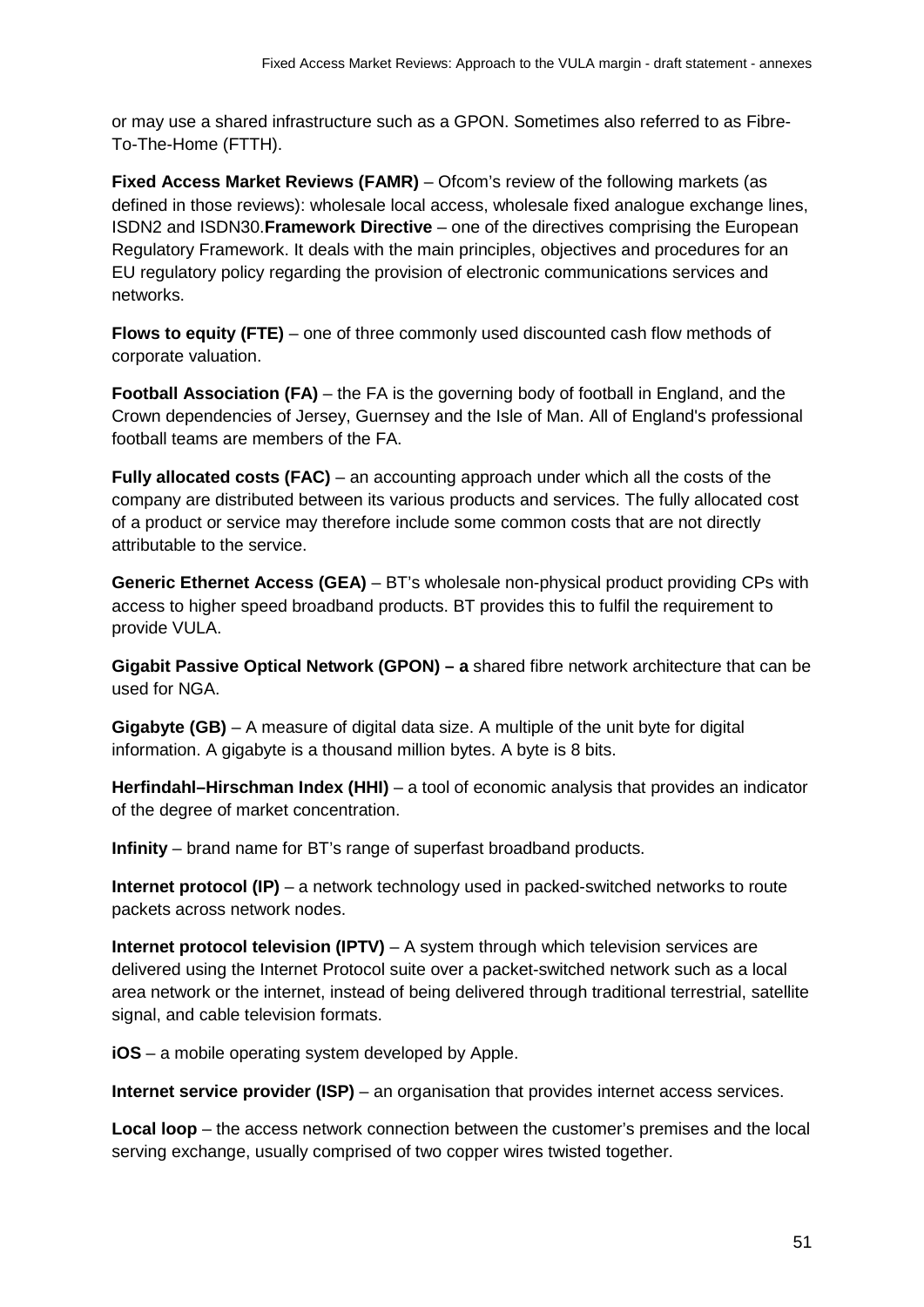**Local loop unbundling (LLU)** – a process by which a dominant provider's local loops are physically disconnected, or partially disconnected, from its network and connected to a competing provider's networks. This enables operators other than the incumbent to use the local loop to provide services directly to customers.

**Long run incremental cost (LRIC)** – the cost caused by the provision of a defined increment of output given that costs can, if necessary, be varied and that some level of output is already produced.

**LRIC+** – a measure of LRIC which includes an element for the recovery of non-attributable common costs.

**Main distribution frame (MDF)** – an internal wiring frame where copper access network cables are terminated and cross connected to exchange equipment by flexible wire jumpers.

**Market Facing Units (MFUs)** – a corporate business unit which provides services externally to the organisation of which it is part, e.g. Openreach, BT Wholesale, BT Global Services and BT Consumer.

**Megabits per second (Mbit/s)** – a measure of download speed or bandwidth in a digital system  $(1$  Megabit = 1 million bits).

**Megabyte (MB)** – a measure of digital data size. A multiple of the unit byte for digital information. A megabyte is a million bytes. A byte is 8 bits

**Metallic Path Facility (MPF)** – the provision of access to the copper wires from the customer premises to a BT MDF that covers the full available frequency range, including both narrowband and broadband channels, allowing a competing provider to provide the customer with both voice and/or data services over such copper wires.

**Minimum Efficient Scale (MES)** - the scale of production where the internal economies of scale have been fully exploited.

**Modified Greenfield approach** – the approach when we conduct our analysis to define the relevant retail and wholesale markets, where we assume that there is no SMP regulation in place in the market under consideration or in downstream markets.

**Moto GP** – the premier class of the Road Racing World Championship Grand Prix, a championship of road motorcycle racing.

**Multiple Service Access Node (MSAN) –** a network device, located in a telephone exchange which provides telephony and broadband services to multiple premises over copper and/or fibre access networks. Also includes a multiplexing function for backhaul.

**Multi-Service Interconnect Link (MSIL)** – provides physical Ethernet connectivity between BT's 21CN (BT's next generation network upgrade) and other CPs core networks.

**Mobile Virtual Network Operator (MVNO)** – a mobile virtual network operator provides mobile services using the infrastructure of one of the mobile network operators.

**National Basketball Association (NBA)** – the pre-eminent men's professional basketball league in North America.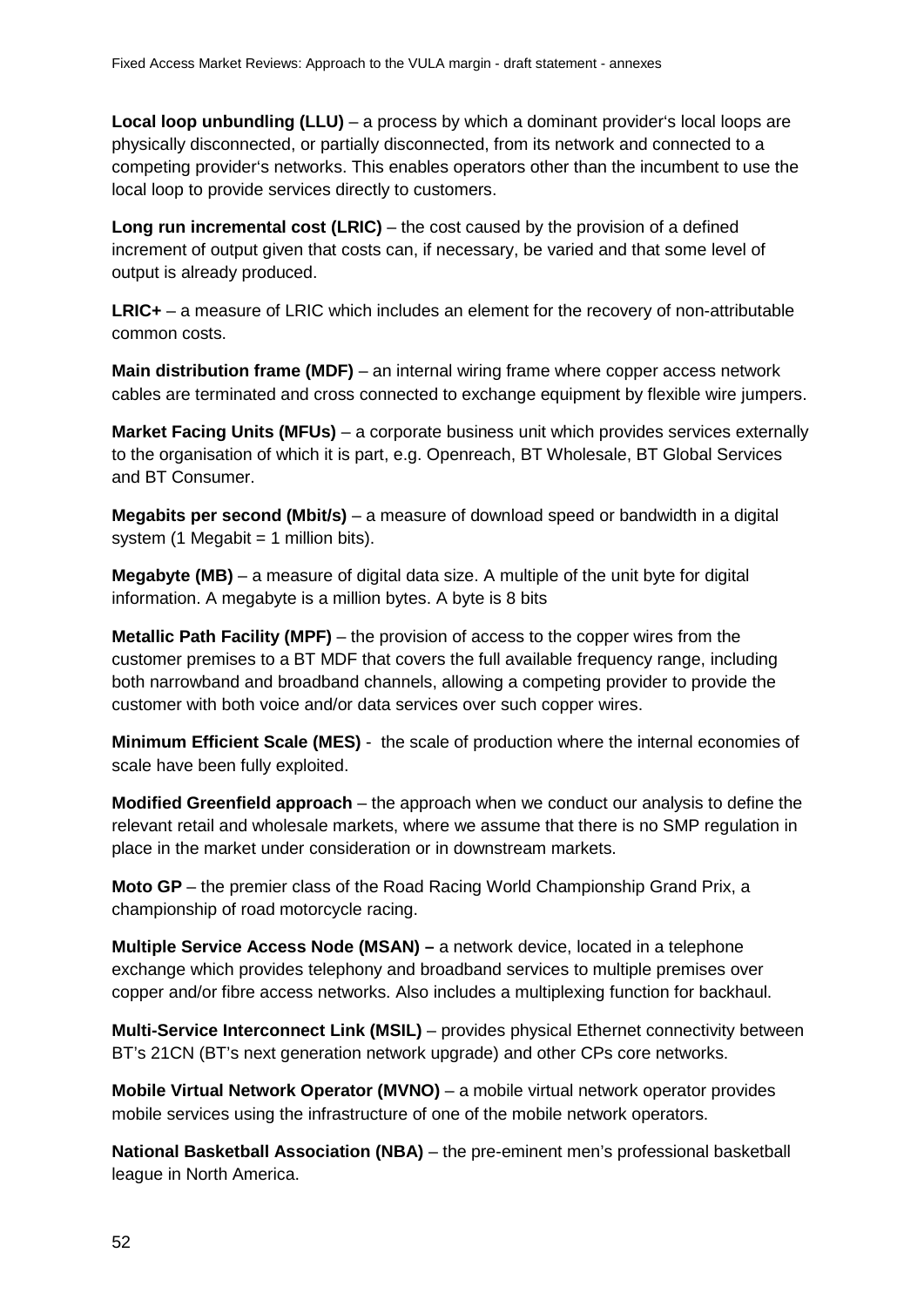**Net Present Value (NPV)** – the present value of cash inflows and the present value of cash outflows.

**Next Generation Access (NGA)** – wired access networks which consist wholly or in part of optical elements and which are capable of delivering broadband access services with enhanced characteristics (such as higher throughput) as compared to those provided over already existing copper networks. In most cases, NGAs are the result of an upgrade of an already existing copper or co-axial access network.

**Openreach** – BT's infrastructure division, established in 2006 pursuant to undertakings offered by BT and accepted by Ofcom, pursuant to the Enterprise Act 2002, to ensure that rival telecom operators have equivalence of access to BT's local network.

**Out of Package (OOP)** – used in relation to call and data revenues. OOP revenues are earned when customers make calls outside of those included in their call package, or use data that exceeds their monthly data allowance.

**Over the Top (OTT)** - delivery of audio, video, and other media over the Internet without the involvement of a multiple-system operator who controls or distributes the content.

**Pay per view (PPV)** – a service offering single viewings of a specific film, programme or event, provided to consumers for a one-off fee

**Pay TV** – subscription-based television services.

**Payments to Other Licensed Operators (POLOs)** – charges paid by an operator to cover the costs of terminating calls on other operators' networks.

**Physical Infrastructure Access (PIA)** – regulatory obligation under which BT is required to allow CPs to deploy NGA networks in the physical infrastructure of its access network (i.e. ducts and poles).

**Plusnet** – Plusnet plc, a BT subsidiary company, providing retail voice and broadband services, and marketed by BT Consumer as a value brand.

**Product unit costs (PUCs)** – charges associated with the conveyance of calls across the BT network.

**Public Accounts Committee (PAC)** – the Parliamentary select committee responsible for overseeing Government expenditure.

**Public Switch Telephony Network (PSTN)** – the conventional telephony network used to provide telephone calls using circuit-switching.

**Reasonably efficient operator (REO)** – an operator with costs and revenues considered reasonable in relation to the provision of particular products and services.

**Regulatory Financial Statement (RFS)** – the financial statements that BT is required by Ofcom to prepare and publish.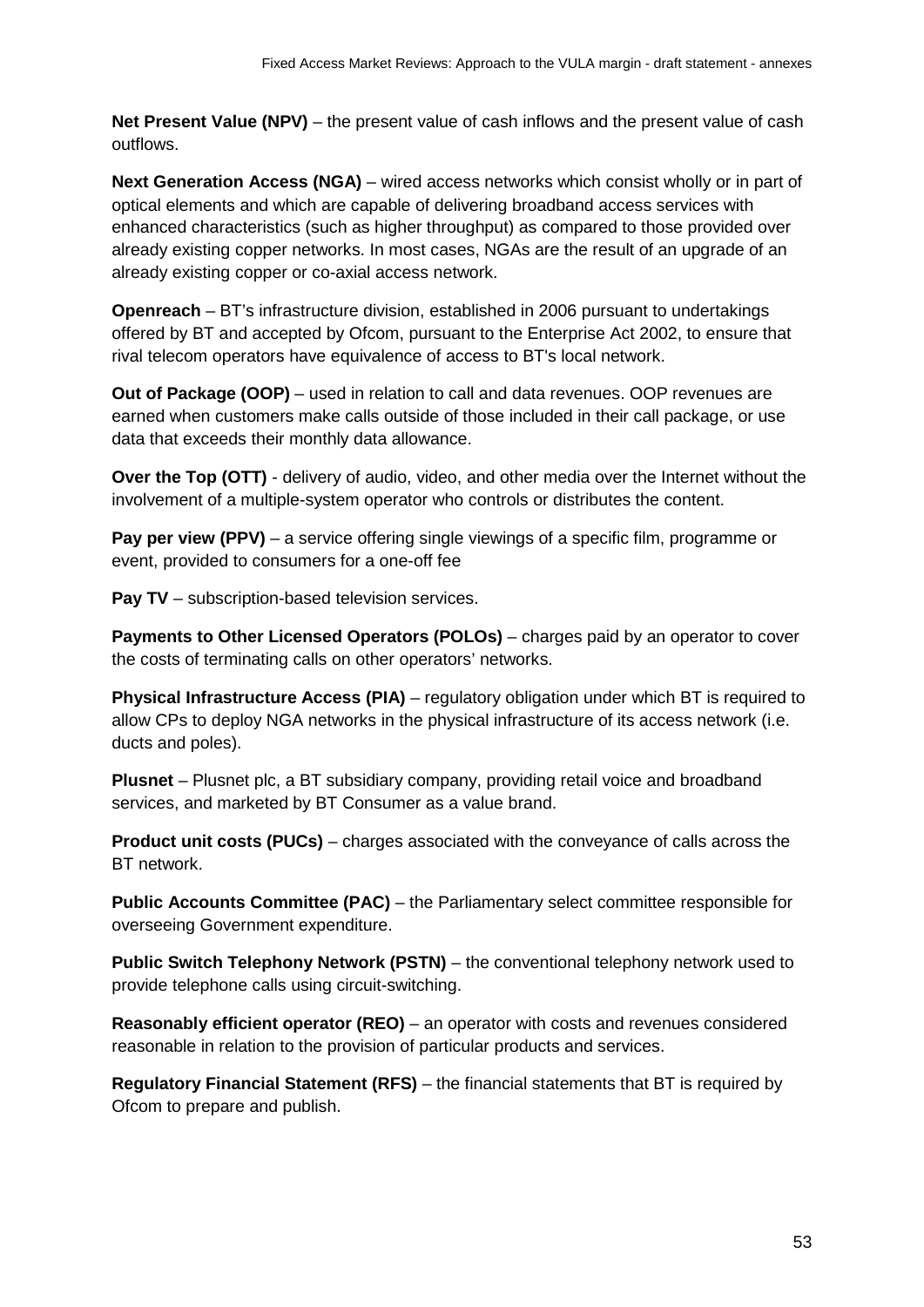**Sales, General and Administration (SG&A) costs** – category of costs BT records that includes all direct and indirect selling expenses (e.g. marketing, billing) and general and administrative expenses (e.g. office space rent, heat and electricity).

**Shared Metallic Path Facility (SMPF)** – the provision of access to the copper wires from the customer's premises to a BT MDF that allows a competing provider to provide the customer with broadband services, while BT continues to provide the customer with conventional narrowband communications.

**Significant Market Power (SMP)** – the significant market power test is set out in European Directives. It is used by NRAs, such as Ofcom, to identify those CPs which must meet additional obligations under the relevant Directives.

**Small and medium-sized enterprises (SMEs)** – defined in the UK as any business with fewer than 250 employees.

**Special Fault Investigations (SFIs)** – a chargeable fault investigation product from Openreach.

**Sub-Loop Unbundling (SLU)** – like LLU, except that communications providers interconnect at a point between the exchange and the end user, usually at the cabinet.

**Superfast broadband** – a broadband connection that can support a maximum download speed of 30Mbit/s or greater.

**Terabyte (TB)** – a measure of digital data size. A multiple of the unit byte for digital information. A gigabyte is a thousand million bytes. A byte is 8 bits.

**Time-Related Charges (TRCs)** – raised by Openreach to recover costs incurred when Openreach engineers perform work not covered under the terms of the Openreach service.

**Triple**-**play** – retail bundles that include voice telephony, broadband and TV.

**UEFA Champions League** – an annual continental football club competition organised by UEFA since 1992.

**UEFA Europa League** – the UEFA Europa League is an annual men's association football club competition organized by UEFA since 1971 for eligible European football clubs. Clubs qualify for the competition based on their performance in their national leagues and cup competitions.

**UFC World Championship** – Ultimate Fighting Championship world championship.

**Union of European Football Associations (UEFA) –** the governing body of football in Europe.

**Virtual Unbundled Local Access (VULA)** – an access remedy first imposed by Ofcom in the 2010 WLA Statement that requires BT to provide access to its NGA network in a way that is similar to LLU. It provides a connection from the nearest 'local' aggregation point to the customer premises.